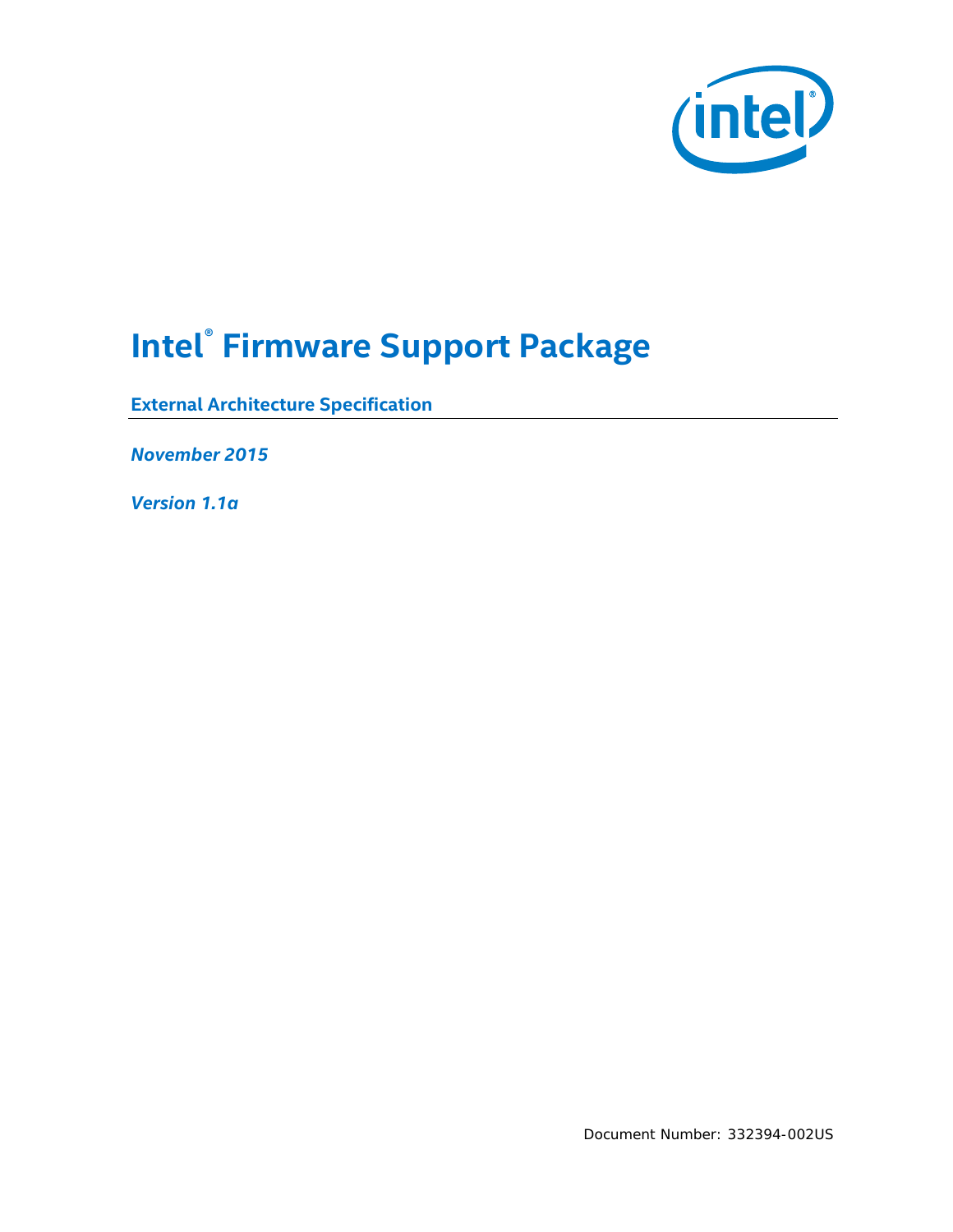*Introduction*



You may not use or facilitate the use of this document in connection with any infringement or other legal analysis concerning Intel products described herein. You agree to grant Intel a non-exclusive, royalty-free license to any patent claim thereafter drafted which includes subject matter disclosed herein

No license (express or implied, by estoppel or otherwise) to any intellectual property rights is granted by this document.

All information provided here is subject to change without notice. Contact your Intel representative to obtain the latest Intel product specifications and roadmaps.

The products described may contain design defects or errors known as errata which may cause the product to deviate from published specifications. Current characterized errata are available on request.

Copies of documents which have an order number and are referenced in this document may be obtained by calling 1-800-548-4725 or by visiting http://www.intel.com/design/literature.htm :

Intel technologies' features and benefits depend on system configuration and may require enabled hardware, software or service activation. Learn more a[t http://www.intel.com/](http://www.intel.com/) or from the OEM or retailer.

No computer system can be absolutely secure.

Intel and the Intel logo are trademarks of Intel Corporation in the U.S. and/or other countries.

\*Other names and brands may be claimed as the property of others.

Copyright © 2015, Intel Corporation. All rights reserved.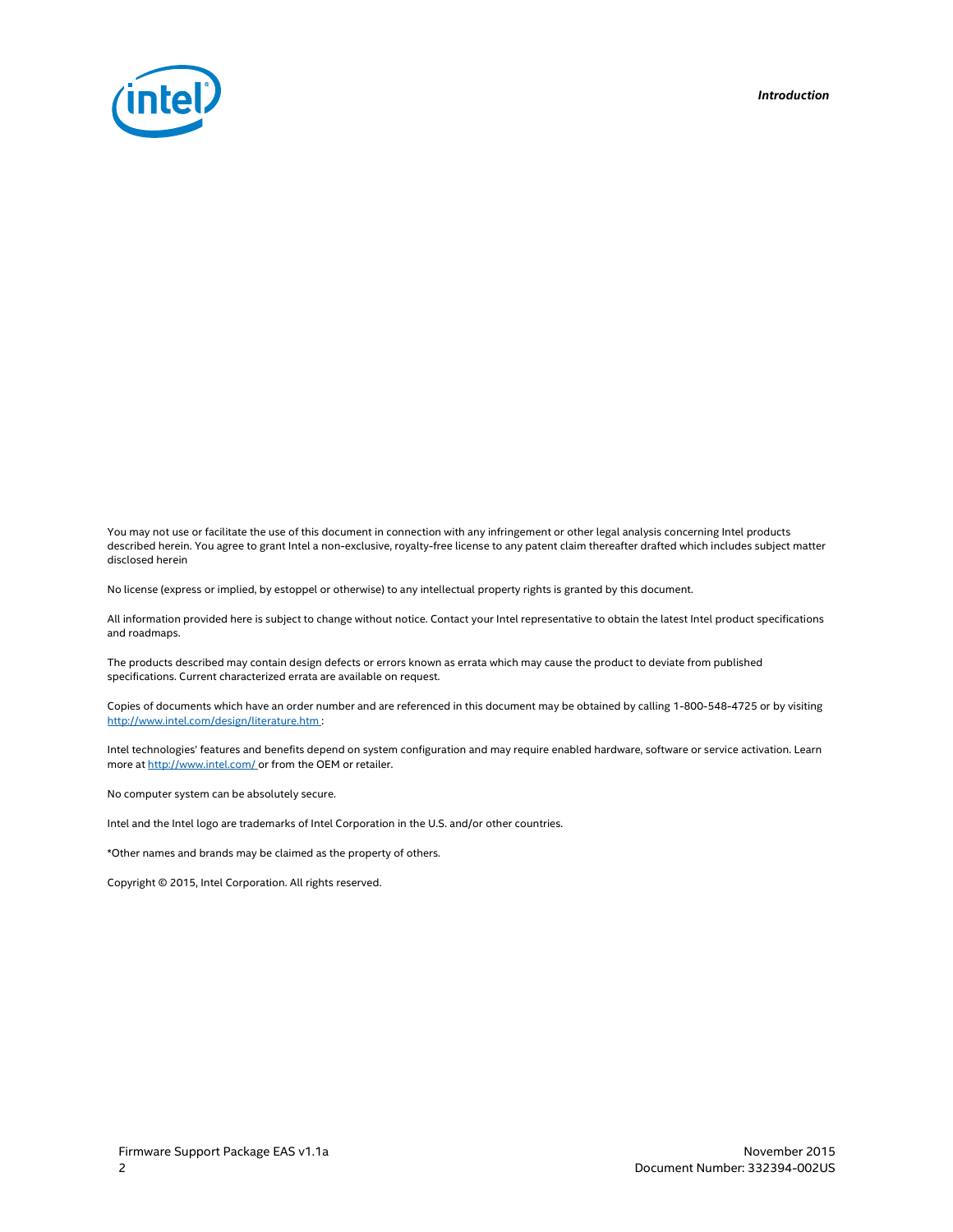

# **Contents**

| 1              |     |                |  |
|----------------|-----|----------------|--|
|                | 1.1 |                |  |
|                | 1.2 |                |  |
|                | 1.3 |                |  |
| $\overline{2}$ |     |                |  |
|                | 2.1 |                |  |
|                | 2.2 |                |  |
|                |     | 2.2.1          |  |
| 3              |     |                |  |
|                | 3.1 |                |  |
|                | 3.2 |                |  |
| 4              |     |                |  |
| 5              |     |                |  |
|                | 5.1 |                |  |
|                |     | 5.1.1          |  |
|                |     | 5.1.2          |  |
|                |     | 5.1.3          |  |
|                |     | 5.1.4<br>5.1.5 |  |
|                |     |                |  |
| 6              |     |                |  |
|                | 6.1 |                |  |
|                | 6.2 |                |  |
|                | 6.3 |                |  |
|                | 6.4 |                |  |
|                | 6.5 |                |  |
|                |     | 6.5.1          |  |
|                |     | 6.5.2          |  |
|                |     | 6.5.3          |  |
|                |     | 6.5.4          |  |
|                |     | 6.5.5          |  |
|                | 6.6 |                |  |
|                |     | 6.6.1<br>6.6.2 |  |
|                |     | 6.6.3          |  |
|                |     | 6.6.3.1        |  |
|                |     | 6.6.4          |  |
|                |     | 6.6.5          |  |
|                | 6.7 |                |  |
|                |     | 6.7.1          |  |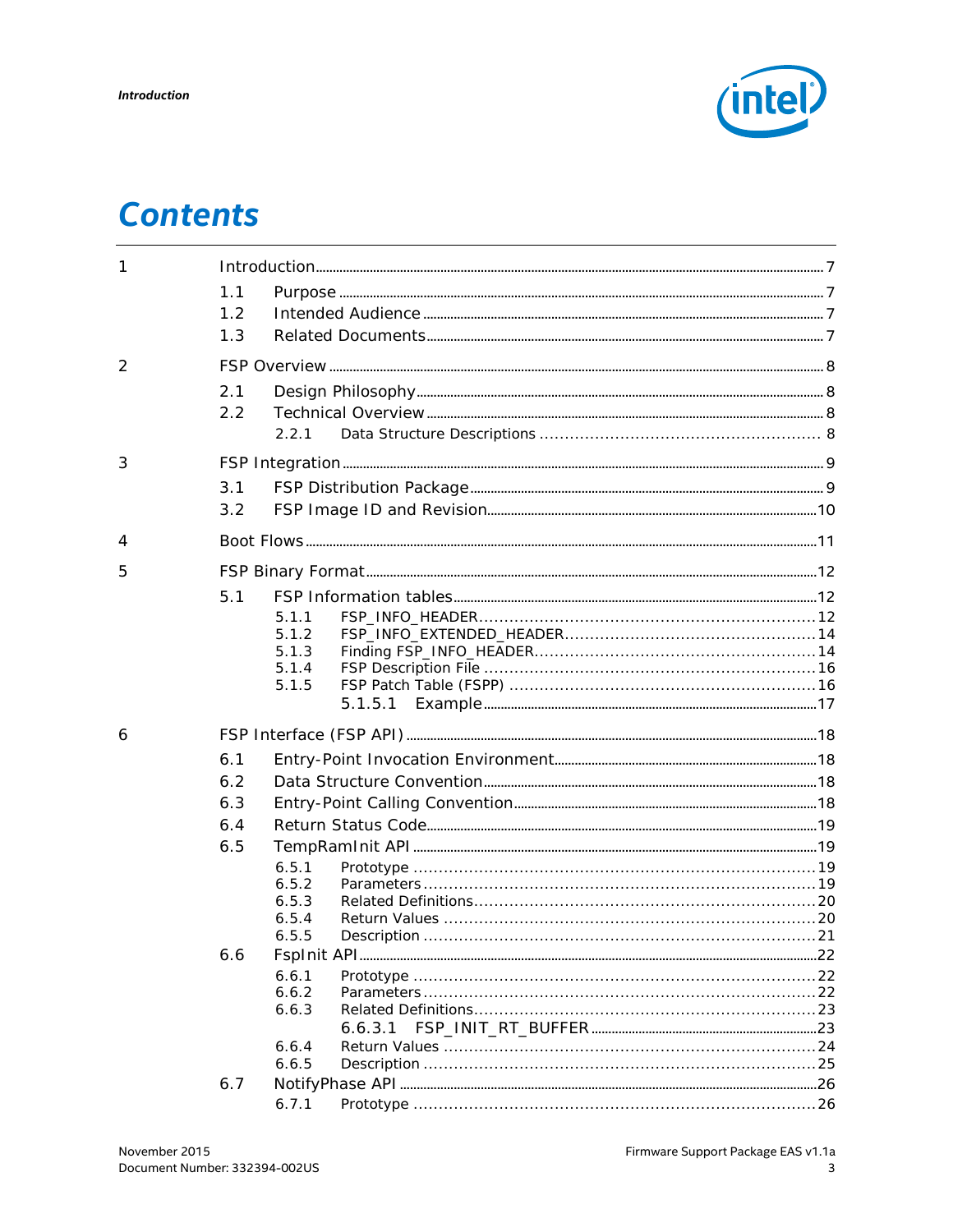#### Introduction



 $\overline{7}$ 

 $\, 8$ 

 $\mathsf{q}$ 

|    |      | 6.7.2<br>6.7.3 |  |
|----|------|----------------|--|
|    |      | 6.7.4          |  |
|    |      | 6.7.5          |  |
|    | 6.8  |                |  |
|    |      | 6.8.1          |  |
|    |      | 6.8.2<br>6.8.3 |  |
|    |      | 6.8.4          |  |
|    |      | 6.8.5          |  |
|    | 6.9  |                |  |
|    |      | 6.9.1          |  |
|    |      | 6.9.2          |  |
|    |      | 6.9.3          |  |
|    |      | 6.9.4          |  |
|    | 6.10 |                |  |
|    |      | 6.10.1         |  |
|    |      | 6.10.2         |  |
|    |      | 6.10.3         |  |
|    |      | 6.10.4         |  |
| 7  |      |                |  |
|    | 7.1  |                |  |
|    |      |                |  |
|    | 7.2  |                |  |
|    | 7.3  |                |  |
|    | 7.4  |                |  |
|    | 7.5  |                |  |
| 8  |      |                |  |
|    | 8.1  |                |  |
|    | 8.2  |                |  |
| 9  |      |                |  |
|    | 9.1  |                |  |
|    | 9.2  |                |  |
|    | 9.3  |                |  |
|    |      |                |  |
| 10 |      |                |  |
|    | 10.1 |                |  |
|    |      | 10.1.1         |  |
|    | 10.2 |                |  |
|    |      | 10.2.1         |  |
|    | 10.3 |                |  |
|    |      | 10.3.1         |  |
|    | 10.4 |                |  |
|    |      | 10.4.1         |  |
|    |      | 10.4.2         |  |
|    | 10.5 |                |  |
|    |      | 10.5.1         |  |
|    | 10.6 |                |  |
|    |      |                |  |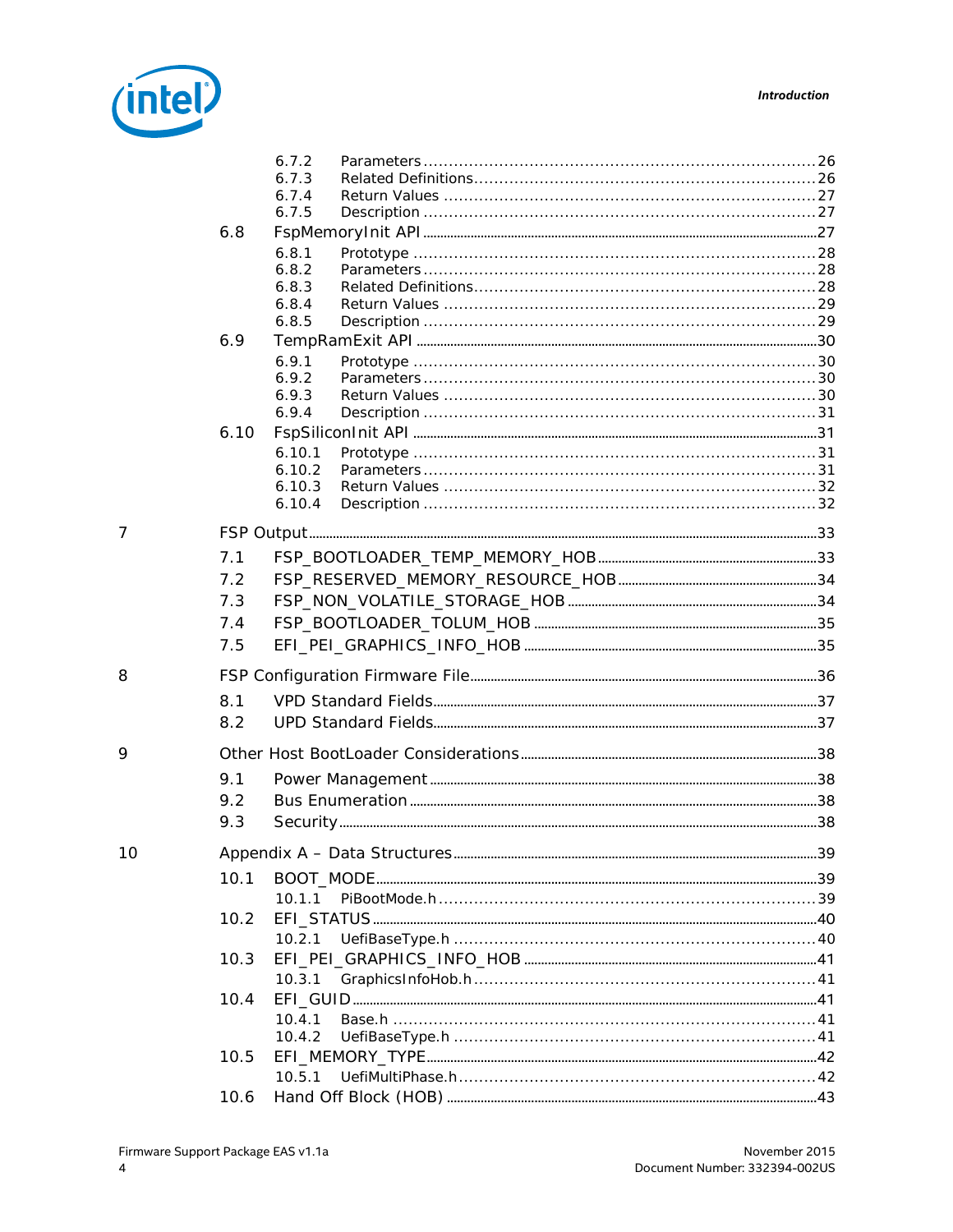#### **Introduction**



| luction |  | <i>(intel)</i> |
|---------|--|----------------|
|         |  |                |
|         |  |                |
|         |  |                |
|         |  |                |
|         |  |                |

# **Figures**

 $11$ 

| $\overline{\phantom{a}}$<br>- 1 |  |
|---------------------------------|--|
| $\overline{\phantom{0}}$<br>F   |  |

# **Tables**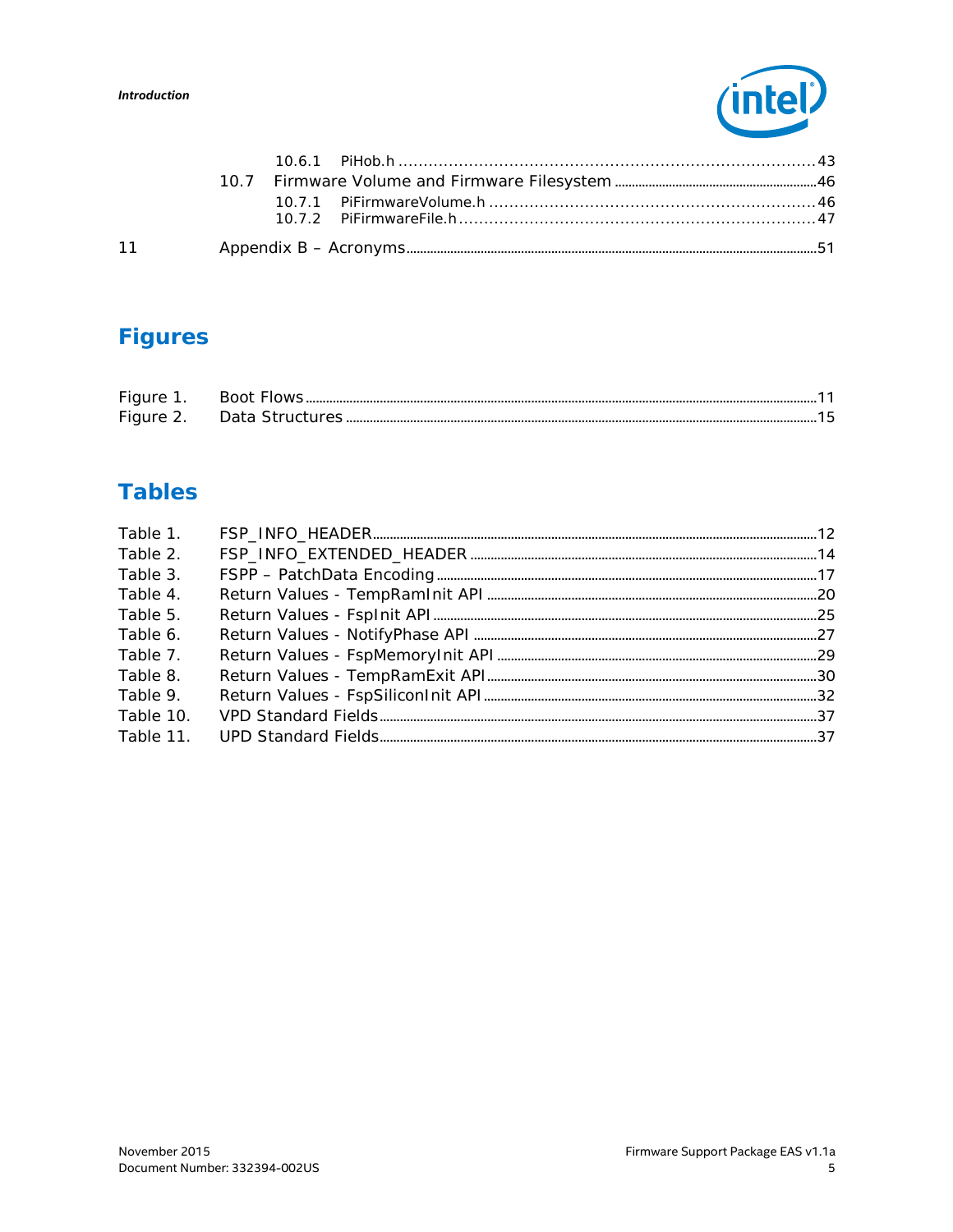

# *Revision History*

| <b>Date</b>   | <b>Revision</b> | <b>Description</b>                                                                                                 |  |
|---------------|-----------------|--------------------------------------------------------------------------------------------------------------------|--|
| November 2015 | 002             | · Specification version 1.1a                                                                                       |  |
|               |                 | • Section 2.2.1 - Added Data Structure Descriptions                                                                |  |
|               |                 | • Section 5.1.1 and 6.6: Made Fsplnit API optional                                                                 |  |
|               |                 | • Section 5.1.5: Added FSP Patch Table (FSPP)                                                                      |  |
|               |                 | • Section 6.5.4: Added clarification for the return range                                                          |  |
|               |                 | • Section 7.3: Updated to parse the FSP_NON_VOLATILE_STORAGE_HOB after<br>FspMemoryInit instead FspSiliconInit API |  |
|               |                 | • Section 7.5: Updated EFI PEI GRAPHICS INFO HOB will not be produced in S3<br>boot path                           |  |
|               |                 | . Section 8.2: Defined MemoryInitUpdOffset and SiliconInitUpdOffset in the UPD<br>standard fields                  |  |
|               |                 | • Section 10: Added GitHub links to the sample files.                                                              |  |
|               |                 | • Section 10.1.1: Added additional Boot Mode values                                                                |  |
| April 2015    | 001             | • Specification version 1.1                                                                                        |  |
|               |                 | • Added FspMemoryInit, TempRamExit and FspSiliconInit API                                                          |  |
|               |                 | • Added FSP INFO EXTENDED HEADER                                                                                   |  |
|               |                 | • FSP_INFO_HEADER changes                                                                                          |  |
|               |                 | - Updated HeaderRevision from 1 to 2                                                                               |  |
|               |                 | - Update ImageRevision format to Major.Minor.Rev.Build                                                             |  |
|               |                 | - Define BITO for Display support in ImageAttribute                                                                |  |
|               |                 | - Updated ApiEntryNum from 3 to 6                                                                                  |  |
|               |                 | • Updated Boot Flow                                                                                                |  |
|               |                 | • Added EFI PEI GRAPHICS INFO HOB                                                                                  |  |
|               |                 | • Added FSP INIT RT COMMON BUFFER.BootLoaderTolumSize and<br>FSP_BOOTLOADER_TOLUM_HOB                              |  |
|               |                 | • Added Data Structure definitions                                                                                 |  |
|               |                 | • Added FSP description file information                                                                           |  |
|               |                 | • Added Microcode Region layout, HOB and other clarifications                                                      |  |
| April 2014    | 1.0             | • Specification version 1.0                                                                                        |  |
|               |                 | • Initial publication                                                                                              |  |

§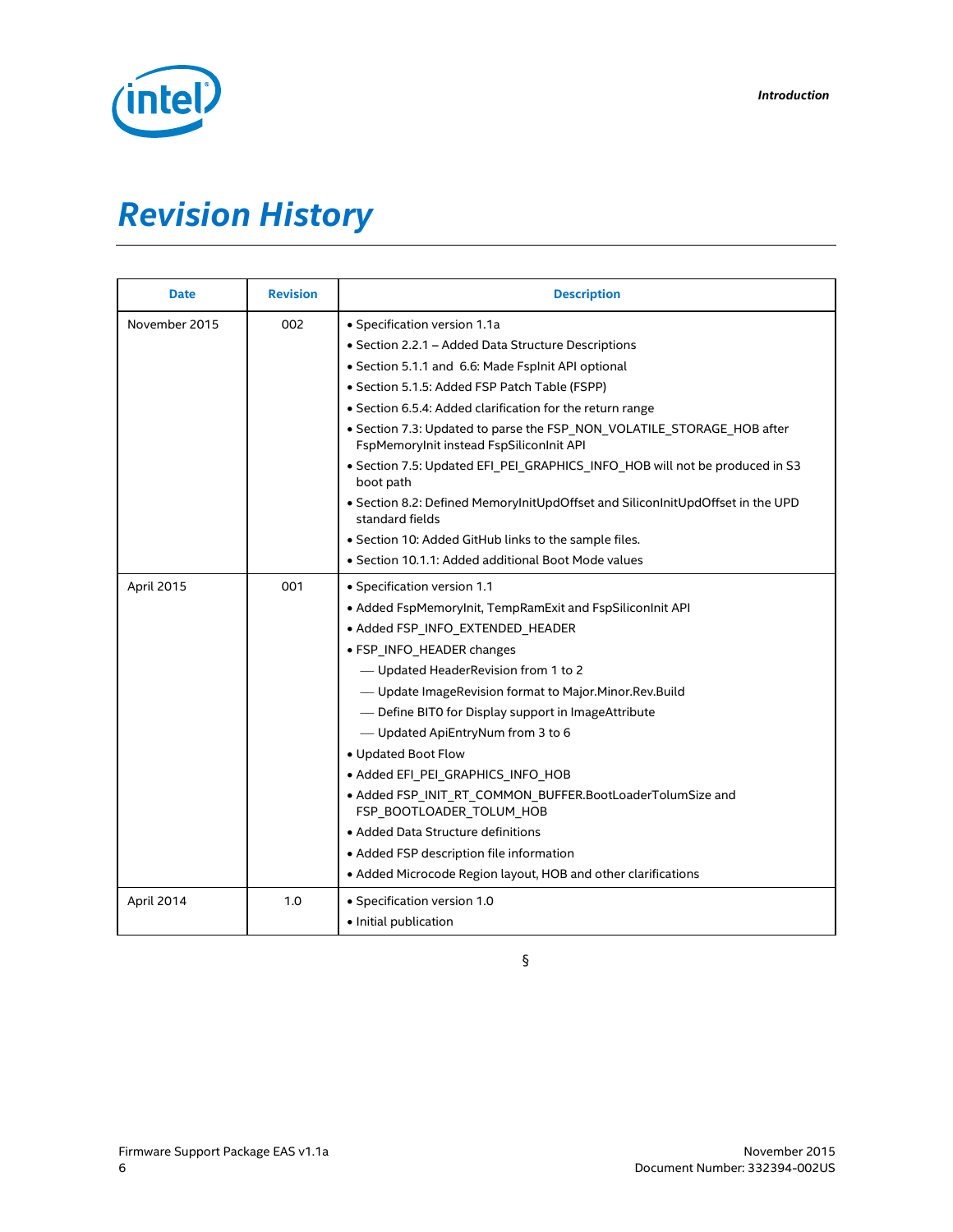

# <span id="page-6-0"></span>*1 Introduction*

## **1.1 Purpose**

<span id="page-6-2"></span><span id="page-6-1"></span>The purpose of this document is to describe the external architecture and interfaces provided in the Intel® Firmware Support Package (FSP).

## **1.2 Intended Audience**

This document is targeted at all platform and system developers who need to consume FSP binaries in their bootloader solutions. This includes, but is not limited to: system IA firmware or BIOS developers, bootloader developers, system integrators, as well as end users.

## **1.3 Related Documents**

- <span id="page-6-3"></span>• *Intel® Firmware Support Package (FSP) External Architecture Specification v1.0* [http://www.intel.com/content/dam/www/public/us/en/documents/technical](http://www.intel.com/content/dam/www/public/us/en/documents/technical-specifications/fsp-architecture-spec.pdf)[specifications/fsp-architecture-spec.pdf](http://www.intel.com/content/dam/www/public/us/en/documents/technical-specifications/fsp-architecture-spec.pdf)
- *Intel® Firmware Support Package (FSP) External Architecture Specification v1.1*  [http://www.intel.com/content/dam/www/public/us/en/documents/technical](http://www.intel.com/content/dam/www/public/us/en/documents/technical-specifications/fsp-architecture-spec-v1-1.pdf)[specifications/fsp-architecture-spec-v1-1.pdf](http://www.intel.com/content/dam/www/public/us/en/documents/technical-specifications/fsp-architecture-spec-v1-1.pdf)
- *Unified Extensible Firmware Interface (UEFI) Specification* located at <http://www.uefi.org/specifications>
- *Platform Initialization (PI) Specification* v1.4 located at [http://www.uefi.org/sites/default/files/resources/PI\\_1\\_4.zip](http://www.uefi.org/sites/default/files/resources/PI_1_4.zip)
- *Binary Configuration Tool (BCT) for Intel® Firmware Support Package* located *at*  [http://www.intel.com/fsp.](http://www.intel.com/fsp)
- *Boot Specification File (BSF) Specification*

#### §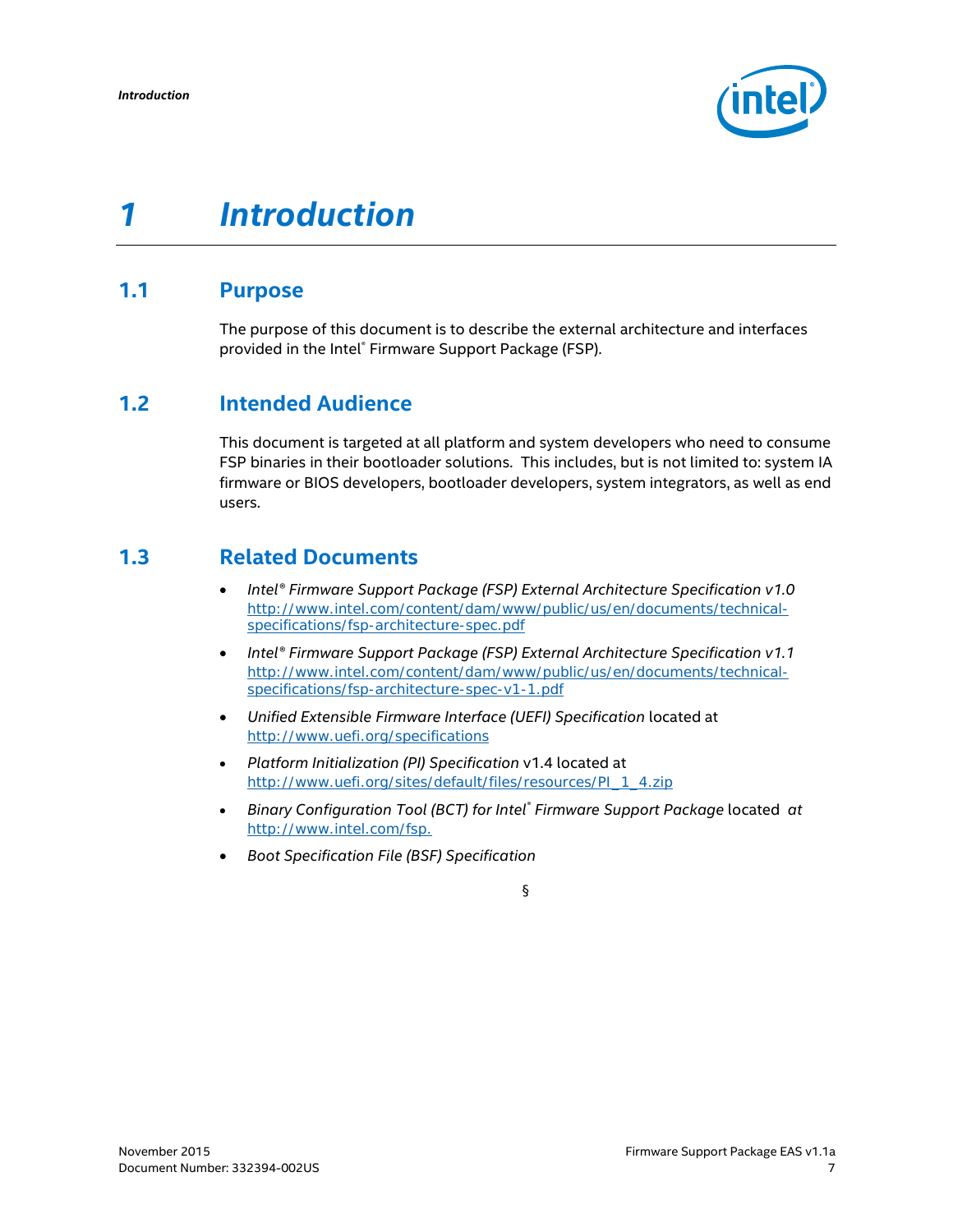

# <span id="page-7-0"></span>*2 FSP Overview*

# **2.1 Design Philosophy**

<span id="page-7-1"></span>Intel recognizes that it holds the key programming information that is crucial for initializing Intel silicon. Some key programming information is treated as proprietary information and may only be available with legal agreements.

Intel® Firmware Support Package (Intel® FSP) is a binary distribution of necessary Intel silicon initialization code. The first design goal of FSP is to provide ready access to the key programming information that is not publicly available. The second design goal is to abstract the complexities of Intel Silicon initialization and expose a limited number of well-defined interfaces.

<span id="page-7-2"></span>A fundamental design philosophy is to provide the ubiquitously required silicon initialization code. As such, FSP will often provide only a subset of the product's features.

## **2.2 Technical Overview**

The FSP provides chipset and processor initialization in a format that can easily be incorporated into many existing bootloaders.

The FSP performs the necessary initialization steps as documented in the BIOS Writers Guide (BWG) / BIOS Specification including initialization of the processor, memory controller, chipset and certain bus interfaces, if necessary.

FSP is not a stand-alone bootloader; therefore it needs to be integrated into a bootloader to carry out other functions such as:

- Initializing non-Intel components
- Bus enumeration and device discovery
- <span id="page-7-3"></span>• Industry standards

#### **2.2.1 Data Structure Descriptions**

All data strucutures defined in this specification conform to the "little endian" byte order i.e., the low-order byte of a multibyte data items in memory is at the lowest address, while the high-order byte is at the highest address.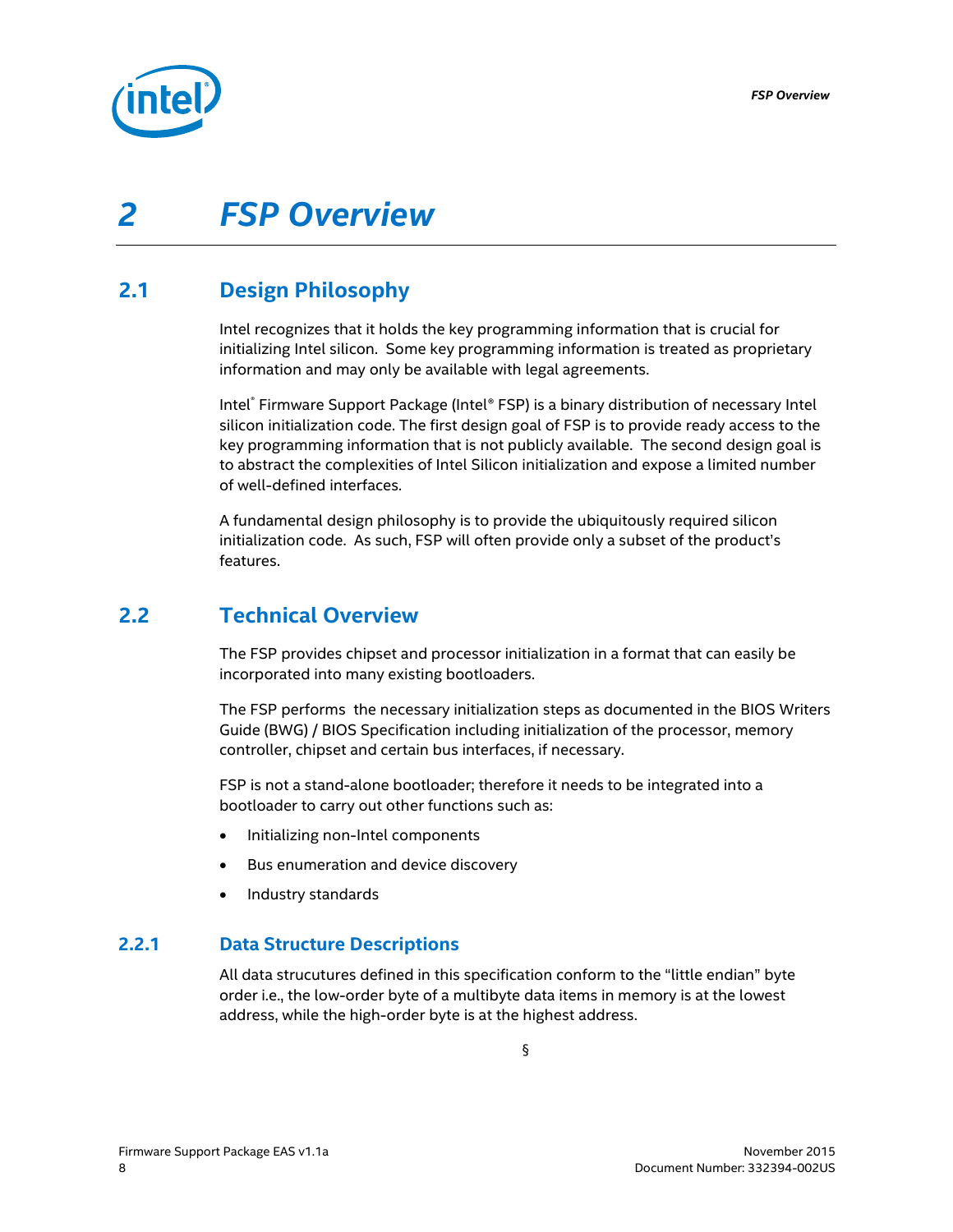

# <span id="page-8-0"></span>*3 FSP Integration*

The FSP binary can be integrated into many different bootloaders and embedded OS.

Below are some required steps for the integration:

• **Customizing**

The FSP has some sets of configuration parameters that are part of the FSP binary and can be customized by external tools provided by Intel.

• **Rebasing**

The FSP is not Position Independent Code (PIC) and the whole FSP has to be rebased if it is placed at a location which is different from the preferred base address specified during the FSP build.

• **Placing**

Once the FSP binary is ready for integration, the bootloader needs to be modified to place this FSP binary at the specific base address identified above.

• **Interfacing**

<span id="page-8-1"></span>The bootloader needs to add code to setup the operating environment for the FSP, call the FSP with the correct parameters, and parse the FSP output to retrieve the necessary information returned by the FSP.

## **3.1 FSP Distribution Package**

The FSP distribution package contains the following:

- FSP Binary
- Integration Guide
- Vital Product Data (VPD)/Updatable Product Data (UPD) Data structure definitions
- Boot Settings File (BSF)

The FSP configuration utility called Binary Configuration Tool (BCT) will be available as a separate package.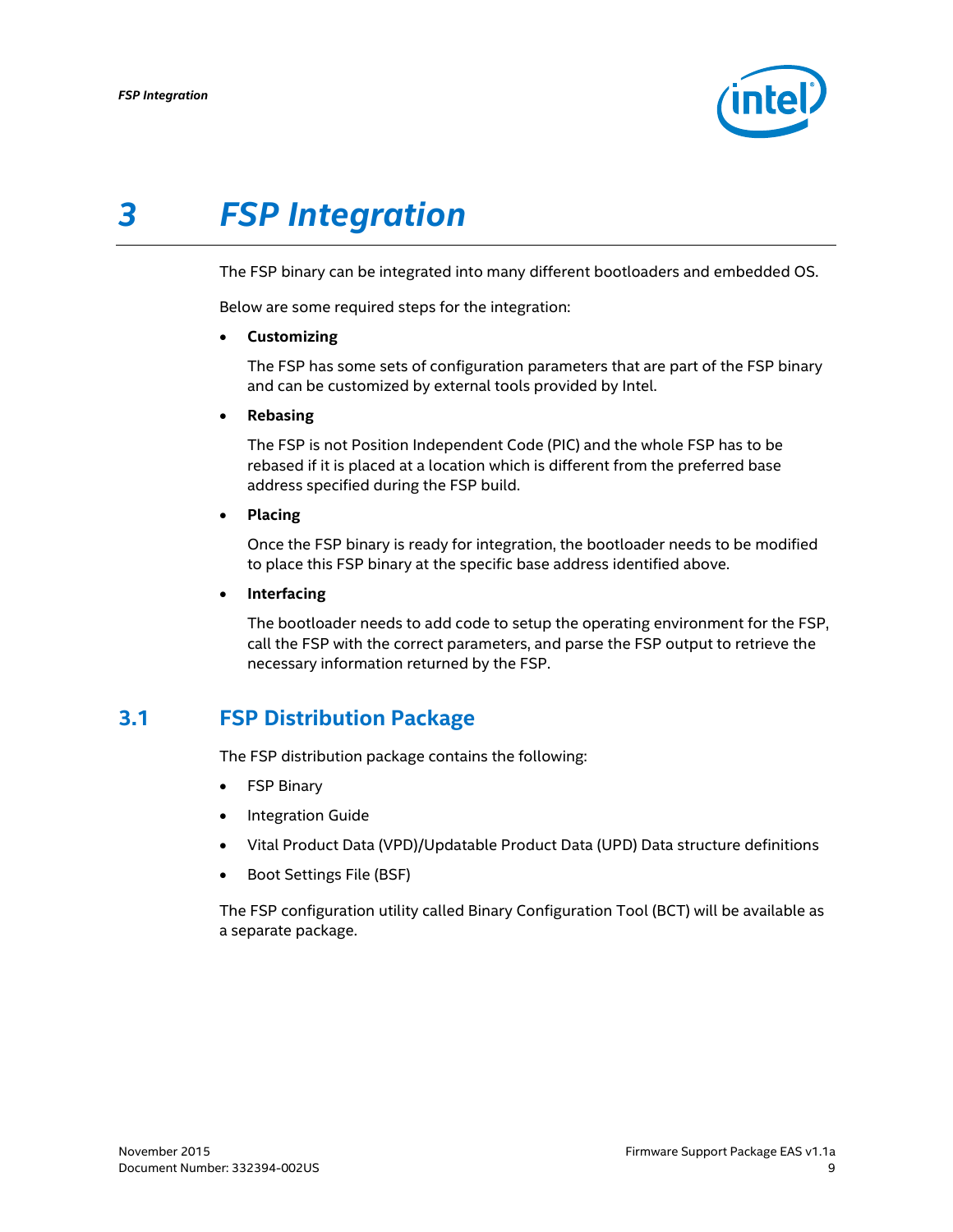

# **3.2 FSP Image ID and Revision**

<span id="page-9-0"></span>The **FSP\_INFO\_HEADER** structure contained within the FSP binary contains an Image Identifier field and an Image Revision field that provide the identification and revision information for the FSP binary. It is important to verify these fields while integrating the FSP as the FSP configuration data could change over different FSP Image identifiers and revisions.

§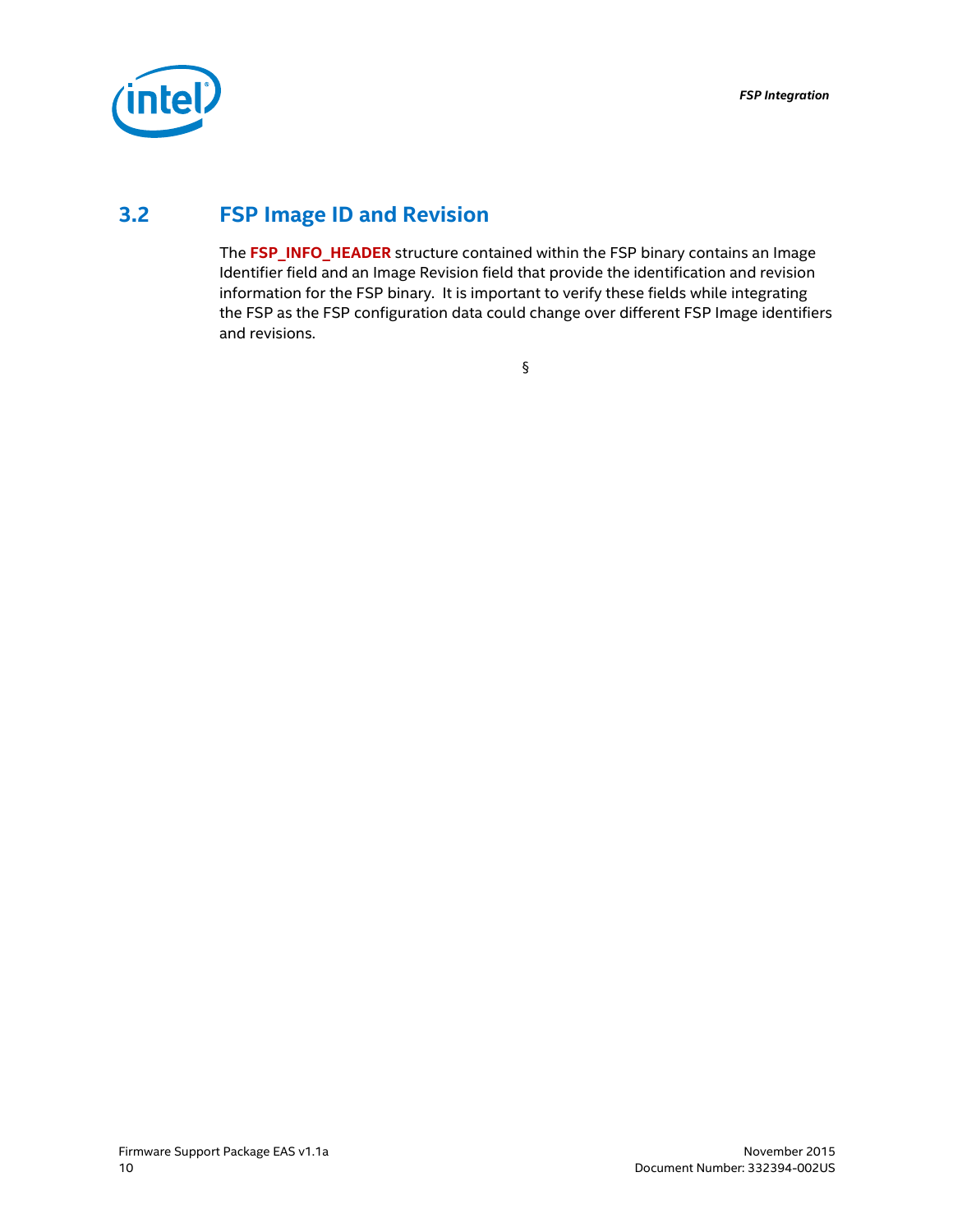

# <span id="page-10-0"></span>*4 Boot Flows*

FSP supports two boot flows. The first boot flow is simpler for the bootloader. The second boot flow increases flexibility and control for the bootloader. This chapter describes the boot flows using the FspInit API (Boot Flow 1) and FspMemoryInit, TempRamExit and FspSiliconInit API (Boot Flow 2).

Boot Flow 2 is recommended for new bootloader implementations. Boot Flow 1 is supported for existing bootloader implementations.

#### **These two boot flows are mutually exclusive, i.e. a bootloader can choose one or the other, but not both.**

The figure below shows both boot flows from the reset vector to the OS hand-off for a typical bootloader. The APIs are described in more detail in the following sections.



#### <span id="page-10-1"></span>**Figure 1. Boot Flows**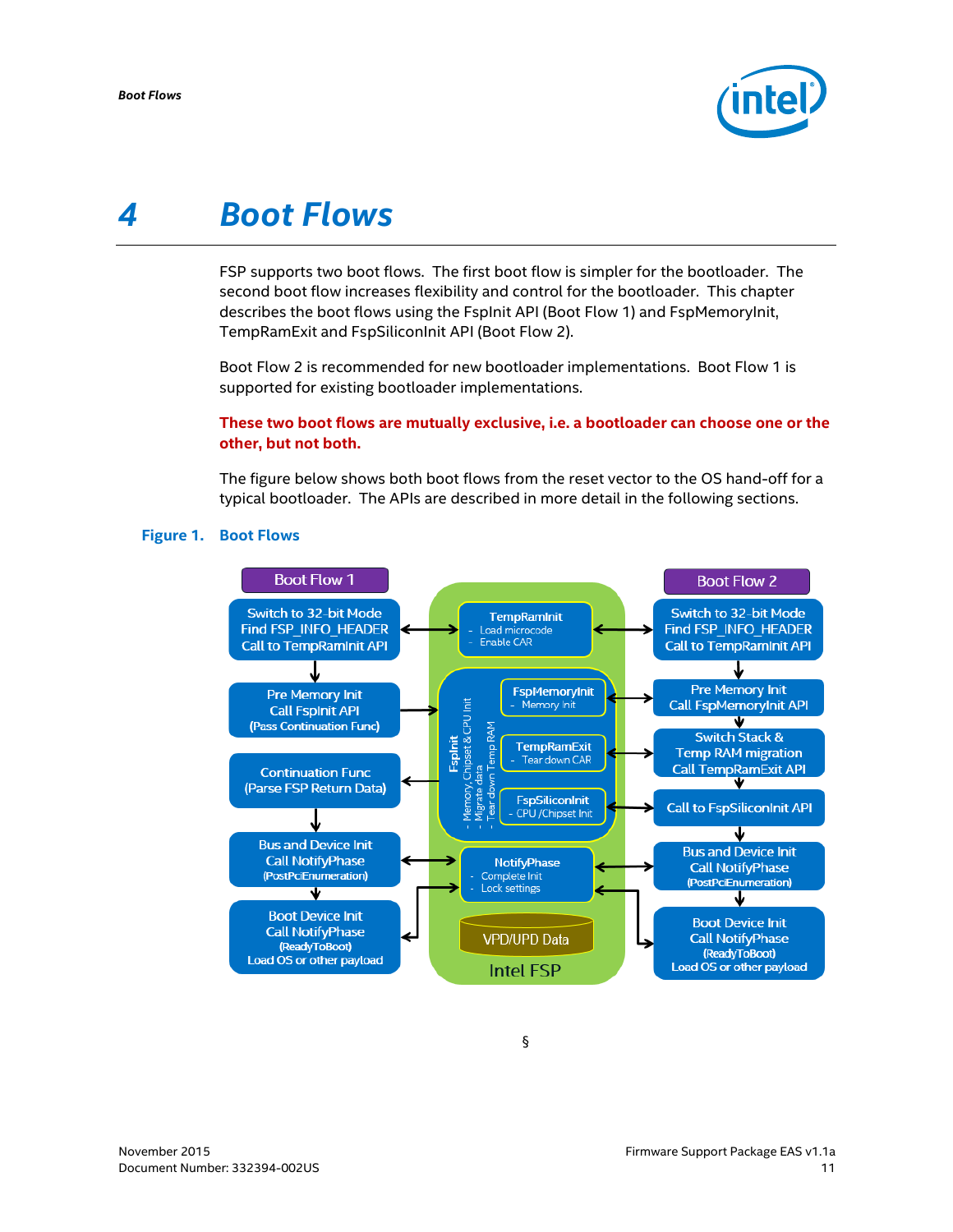

# <span id="page-11-0"></span>*5 FSP Binary Format*

The FSP is distributed in a binary format. The FSP binary contains:

- a) **FSP\_INFO\_HEADER** structure providing information about FSP,
- b) Initialization code and data needed by the Intel silicon supported, and a
- <span id="page-11-1"></span>c) Configuration region that allows the bootloader developer to customize some of the settings.

## **5.1 FSP Information tables**

The FSP binary must always have an **FSP\_INFO\_HEADER** table and may optionally have additional tables as described below.

All FSP tables must have a 4-byte aligned base address and a size that is a multiple of 4 bytes.

All FSP tables must be placed back-to-back.

All FSP tables must begin with a DWORD signature followed by a DWORD length field.

<span id="page-11-2"></span>A generic table search algorithm for additional tables can be implemented with a signature search algorithm until a terminator signature 'FSPP' is found.

### **5.1.1 FSP\_INFO\_HEADER**

The **FSP\_INFO\_HEADER** structure conveys the information required by the bootloader to interface with the FSP binary.

#### <span id="page-11-3"></span>**Table 1. FSP\_INFO\_HEADER**

| <b>Byte</b><br><b>Offset</b> | Size in<br><b>Bytes</b> | <b>Field</b>   | <b>Description</b>                                                        |
|------------------------------|-------------------------|----------------|---------------------------------------------------------------------------|
| 0                            | 4                       | Signature      | 'FSPH'. Signature for the FSP INFO HEADER.                                |
| 4                            | 4                       | HeaderLength   | Length of the header in bytes. The current value for this<br>field is 72. |
| 8                            | 3                       | Reserved       | Reserved bytes for future.                                                |
| 11                           |                         | HeaderRevision | Revision of the header. The current value for this field is 2.            |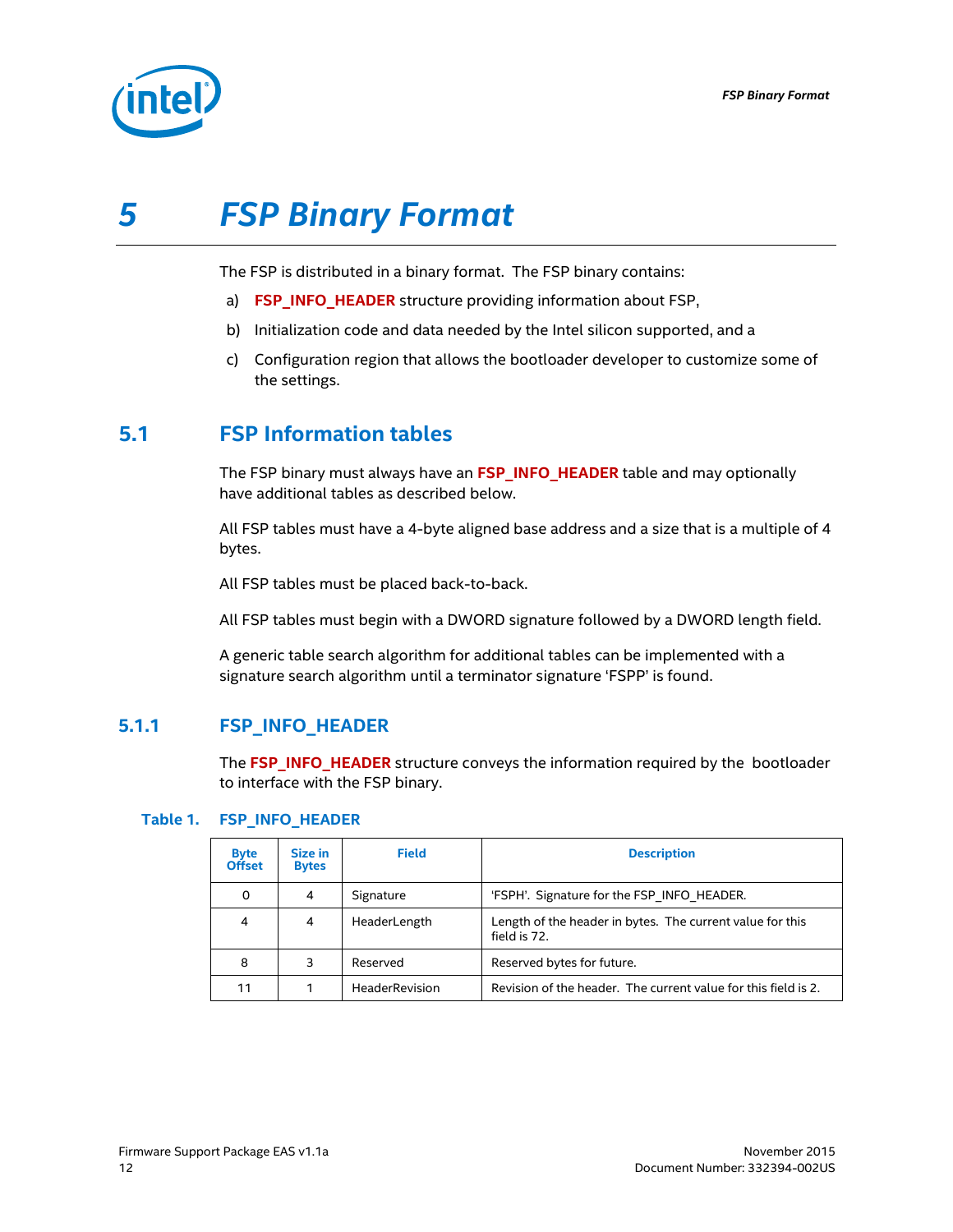#### *FSP Binary Format*



| <b>Byte</b><br><b>Offset</b> | Size in<br><b>Bytes</b> | <b>Field</b>                  | <b>Description</b>                                                                                                                                                                                                                                                                                                          |
|------------------------------|-------------------------|-------------------------------|-----------------------------------------------------------------------------------------------------------------------------------------------------------------------------------------------------------------------------------------------------------------------------------------------------------------------------|
| 12                           | 4                       | ImageRevision                 | Revision of the FSP binary. Major.Minor.Revision.Build<br>The ImageRevision can be decoded as follows:<br>0:7 - Build Number<br>8:15 - Revision<br>16 : 23 - Minor Version<br>24:31 - Major Version                                                                                                                         |
| 16                           | 8                       | ImageId                       | 8 ASCII character byte signature string that will help match<br>the FSP binary to a supported hardware configuration.<br>BootLoader should not assume null-terminated.                                                                                                                                                      |
| 24                           | 4                       | ImageSize                     | Size of the entire FSP binary in bytes.                                                                                                                                                                                                                                                                                     |
| 28                           | 4                       | ImageBase                     | FSP binary preferred base address. If the FSP binary is<br>located at the address different from the preferred address,<br>the FSP binary needs to be rebased.                                                                                                                                                              |
| 32                           | 4                       | ImageAttribute                | Attributes of the FSP binary.<br>• Bit 0: GRAPHICS_SUPPORT - Set to 1 when FSP supports<br>enabling Graphics Display.<br>· Bits 1:31 - Reserved for future use.                                                                                                                                                             |
| 36                           | 4                       | CfgRegionOffset               | Offset of the configuration region (VPD). This offset is<br>relative to the FSP binary base address.                                                                                                                                                                                                                        |
| 40                           | 4                       | CfgRegionSize                 | Size of the configuration region (VPD).                                                                                                                                                                                                                                                                                     |
| 44                           | 4                       | ApiEntryNum                   | Number of API entries this FSP supports. The current design<br>supports 6 API.                                                                                                                                                                                                                                              |
| 48                           | 4                       | TempRamInitEntryOf<br>fset    | Offset for the API to setup a temporary stack till the memory<br>is initialized.                                                                                                                                                                                                                                            |
| 52                           | 4                       | FspInitEntryOffset            | Offset for the API to initialize the processor and the chipset<br>(SOC). FspInitEntry API encapsulates the functionality of<br>FspMemoryInit, TempRamExit and FspSiliconInit API.<br>If the value is set to 0x00000000, then this API is not<br>supported. Instead use the boot flow 2 as described in Boot<br><b>Flows</b> |
| 56                           | 4                       | NotifyPhaseEntryOff<br>set    | Offset for the API to inform the FSP about the different<br>stages in the boot process.                                                                                                                                                                                                                                     |
| 60                           | 4                       | FspMemoryInitEntry<br>Offset  | Offset for the API to initialize the Memory.                                                                                                                                                                                                                                                                                |
| 64                           | 4                       | TempRamExitEntryO<br>ffset    | Offset for the API to tear down the temporary memory.                                                                                                                                                                                                                                                                       |
| 68                           | 4                       | FspSiliconInitEntryOf<br>fset | Offset for the API to initialize the processor and chipset.                                                                                                                                                                                                                                                                 |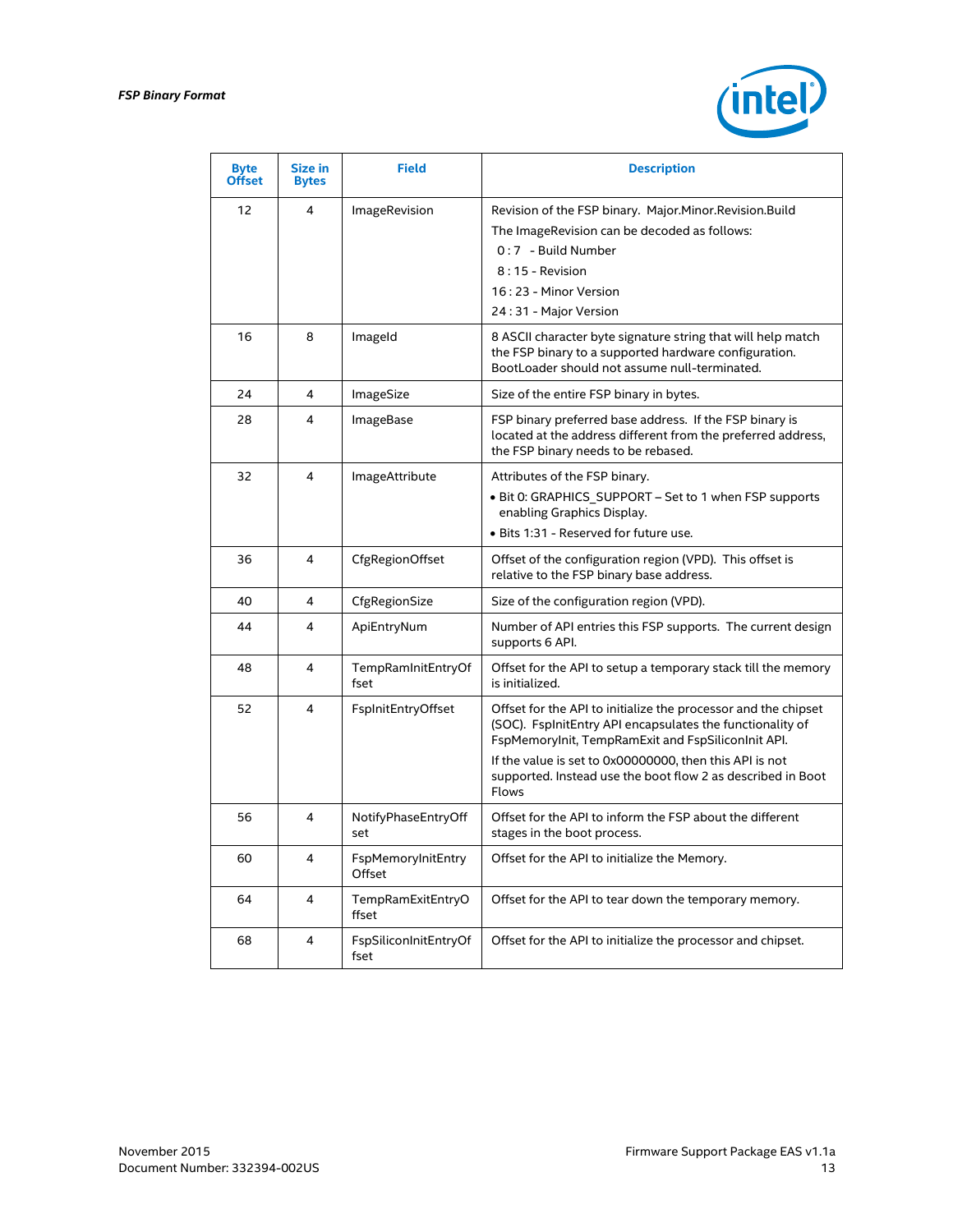

## **5.1.2 FSP\_INFO\_EXTENDED\_HEADER**

<span id="page-13-0"></span>The FSP\_INFO\_EXTENDED\_HEADER structure conveys additional information about the FSP binary. This allows FSP producers to provide additional information about the FSP instantiation.

#### <span id="page-13-2"></span>**Table 2. FSP\_INFO\_EXTENDED\_HEADER**

| <b>Byte</b><br><b>Offset</b> | Size in<br><b>Bytes</b> | <b>Field</b>        | <b>Description</b>                                                                                |
|------------------------------|-------------------------|---------------------|---------------------------------------------------------------------------------------------------|
| $\Omega$                     | 4                       | Signature           | 'FSPE'. Signature for the FSP INFO EXTENDED HEADER.                                               |
| 4                            | 4                       | Length              | Length of the table in bytes, including all additional FSP<br>producer defined data.              |
| 8                            | 1                       | <b>Revision</b>     | FSP producer defined revision of the table.                                                       |
| 9                            | 1                       | Reserved            | Reserved for future use.                                                                          |
| 10                           | 6                       | FspProducerId       | FSP producer identification string.                                                               |
| 16                           | 4                       | FspProducerRevision | FSP producer implementation revision number. Larger<br>numbers are assumed to be newer revisions. |
| 20                           | 4                       | FspProducerDataSize | Size of the FSP producer defined data (n) in bytes.                                               |
| 24                           | n                       | $\cdots$            | FSP producer defined data of size (n) defined by<br>FspProducerDataSize.                          |

## **5.1.3 Finding FSP\_INFO\_HEADER**

<span id="page-13-1"></span>The FSP binary follows the *UEFI Platform Initialization Firmware Volume Specification* format. The Firmware Volume (FV) format is described in the *Platform Initialization (PI) Specification - Volume 3: Shared Architectural Elements* specification as referenced in [Section 1.3.](#page-6-3)

The FV is a way to organize/structure binary components and enables a standardized way to parse the binary and handle the individual binary components that make up the FV.

The **FSP\_INFO\_HEADER** structure is stored in a firmware file, called the **FSP\_INFO\_HEADER** file and is placed as the **first** firmware file within the firmware volume. All firmware files will have a GUID that can be used to identify the files, including the **FSP\_INFO\_HEADER** file. The **FSP\_INFO\_HEADER** file GUID is **FSP\_FFS\_INFORMATION\_FILE\_GUID**

**#define FSP\_FFS\_INFORMATION\_FILE\_GUID \**

```
{ 0x912740be, 0x2284, 0x4734, { 0xb9, 0x71, 0x84, 0xb0, 0x27, 
0x35, 0x3f, 0x0c }};
```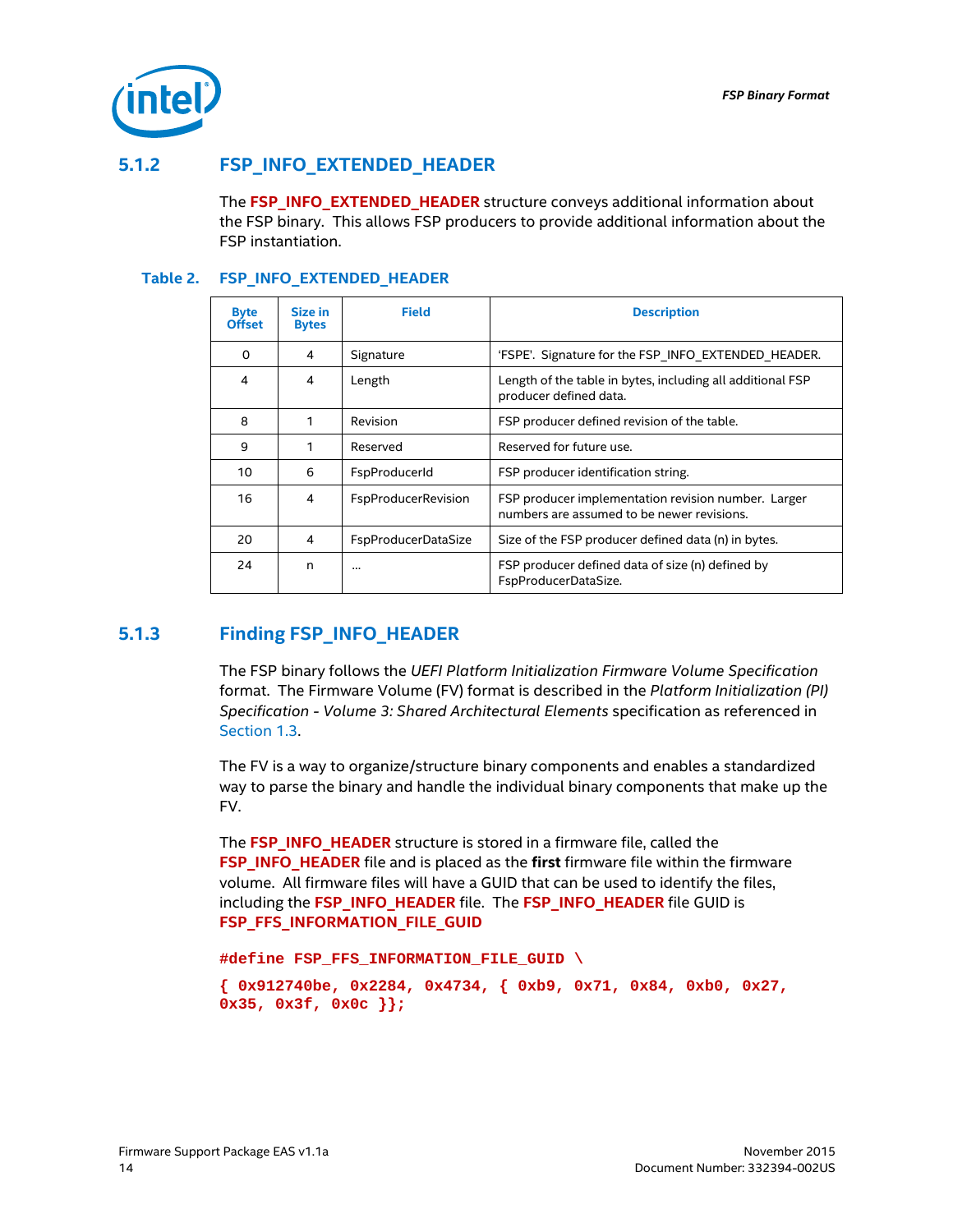

The bootloader can find the offset of the **FSP\_INFO\_HEADER** within the FSP binary by the following steps described below:

- Use **EFI\_FIRMWARE\_VOLUME\_HEADER** to parse the FSP FV header and skip the standard and extended FV header.
- The **EFI\_FFS\_FILE\_HEADER** with the FSP\_FFS\_INFORMATION\_FILE\_GUID is located at the 8-byte aligned offset following the FV header.
- **The EFI\_RAW\_SECTION** header follows the FFS File Header.
- Immediately following the **EFI\_RAW\_SECTION** header is the raw data. The format of this data is defined in the **FSP\_INFO\_HEADER** and additional header structures.

A pictorial representation of the data structures that is parsed in the above flow is provided below.

#### <span id="page-14-0"></span>**Figure 2. Data Structures**

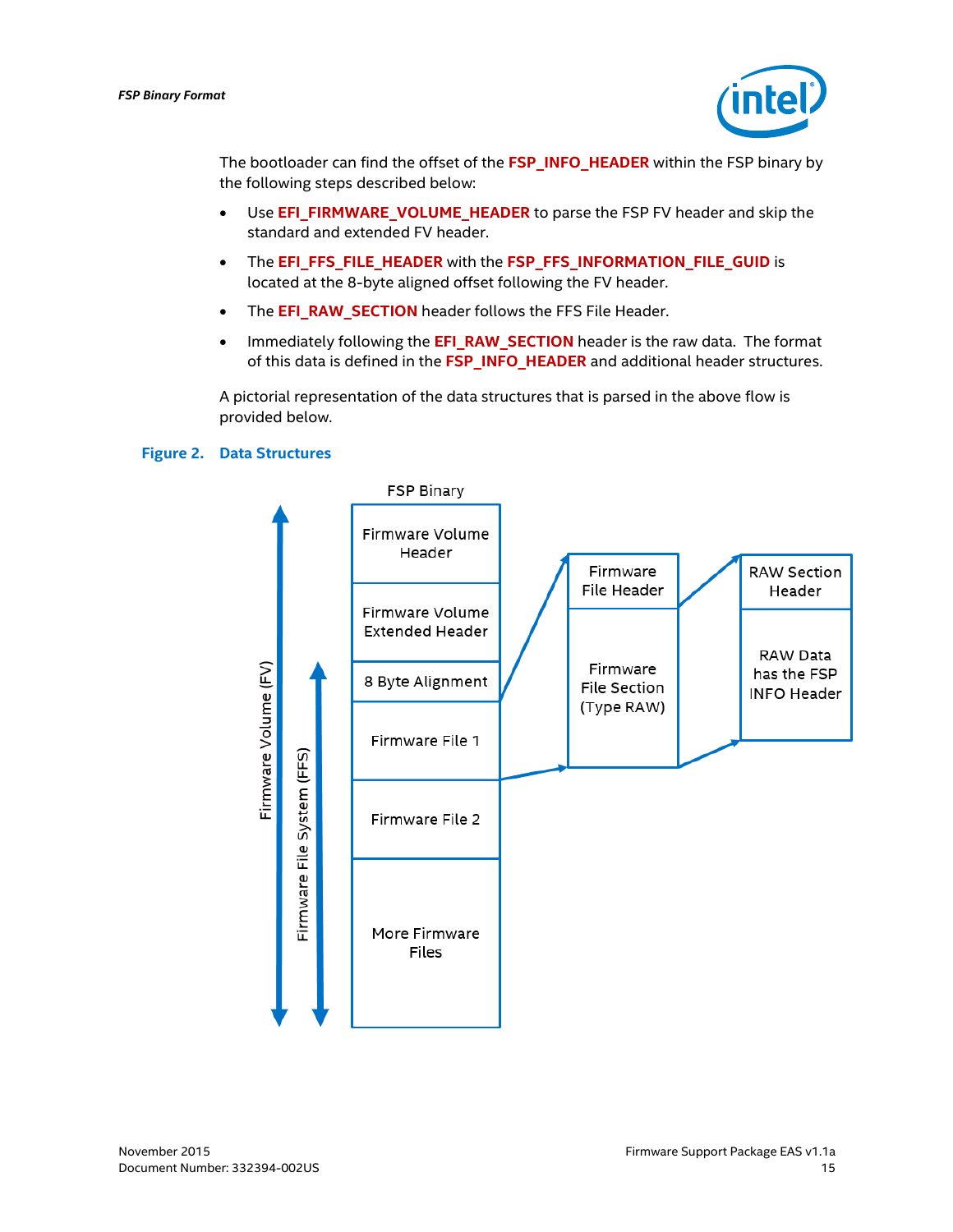

## **5.1.4 FSP Description File**

<span id="page-15-0"></span>The FSP binary may optionally include an FSP description file. This file will provide information about the FSP including information about different silicon revisions the FSP supports. The contents of the FSP description file must be an ASCII encoded text string.

The file, if present, must have the following file GUID and be included in the FDF file as shown below.

```
#define FSP_FFS_INFORMATION_FILE_GUID \
{ 0xd9093578, 0x08eb, 0x44df, { 0xb9, 0xd8, 0xd0, 0xc1, 0xd3, 
0xd5, 0x5d, 0x96 }};
#
# Description file
#
FILE RAW = D9093578-08EB-44DF-B9D8-D0C1D3D55D96 {
   SECTION RAW = FspDescription/FspDescription.txt
}
```
## **5.1.5 FSP Patch Table (FSPP)**

<span id="page-15-1"></span>FSP Patch Table contains offsets inside the FSP binary which store absolute addresses based on the FSP base. When the FSP is rebased the offsets listed in this table needs to be patched accordingly.

```
typedef struct {
  UINT32 Signature; ///< FSP Patch Table Signature "FSPP" 
                         UINT16 Length; ///< Size including the PatchData
  UINT8 Revision; ///< Revision is set to 0x01
  UINT8 Reserved; 
  UINT32 PatchEntryNum; ///< Number of entries to Patch
  UINT32 PatchData[]; ///< Patch Data
} FSP_PATCH_TABLE;
```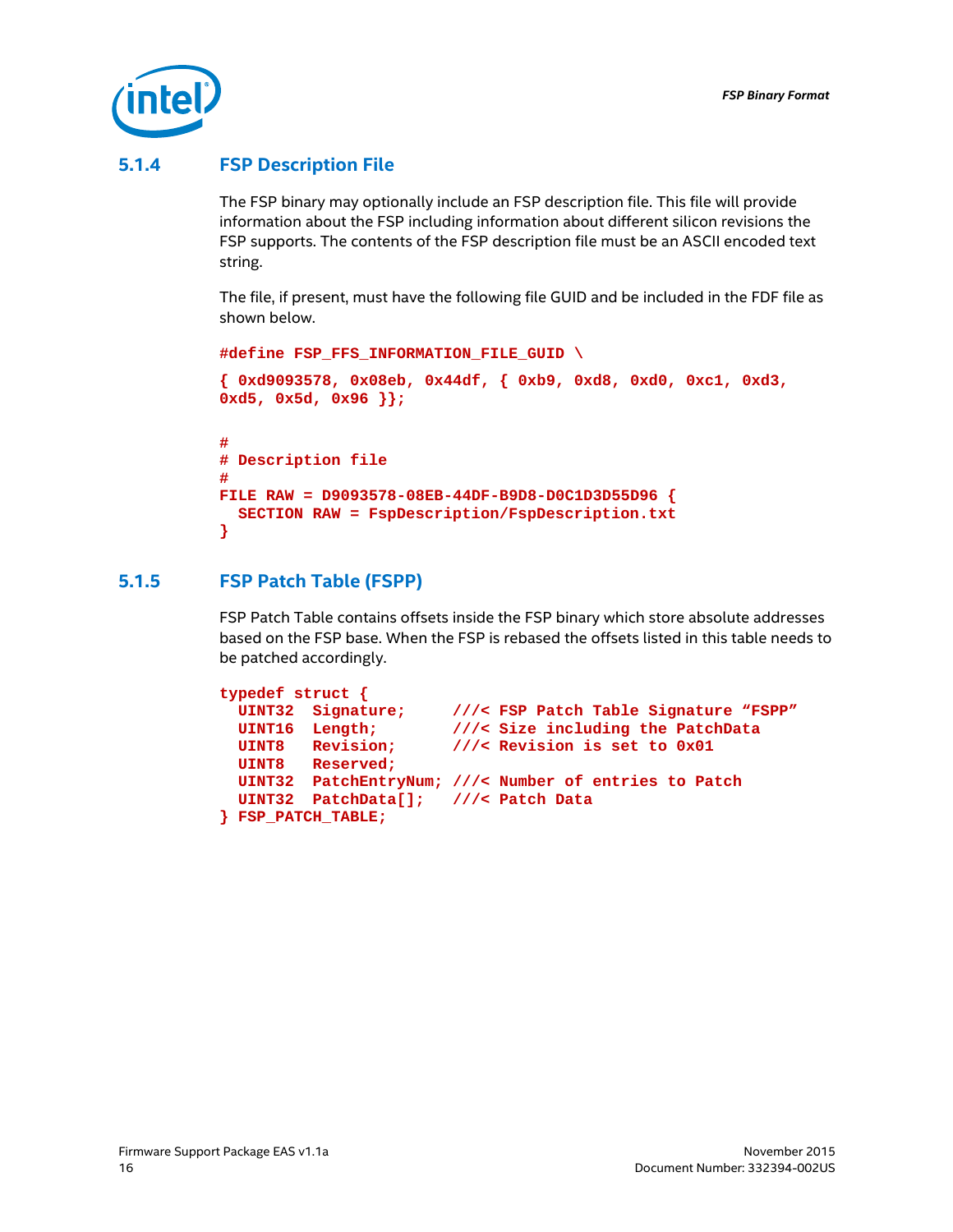

| BIT [23:00]     | Image OFFSET to patch                                                                                                                                                                                                                                                                             |
|-----------------|---------------------------------------------------------------------------------------------------------------------------------------------------------------------------------------------------------------------------------------------------------------------------------------------------|
| BIT [27:24]     | Patch type<br>0000: Patch DWORD at OFFSET with the delta of the new and old base.<br>NewValue = OldValue + (NewBase - OldBase)<br>1111: Same as 0000<br>Others: Reserved                                                                                                                          |
| BIT [28:30]     | Reserved                                                                                                                                                                                                                                                                                          |
| <b>BIT [31]</b> | 0: The FSP image offset to patch is determined by Bits[23:0]<br>1: The FSP image offset to patch is calculated by (ImageSize – $(0x1000000 - Bits[23:0])$ )<br>If the FSP image offset to patch is greater than the ImageSize in the FSP INFO HEADER,<br>then this patch entry should be ignored. |

#### <span id="page-16-1"></span>**Table 3. FSPP – PatchData Encoding**

#### **5.1.5.1 Example**

<span id="page-16-0"></span>Let's assume the FSP image size is 0x38000. And we need to rebase the FSP base from 0xFFFC0000 to 0xFFF00000. Below is an example of the typical implementation of the FSP\_PATCH\_TABLE:

```
FSP_PATCH_TABLE mFspPatchTable =
```

| 0x50505346,       | $//\leq$ Signature (FSPP)      |
|-------------------|--------------------------------|
| 16,               | $11/5$ Length;                 |
| 0x01.             | $11/2$ Revision;               |
| 0x00,             | $11/8$ Reserved;               |
| 1,                | ///< PatchEntryNum;            |
|                   |                                |
| <b>OXFFFFFFFC</b> | ///< Patch FVBASE at end of FV |
|                   |                                |
|                   |                                |
|                   |                                |

Looking closer at the patch table entry:

 **0xFFFFFFFC, ///< Patch FVBASE at end of FV**

The image offset to patch in the FSP image is indicated by BIT[23:0], 0xFFFFFC. Since BIT[31] is 1, the actual FSP image offset to patch should be:

ImageSize – (0x1000000 – 0xFFFFFC) = 0x38000 – 4 = 0x37FFC

If the DWORD at offset 0x37FFC in the original FSP image is 0xFFFC0000, then the new value should be:

OldValue + (NewBase - OldBase) = 0xFFFC0000 + (0xFFF00000 – 0xFFFC0000) = 0xFFF00000

Thus the DWORD at FSP image offset 0x37FFC should be patched to xFFF00000 after the rebasing.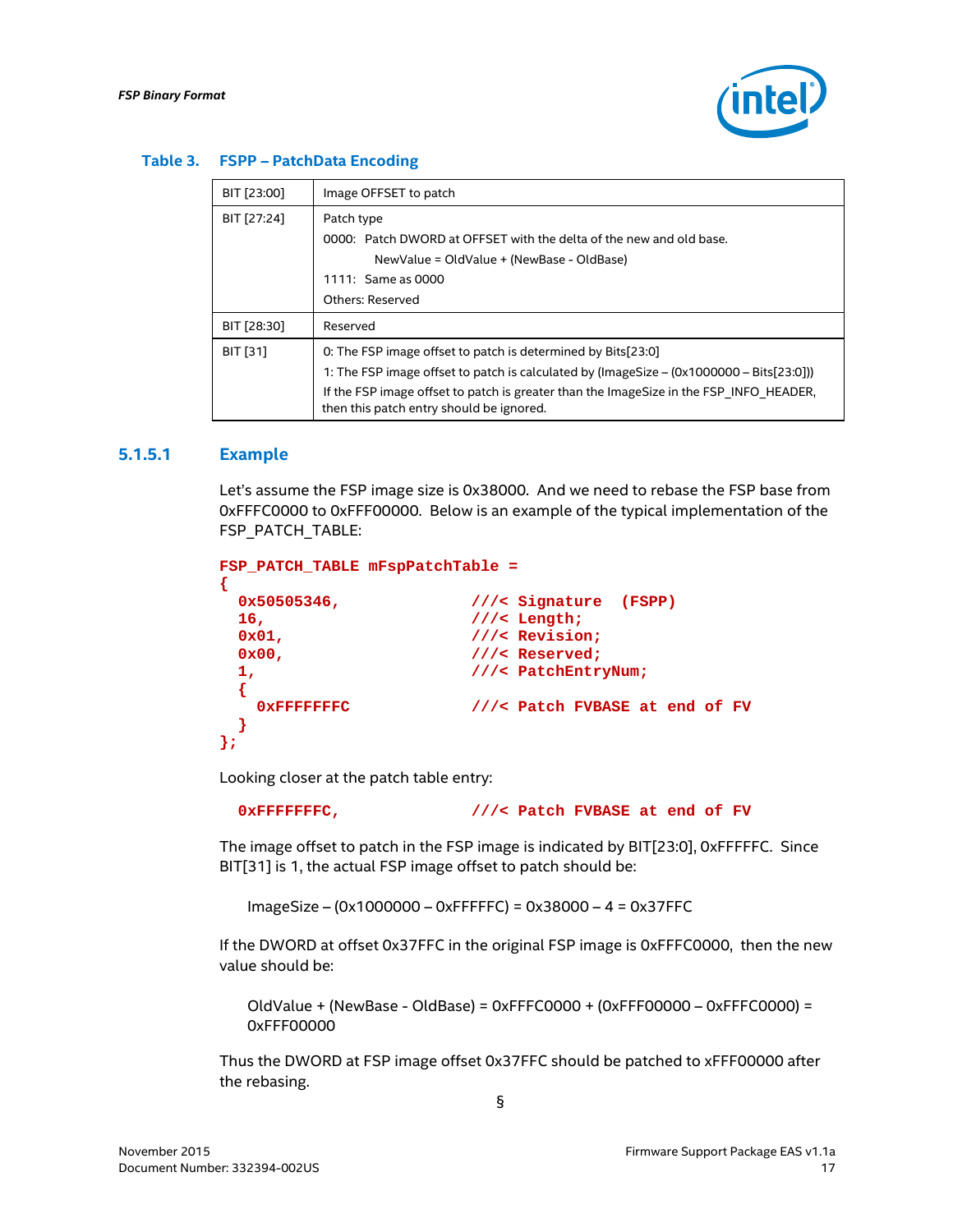

# <span id="page-17-0"></span>*6 FSP Interface (FSP API)*

## **6.1 Entry-Point Invocation Environment**

<span id="page-17-1"></span>There are some requirements regarding the operating environment for FSP execution. The bootloader is responsible to set up this operating environment before calling the FSP API. These conditions have to be met before calling any entry point (otherwise, the behavior is not determined). These conditions include:

- The system is in flat 32-bit mode.
- Both the code and data selectors should have full 4GB access range.
- Interrupts should be turned off.
- The FSP API should be called only by the system BSP, unless otherwise noted.

<span id="page-17-2"></span>Other requirements needed by individual FSP API will be covered in the respective sections.

## **6.2 Data Structure Convention**

<span id="page-17-3"></span>All data structure definitions should be packed using compiler provided directives such as **#pragma pack(1)** to avoid alignment mismatch between the FSP and the bootloader.

## **6.3 Entry-Point Calling Convention**

All FSP APIs defined in the **FSP\_INFO\_HEADER** are 32-bit only. The FSP API interface is similar to the default  $C$  \_cdecl convention. Like the default  $C$  \_cdecl convention, with the FSP API interface:

- All parameters are pushed onto the stack in right-to-left order before the API is called.
- The calling function needs to clean the stack up after the API returns.
- The return value is returned in the **EAX** register. All the other registers including floating point registers are preserved, except as noted in the individual API descriptions below or in *Integration Guide*.

There are, however, a couple of notable exceptions with the FSP API interface convention. Refer to individual API descriptions for any special notes and these exceptions.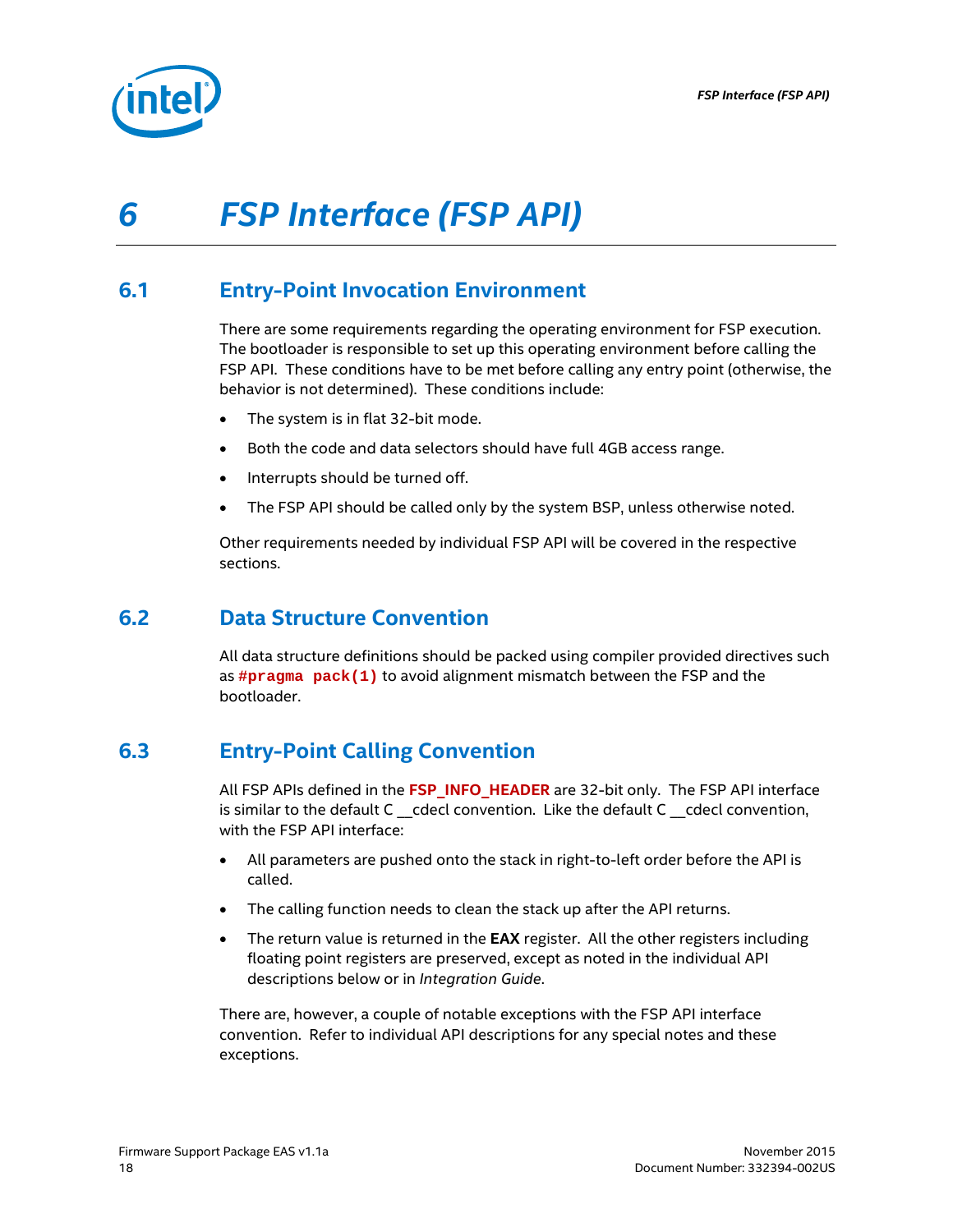

## **6.4 Return Status Code**

<span id="page-18-1"></span><span id="page-18-0"></span>All FSP API return a status code to indicate the API execution result. These return status codes are defined in the Appendix A – [Data Structures,](#page-38-0) [Section 10.2](#page-39-0)

## **6.5 TempRamInit API**

This FSP API is called soon after coming out of reset and before memory and stack are available. This FSP API loads the microcode update, enables code caching for a region specified by the bootloader and sets up a temporary stack to be used prior to main memory being initialized.

To invoke this API, a hardcoded stack must be set up with the following values:

- 1. The return address where the TempRamInit API returns control.
- 2. A pointer to the input parameter structure for this API.

The **ESP** register must be initialized to point to this hardcoded stack.

Since the stack may not be writeable, this API cannot be called using the "call" instruction, but needs to be jumped to directly.

This API should be called only once after the system comes out the reset, and it must be called before any other FSP API. Otherwise, unexpected results may occur.

The TempRamInit API preserves the following general purpose registers **EBX**, **EDI**, **ESI**, **EBP** and the following floating point registers **MM0**, **MM1**. The bootloader can use these registers to save data across the TempRamInit API call. No other registers are preserved.

#### **6.5.1 Prototype**

<span id="page-18-2"></span>**typedef** 

**EFI\_STATUS**

**(EFIAPI \*FSP\_TEMP\_RAM\_INIT) ( IN FSP\_TEMP\_RAM\_INIT\_PARAMS** *\*TempRamInitParamPtr*

<span id="page-18-3"></span>**);**

#### **6.5.2 Parameters**

*TempRamInitParamPtr*

Address pointer to the FSP\_TEMP\_RAM\_INIT\_PARAMS structure. The structure definition is provided below under *Related Definitions*.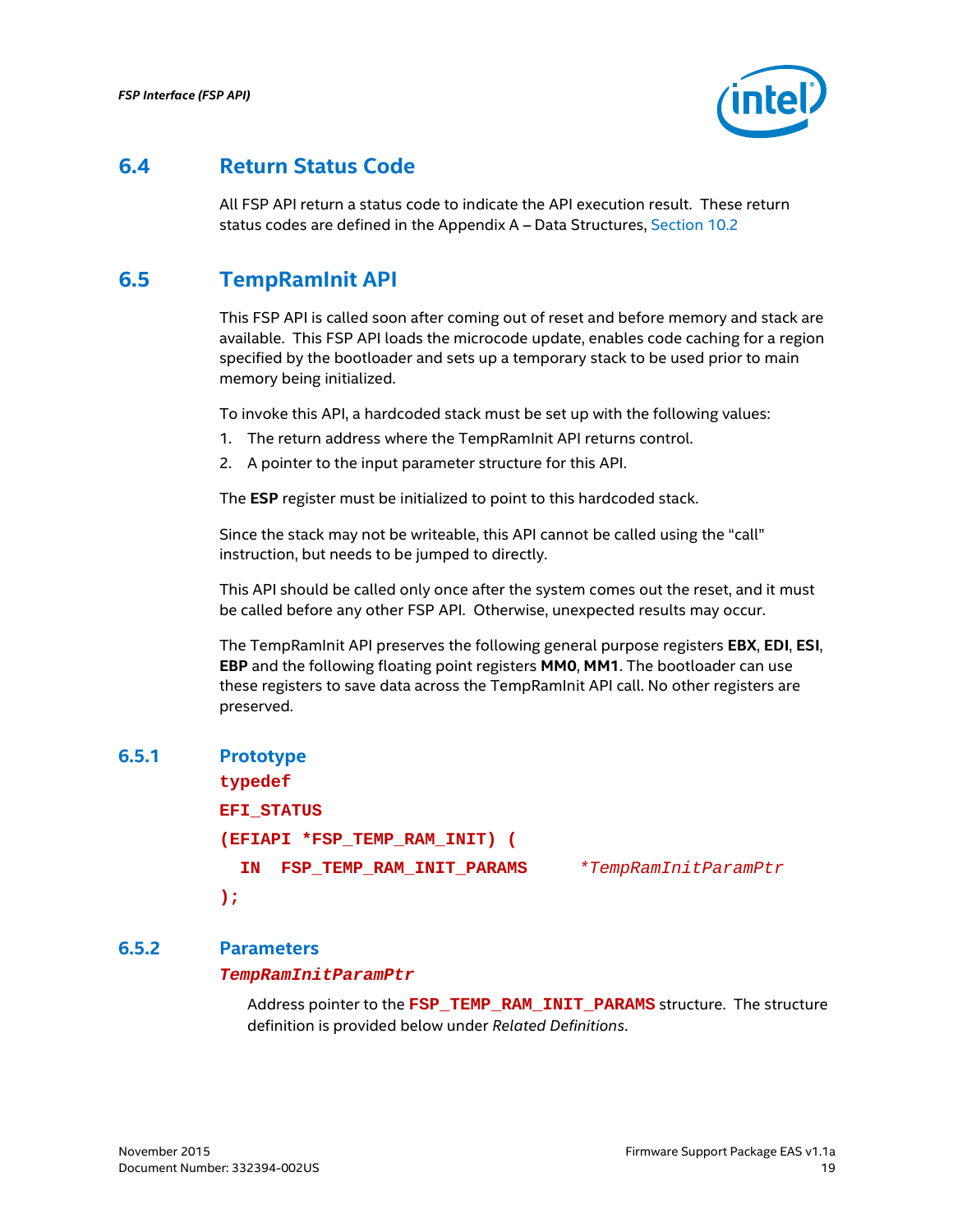

<span id="page-19-0"></span>

| 6.5.3 | <b>Related Definitions</b><br>typedef struct $\{$ |                                                                                                                                     |
|-------|---------------------------------------------------|-------------------------------------------------------------------------------------------------------------------------------------|
|       | UINT32                                            | MicrocodeRegionBase,                                                                                                                |
|       | UINT32                                            | MicrocodeRegionLength,                                                                                                              |
|       | UINT32                                            | CodeRegionBase,                                                                                                                     |
|       | UINT32                                            | CodeRegionLength                                                                                                                    |
|       | $\}$ FSP_TEMP_RAM_INIT_PARAMS;                    |                                                                                                                                     |
|       | MicrocodeRegionBase                               | Base address of the microcode region. This<br>address must be 16 byte aligned.                                                      |
|       | MicrocodeRegionLength                             | Length of the microcode region. The length<br>must be total size of all patches or 0xFFFFFFFF<br>if auto size detection is desired. |
|       | CodeRegionBase                                    | Base address of the cacheable flash region.                                                                                         |
|       | CodeRegionLength                                  | Length of the cacheable flash region. A size of $0$<br>indicates that no code caching is desired.                                   |
|       |                                                   |                                                                                                                                     |

### **6.5.4 Return Values**

<span id="page-19-1"></span>If this function is successful, the FSP initializes the **ECX** and **EDX** registers to point to a temporary but writeable memory range available to the bootloader. Register **ECX** points to the start of this temporary memory range and **EDX** points to the end of the range [ECX, EDX], where ECX is inclusive and EDX is exclusive in the range. The bootloader is free to use the whole range described. Typically, the bootloader can reload the **ESP** register to point to the end of this returned range so that it can be used as a standard stack.

*Note:* This returned range is a sub-region of the whole temporary memory initialized. The FSP maintains and consumes the remaining temporary memory. The bootloader must not access the temporary memory beyond the returned boundary. The bootloader must not assume that this range is initialized with zeros.

| EFI SUCCESS           | Temporary RAM was initialized successfully.        |
|-----------------------|----------------------------------------------------|
| EFI INVALID PARAMETER | Input parameters are invalid.                      |
| EFI NOT FOUND         | A valid microcode was not loaded in the processor. |
| EFI UNSUPPORTED       | The FSP calling conditions were not met.           |
| EFI DEVICE ERROR      | Temp RAM initialization failed.                    |

#### <span id="page-19-2"></span>**Table 4. Return Values - TempRamInit API**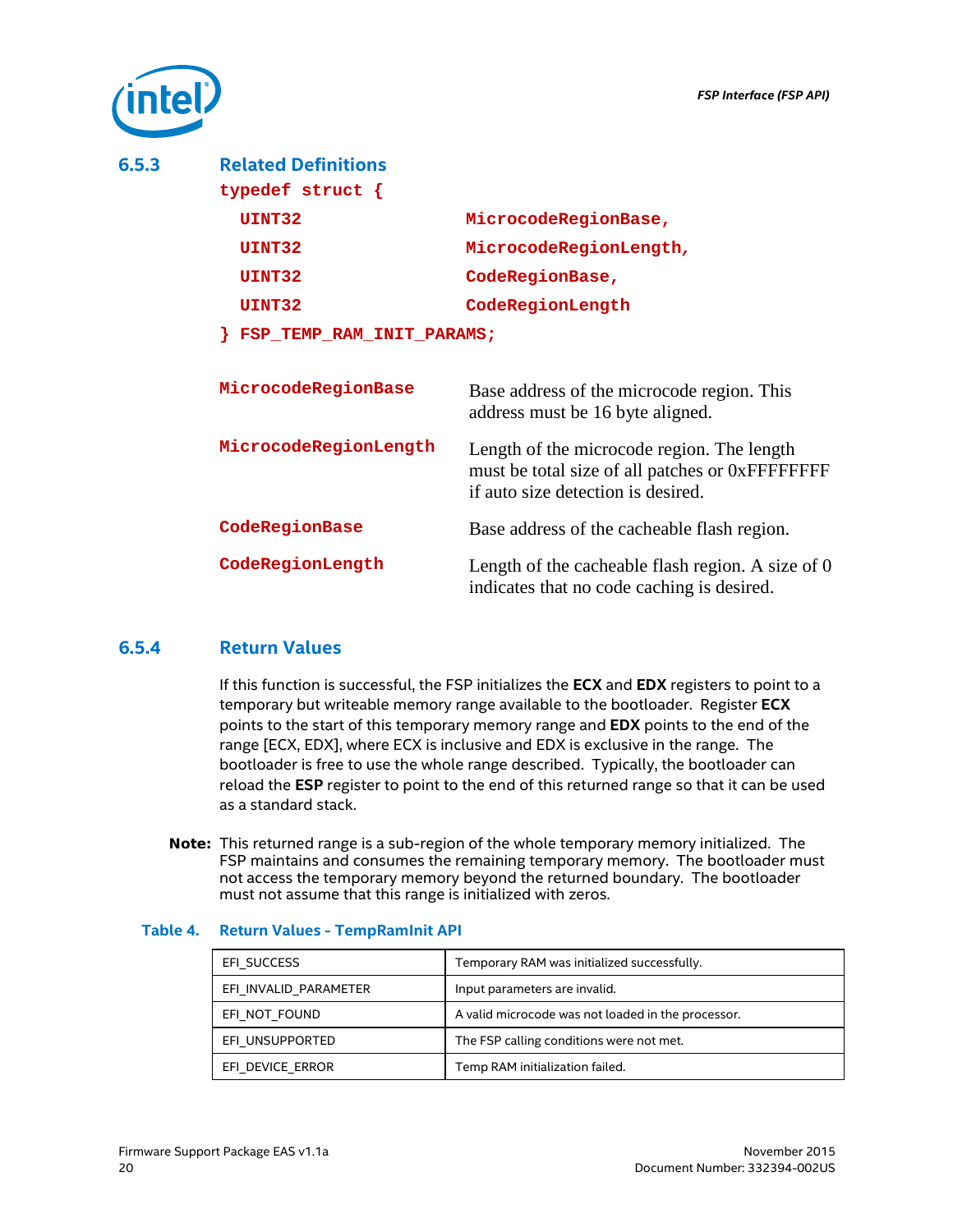

#### **6.5.5 Description**

<span id="page-20-0"></span>The entry to this function is in a stackless/memoryless environment. After the bootloader completes its initial steps, it finds the address of the **FSP\_INFO\_HEADER** and then from the **FSP\_INFO\_HEADER** finds the offset of the TempRamInit function. It then converts the offset to an absolute address by adding the base of the FSP binary and jumps to the TempRamInit function as described in [6.3](#page-17-3) Entry-Point Calling Convention and [6.6](#page-21-0) [FspInit API](#page-21-0)

The temporary memory range returned by this API is intended to be primarily used by the bootloader as a stack. After this stack is available, the bootloader can switch to using C functions. This temporary stack should be used to do only the minimal initialization that needs to be done before memory can be initialized by the next call into the FSP.

The input parameter structure describes a microcode region. The microcode region may have multiple microcode patches starting at a 16 byte boundary and packed together one after the other. The FSP will attempt to load the latest revision of the appropriate microcode patch based on CPUID and the microcode patch header contents.

The microcode region may have a defined length or not. In either case, the FSP stops looking for additional microcode patches if either:

- A valid microcode header is not found on the subsequent 16 byte aligned address
- If the size of the microcode patch region is exceeded

The microcode region is required even if the hardware or bootloader load the microcode patch before calling TempRamInit API.

The microcode region needs to remain in the same address across all FSP API calls.

The code caching region is optional. Valid code caching regions may be limited by the FSP implementation or the hardware, as specified in the *Integration Guide*.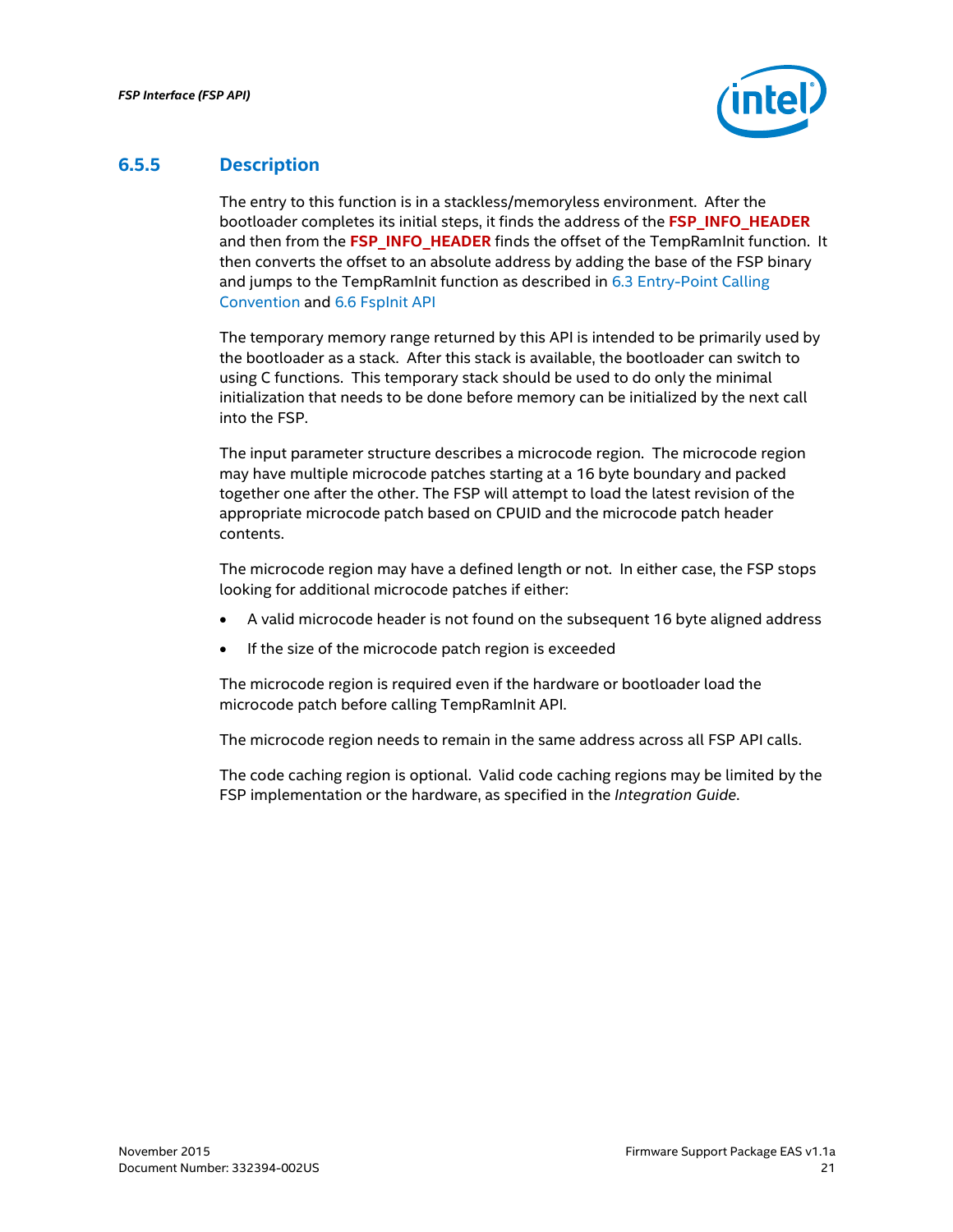

## **6.6 FspInit API**

<span id="page-21-0"></span>This FSP API is called after TempRamInit. This FSP API initializes the memory, the processor and the chipset to enable normal operation of these devices. This FSP API accepts a pointer to a data structure that will be platform dependent and defined for each FSP binary. This will be documented with each FSP release in the *Integration Guide*.

The bootloader provides a continuation function as a parameter when calling FspInit. After FspInit completes its execution, it does not return to the bootloader from where it was called but instead returns control to the bootloader by calling the continuation function which is passed to FspInit as an argument.

The FspMemoryInit, TempRamExit and FspSiliconInit API provide an alternate method to complete the silicon initialization and provides the bootloader the opportunity to get control after system memory is available and before the temporary memory is torn down.

**This API should be called only once after the TempRamInit API.**

**Use of this API is mutually exclusive to the FspMemoryInit, TempRamExit and FspSilicon API.**

<span id="page-21-1"></span>**When HeaderRevision in FSP\_INFO\_TABLE is >=2, this API is optional. If this API is not implemented then the FspInitEntryOffset in FSP\_INFO\_TABLE is 0x00000000.**

| 6.6.1 | <b>Prototype</b> |
|-------|------------------|
|       |                  |

```
typedef 
EFI_STATUS
(EFIAPI *FSP_INIT) (
  IN OUT FSP_INIT_PARAMS *FspInitParamPtr
);
```
#### **6.6.2 Parameters**

<span id="page-21-2"></span>*FspInitParamPtr* Address pointer to the **FSP\_INIT\_PARAMS** structure.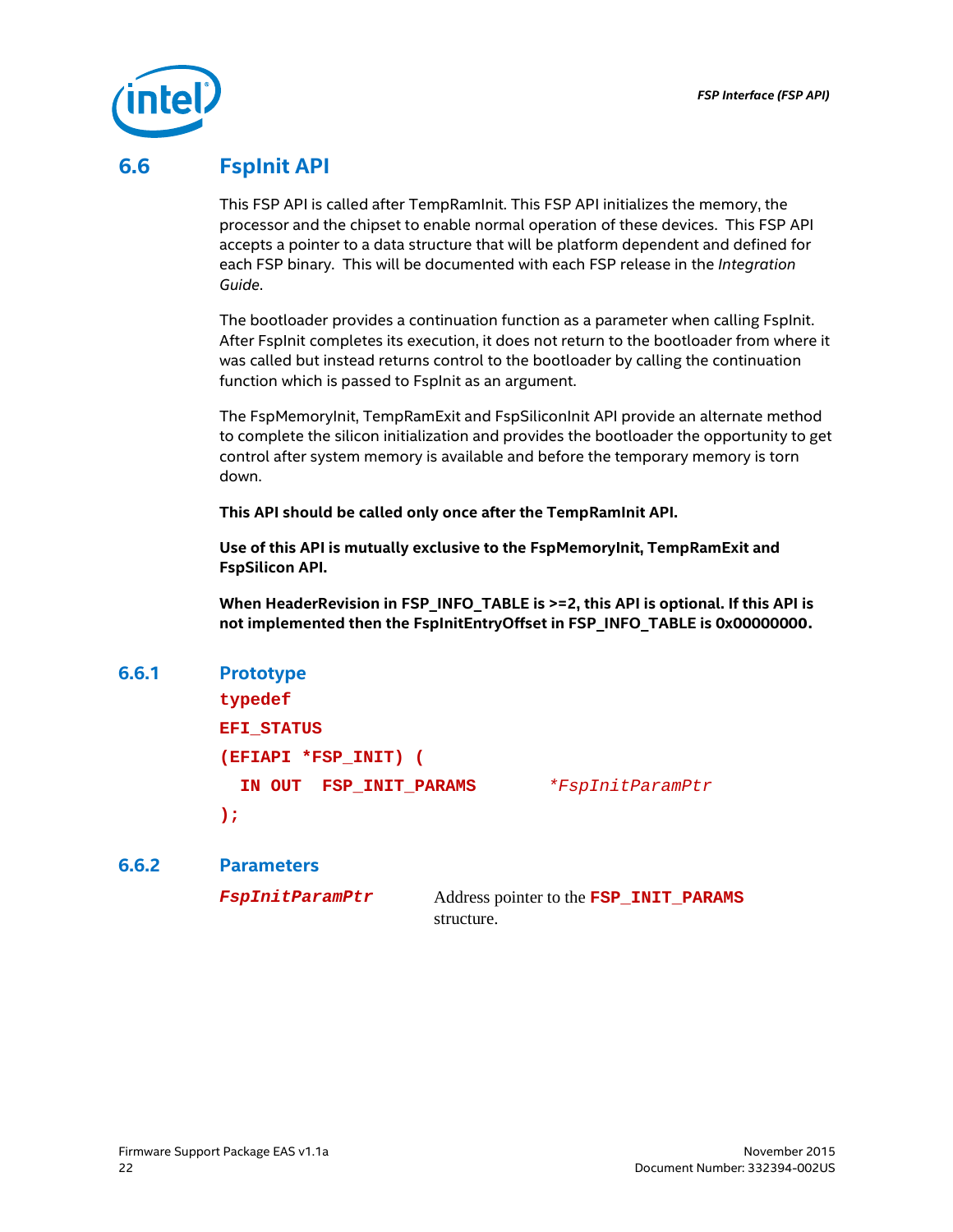

<span id="page-22-0"></span>

| 6.6.3 | <b>Related Definitions</b><br>typedef struct $\{$ |                                                                                                                                                                                                                                |  |  |
|-------|---------------------------------------------------|--------------------------------------------------------------------------------------------------------------------------------------------------------------------------------------------------------------------------------|--|--|
|       | <b>VOID</b>                                       | *NvsBufferPtr;                                                                                                                                                                                                                 |  |  |
|       | <b>VOID</b>                                       | *RtBufferPtr;                                                                                                                                                                                                                  |  |  |
|       | CONTINUATION_PROC                                 | ContinuationFunc;                                                                                                                                                                                                              |  |  |
|       |                                                   | FSP INIT PARAMS;                                                                                                                                                                                                               |  |  |
|       | NvsBufferPtr                                      | Pointer to the non-volatile storage (NVS) data buffer.<br>If it is <b>NULL</b> , it indicates the NVS data is not available.                                                                                                   |  |  |
|       | RtBufferPtr                                       | Pointer to the runtime data buffer<br>FSP_INIT_RT_BUFFER. This buffer contains FSP<br>configuration data that will be used during the platform<br>initialization. The detailed structure layout is described<br>in $6.6.3.1$ . |  |  |
|       | ContinuationFunc                                  | Pointer to a continuation function provided by the<br>bootloader.                                                                                                                                                              |  |  |
|       |                                                   | typedef VOID (*CONTINUATION_PROC) (                                                                                                                                                                                            |  |  |
|       | IN<br>EFI_STATUS                                  | Status,                                                                                                                                                                                                                        |  |  |
|       | <b>VOID</b><br>IN                                 | *HobListPtr                                                                                                                                                                                                                    |  |  |
|       | $)$ ;                                             |                                                                                                                                                                                                                                |  |  |
|       | <b>Status</b>                                     | Status of the FspInit API.                                                                                                                                                                                                     |  |  |
|       | HobListPtr                                        | Pointer to the HOB data structure defined in Section 10,                                                                                                                                                                       |  |  |

#### **6.6.3.1 FSP\_INIT\_RT\_BUFFER**

<span id="page-22-1"></span>This structure contains a common configuration data structure FSP\_INIT\_RT\_COMMON\_BUFFER defined below, followed by platform specific-data that will be defined in the *Integration Guide*.

Appendix A – Data Structures.

```
typedef struct {
  FSP_INIT_RT_COMMON_BUFFER Common;
   ..... // Optional platform specific data structure
} FSP_INIT_RT_BUFFER;
```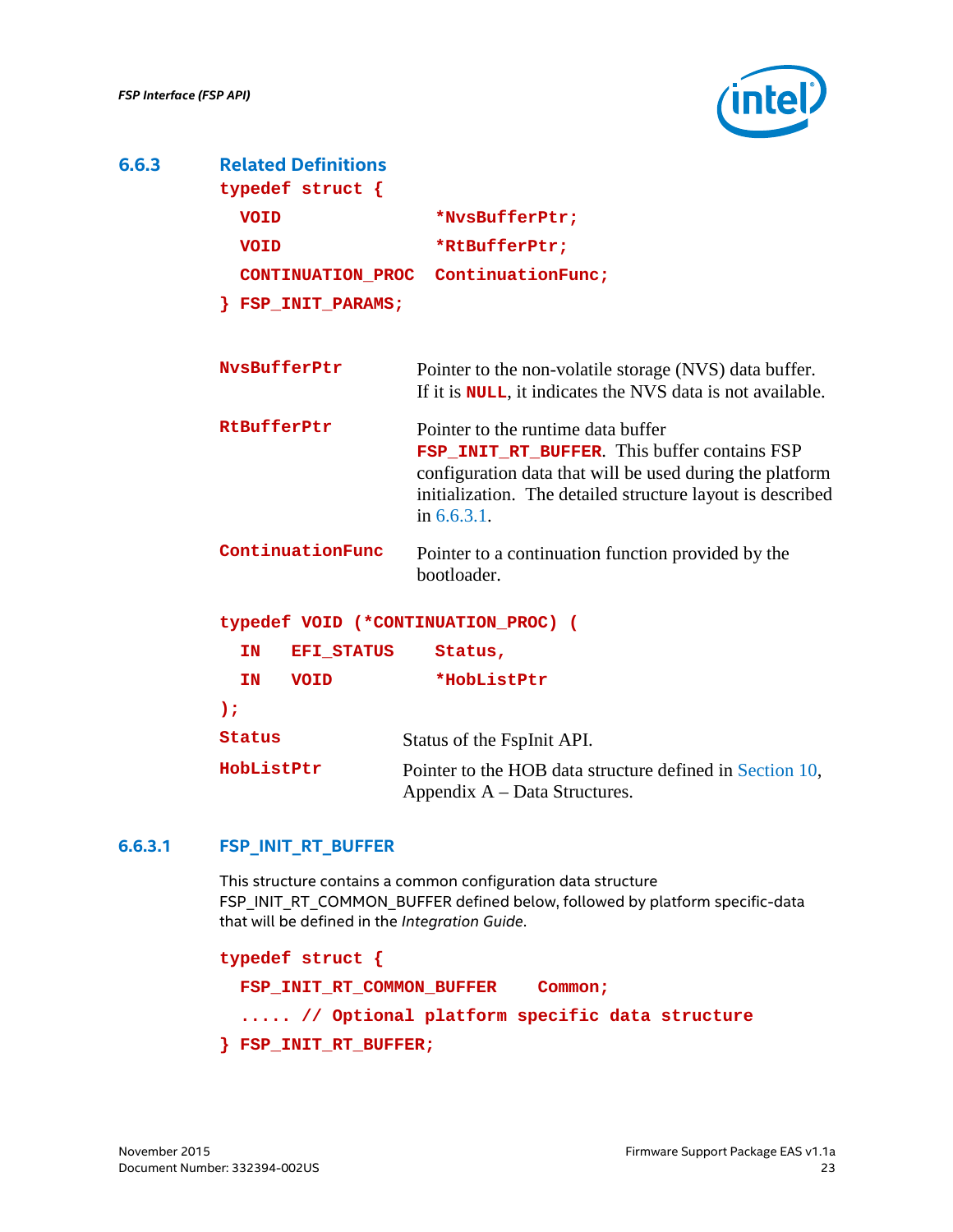

# **typedef struct {** UINT32 \*StackTop;  **UINT32 BootMode; VOID \*UpdDataRgnPtr; UINT32 BootLoaderTolumSize; UINT32 Reserved[6]; } FSP\_INIT\_RT\_COMMON\_BUFFER;**

| StackTop            | Points to the desired bootloader stack top location<br>in memory after memory is initialized.                                                                                                                                                                                                                                                                                                      |
|---------------------|----------------------------------------------------------------------------------------------------------------------------------------------------------------------------------------------------------------------------------------------------------------------------------------------------------------------------------------------------------------------------------------------------|
| <b>BootMode</b>     | Current boot mode. Possible bit values<br>definitions are defined in Section 10, Appendix A<br>- Data Structures.                                                                                                                                                                                                                                                                                  |
| UpdDataRgnPtr       | Pointer to an updatable platform configuration<br>data structure <b>UPD_DATA_REGION</b> defined in<br>Integration Guide. This structure contains<br>options that can be overridden by the bootloader<br>at runtime. If this pointer is $NULL$ , it indicates<br>the default built-in values in the FSP binary will<br>be used. Refer to Section 8, FSP Configuration<br>Firmware File for details. |
| BootLoaderTolumSize | The size of memory to be reserved below the top<br>of low usable memory (TOLUM) for bootloader<br>usage. This is optional and value can be zero. If<br>non-zero, the size must be a multiple of 4KB.                                                                                                                                                                                               |
| Reserved            | Reserved fields. Must be set to 0.                                                                                                                                                                                                                                                                                                                                                                 |

## **6.6.4 Return Values**

<span id="page-23-0"></span>The FspInit API will preserve all the general purpose registers except **EAX**. The return status will be passed back through the **EAX** register.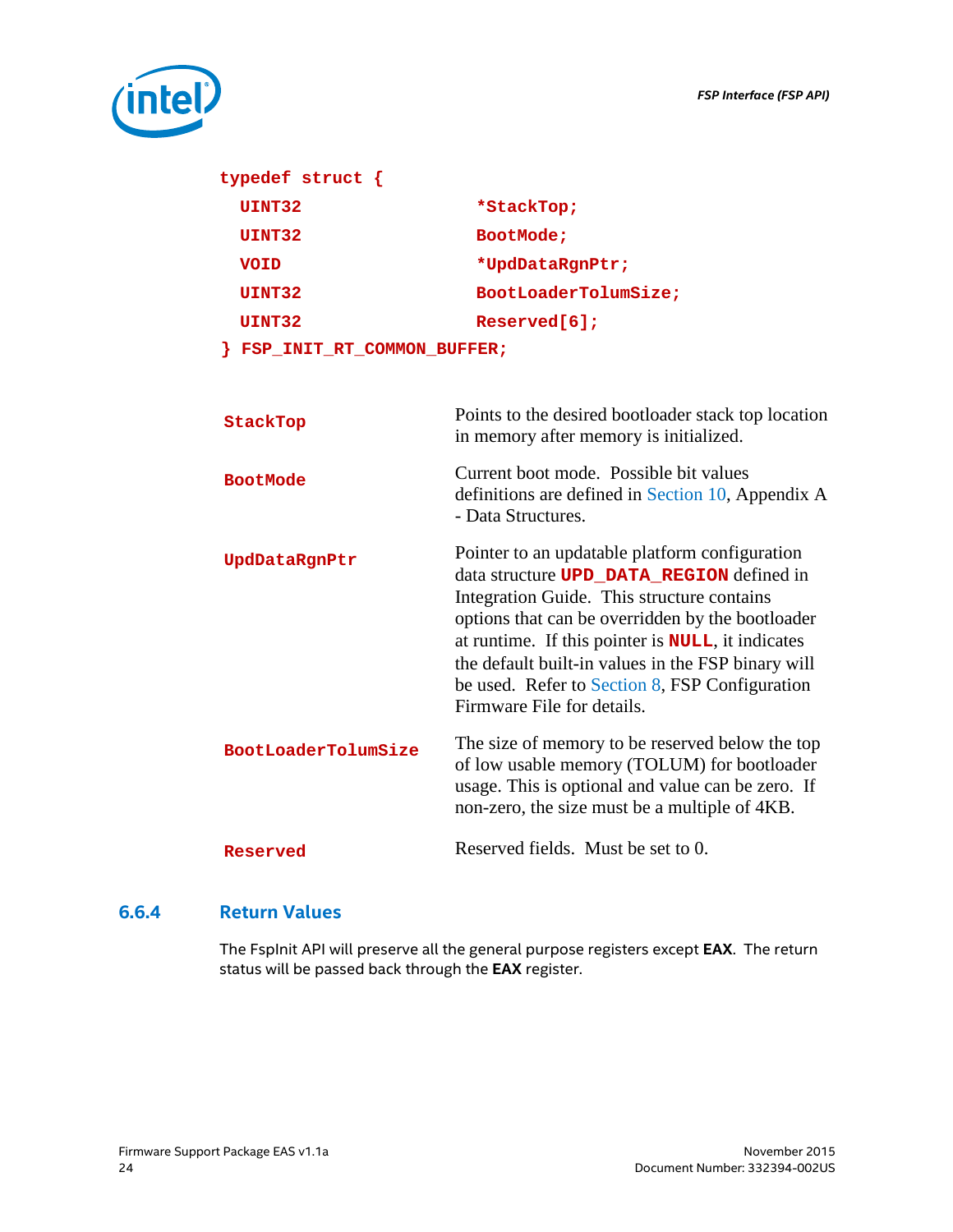

#### <span id="page-24-1"></span>**Table 5. Return Values - FspInit API**

| EFI SUCCESS           | FSP execution environment was initialized successfully. |
|-----------------------|---------------------------------------------------------|
| EFI INVALID PARAMETER | Input parameters are invalid.                           |
| EFI UNSUPPORTED       | The FSP calling conditions were not met.                |
| EFI DEVICE ERROR      | FSP initialization failed.                              |

#### **6.6.5 Description**

<span id="page-24-0"></span>One important piece of data that will be part of the **FSP\_INIT\_RT\_BUFFER** structure is the **StackTop**. This passes the address of the stack top where the bootloader wants to establish the stack after memory is initialized and available for use.

Note that the FspInit API initializes the permanent memory and switches the stack from the temporary memory to the permanent memory as specified by

FSP\_INIT\_RT\_COMMON\_BUFFER.StackTop. Sometimes switching the stack in a function can cause some unexpected execution results because the compiler is not aware of the stack change during runtime and the precompiled code may still refer to the old stack for data and pointers. A stack switch therefore requires assembly code to go patch the data for the new stack location, which may lead to compatibility issues. To avoid such possible compatibility issues introduced by different compilers and to ease the integration of FSP with a bootloader, the API uses the **ContinuationFunction** parameter to continue the bootloader execution flow rather than return as a normal C function.

**ContinuationFunc** is a function entry point that will be jumped to at the end of the FspInit API to transfer control back to the bootloader. FSP will setup the stack at **FSP\_INIT\_RT\_COMMON\_BUFFER.StackTop** when calling

**ContinuationFunction.**The FSP needs to get some parameters from the bootloader when it is initializing the silicon. These parameters are passed from the bootloader to the FSP through the **FSP\_INIT\_RT\_BUFFER** structure pointer. Refer to the related FSP *Integration Guide* for the detailed structure definitions.

The FSP produces a series of data structures, called HOB, as it initializes the silicon which provides information about the silicon configuration. This information is passed to the bootloader **ContinuationFunction** through the HobListPtr. More details are provided i[n Section 7, FSP Output](#page-32-0) in this document.

A set of parameters that the FSP may need to initialize memory under special circumstances, such as during an S3 resume or during fast boot mode, are returned by the FSP to the bootloader during a normal boot. The bootloader is expected to store these parameters in a non-volatile memory such as SPI flash and return a pointer to this structure (through **NvsBufferPtr**) when it is requesting the FSP to initialize the silicon under these special circumstances. Refer to [Section 7.3](#page-33-1)

FSP\_NON\_VOLATILE\_STORAGE\_HOB for the details on how to get the returned NVS\_ data from FSP.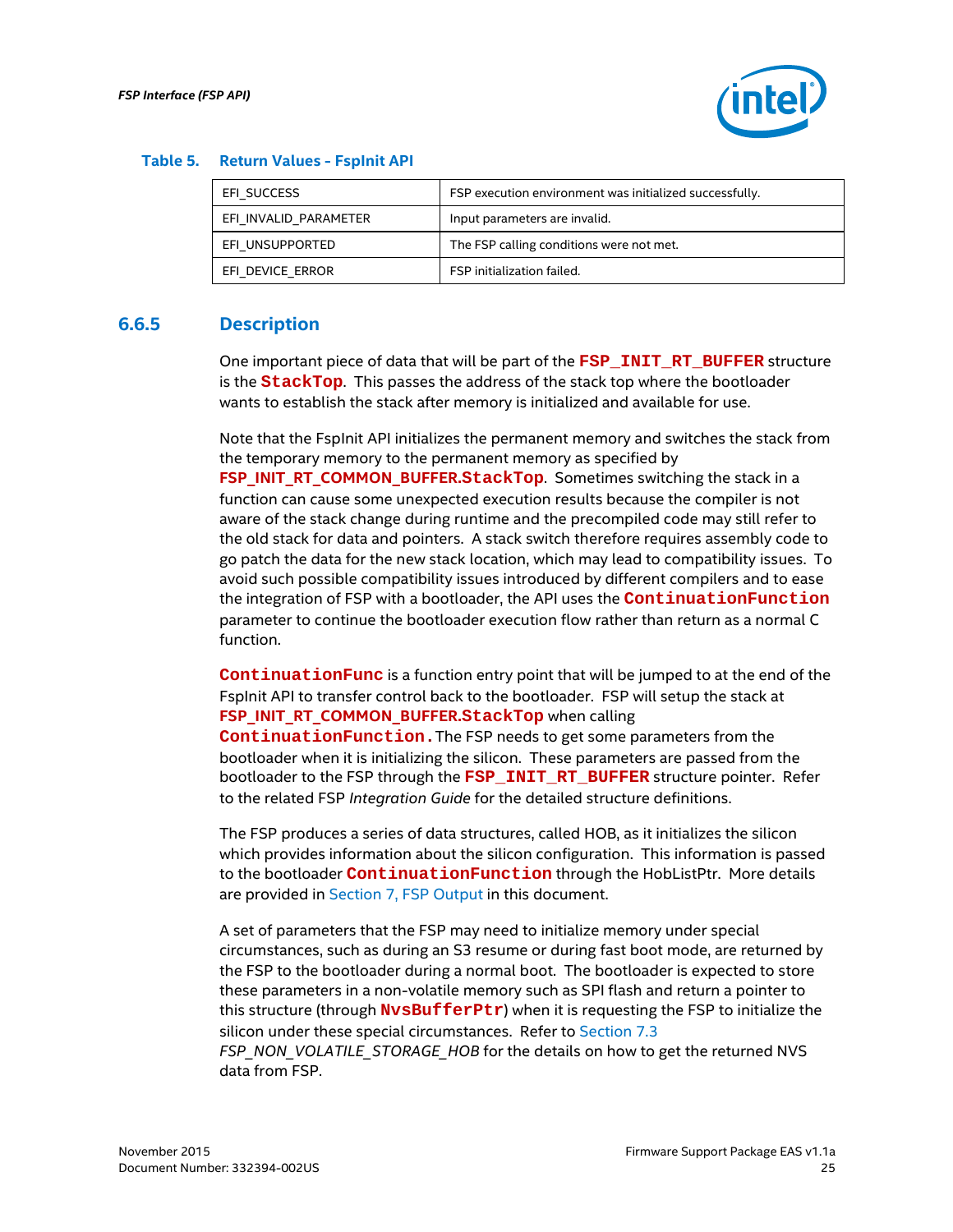

# **6.7 NotifyPhase API**

<span id="page-25-0"></span>This FSP API is used to notify the FSP about the different phases in the boot process. This allows the FSP to take appropriate actions as needed during different initialization phases. The phases will be platform dependent and will be documented with the FSP release. The current FSP supports two notify phases:

- Post PCI enumeration
- <span id="page-25-1"></span>• Ready To Boot

#### **6.7.1 Prototype**

**typedef EFI\_STATUS (EFIAPI \*FSP\_NOTIFY\_PHASE) ( IN NOTIFY\_PHASE\_PARAMS** *\*NotifyPhaseParamPtr* **);**

#### **6.7.2 Parameters**

<span id="page-25-2"></span>

<span id="page-25-3"></span>*NotifyPhaseParamPtr* Address pointer to the **NOTIFY\_PHASE\_PARAMS**

### **6.7.3 Related Definitions**

**typedef enum { EnumInitPhaseAfterPciEnumeration = 0x20,** EnumInitPhaseReadyToBoot = 0x40 **} FSP\_INIT\_PHASE;**

**typedef struct {** FSP INIT PHASE Phase;

 **} NOTIFY\_PHASE\_PARAMS;**

#### **EnumInitPhaseAfterPciEnumeration**

This stage is notified when the bootloader completes the PCI enumeration and the resource allocation for the PCI devices is complete. FSP will use it to do some specific initialization for processor and chipset that requires PCI resource assignments to have been completed.

This API must be called before executing  $3<sup>rd</sup>$  party code, including PCI Option ROM, for secure design reasons.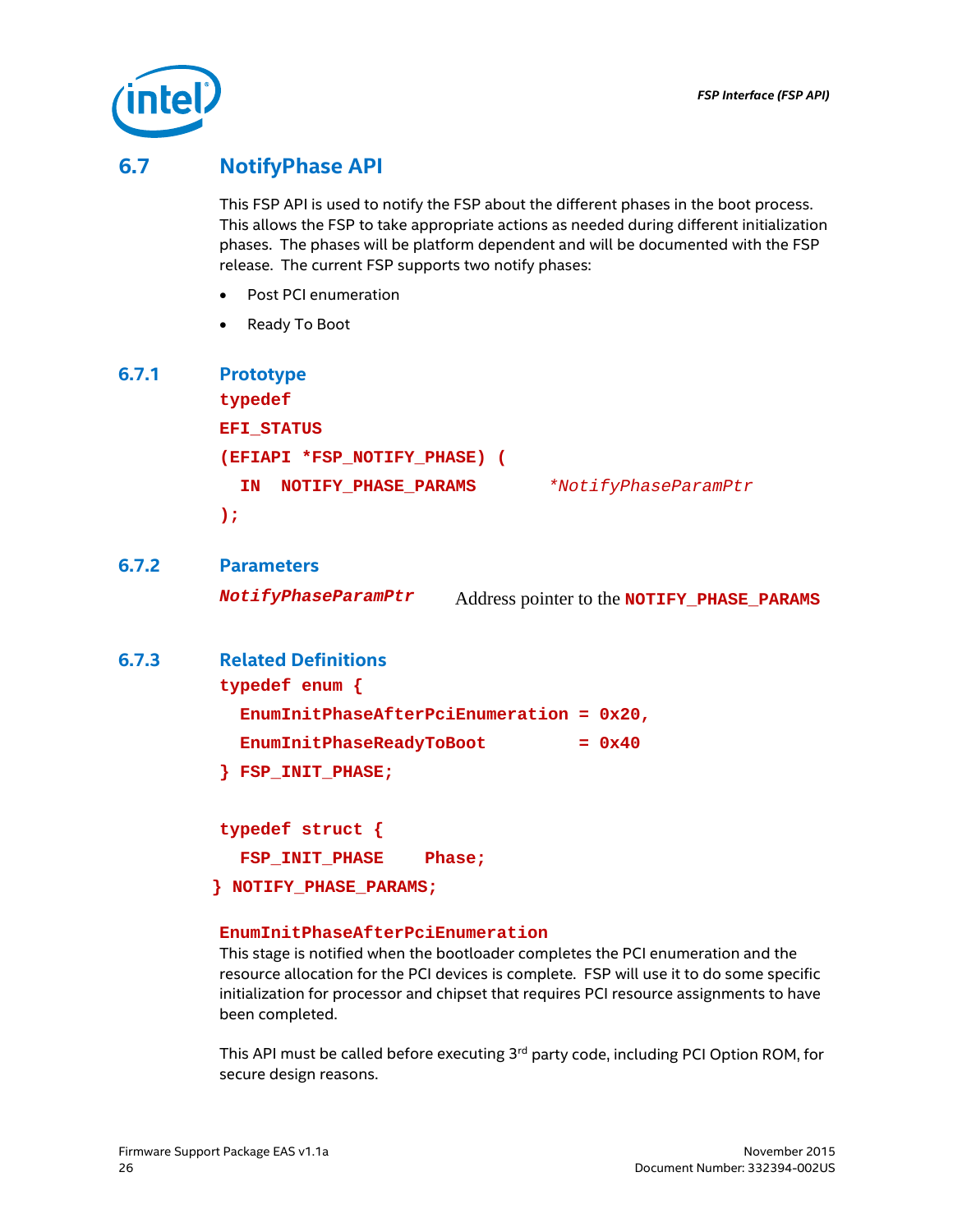

On the S3 resume path this API must be called before the bootloader hand-off to the OS resume vector.

**EnumInitPhaseReadyToBoot**

This stage is notified just before the bootloader hand-off to the OS loader. FSP will use it to do some specific initialization for processor and chipset that is required before control is transferred to the OS.

<span id="page-26-0"></span>On the S3 resume path this API must be called after EnumInitPhaseAfterPciEnumeration notification and before the bootloader hand-off to the OS resume vector.

#### **6.7.4 Return Values**

The NotifyPhase API will preserve all the general purpose registers except **EAX**. The return status will be passed back through the **EAX** register.

#### <span id="page-26-3"></span>**Table 6. Return Values - NotifyPhase API**

| EFI SUCCESS           | The notification was handled successfully.           |
|-----------------------|------------------------------------------------------|
| EFI UNSUPPORTED       | The notification was not called in the proper order. |
| EFI INVALID PARAMETER | The notification code is invalid.                    |

#### **6.7.5 Description**

<span id="page-26-1"></span>The FSP will lock the configuration registers to enhance security as required by the BWG / BIOS Specification when it is notified that the bootloader is ready to transfer control to the operating system.

Therefore, this API should only be called after the FspInit or FspSiliconInit API and each notification code should be called only once in the predefined order. For example, the **EnumInitPhaseAfterPciEnumeration** notification needs to be called before the **EnumInitPhaseReadyToBoot** notification. Once the **EnumInitPhaseReadyToBoot** is notified, the whole FSP flow is considered to be completed and the results of any further FSP API calls are undefined.

## **6.8 FspMemoryInit API**

<span id="page-26-2"></span>This FSP API is called after TempRamInit and initializes the memory. This FSP API accepts a pointer to a data structure that will be platform-dependent and defined for each FSP binary. This will be documented in *Integration Guide* with each FSP release.

FspMemoryInit API initializes the memory subsystem, initializes the pointer to the HobListPtr, and returns to the bootloader from where it was called. Since the system memory has been initialized in this API, the bootloader must migrate it's stack and data from temporary memory to system memory after this API.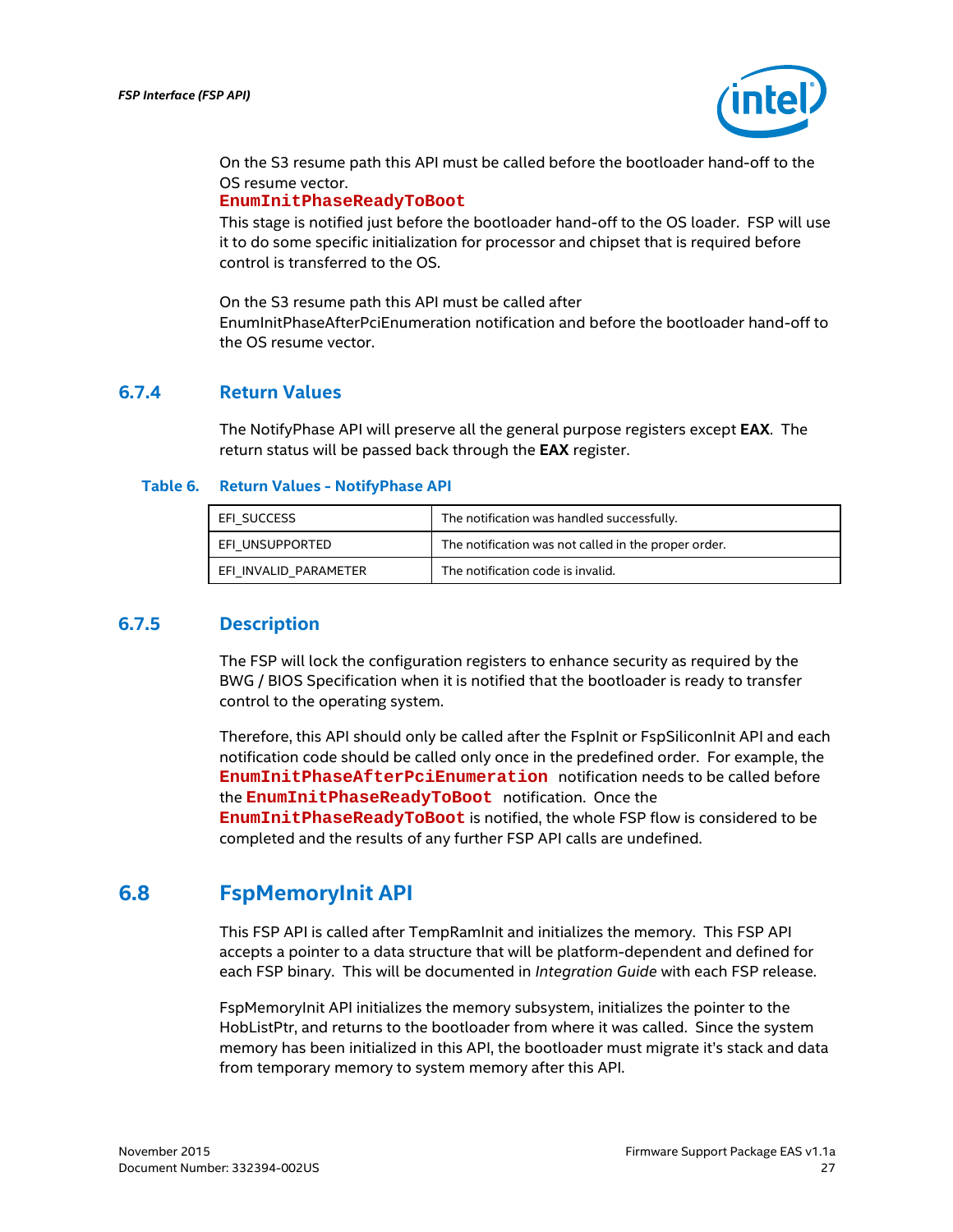

FspMemoryInit, TempRamExit and FspSiliconInit API provide an alternate method to complete the silicon initialization and provides bootloader an opportunity to get control after system memory is available and before the temporary memory is torn down.

<span id="page-27-0"></span>**This API must not be called if FspInit API has been called.**

<span id="page-27-2"></span><span id="page-27-1"></span>

| 6.8.1 | <b>Prototype</b><br>typedef<br>EFI_STATUS<br>(EFIAPI *FSP_MEMORY_INIT) (<br>IN OUT<br>$)$ ; | FSP_MEMORY_INIT_PARAMS *FspMemoryInitParamPtr                                                                                                                                                                                          |  |
|-------|---------------------------------------------------------------------------------------------|----------------------------------------------------------------------------------------------------------------------------------------------------------------------------------------------------------------------------------------|--|
| 6.8.2 | <b>Parameters</b>                                                                           |                                                                                                                                                                                                                                        |  |
|       |                                                                                             | FspMemoryInitParamPtr Address pointer to the<br>FSP_MEMORY_INIT_PARAMS structure.                                                                                                                                                      |  |
| 6.8.3 | <b>Related Definitions</b>                                                                  |                                                                                                                                                                                                                                        |  |
|       | typedef struct $\{$                                                                         |                                                                                                                                                                                                                                        |  |
|       | <b>VOID</b>                                                                                 | *NvsBufferPtr;                                                                                                                                                                                                                         |  |
|       | <b>VOID</b>                                                                                 | *RtBufferPtr;                                                                                                                                                                                                                          |  |
|       | <b>VOID</b>                                                                                 | **HobListPtr;                                                                                                                                                                                                                          |  |
|       | FSP_MEMORY_INIT_PARAMS;                                                                     |                                                                                                                                                                                                                                        |  |
|       | NvsBufferPtr                                                                                | Pointer to the non-volatile storage (NVS) data buffer.<br>If it is <b>NULL</b> it indicates the NVS data is not available.                                                                                                             |  |
|       | RtBufferPtr                                                                                 | Pointer to the runtime data buffer<br>FSP_INIT_RT_BUFFER. This buffer contains various<br>FSP configuration data that will be used during the<br>platform initialization. The detailed structure layout is<br>described in $6.6.3.1$ . |  |
|       | HobListPtr                                                                                  | Pointer to receive the address of the HOB list as<br>defined in the $10$ , Appendix A – Data Structures                                                                                                                                |  |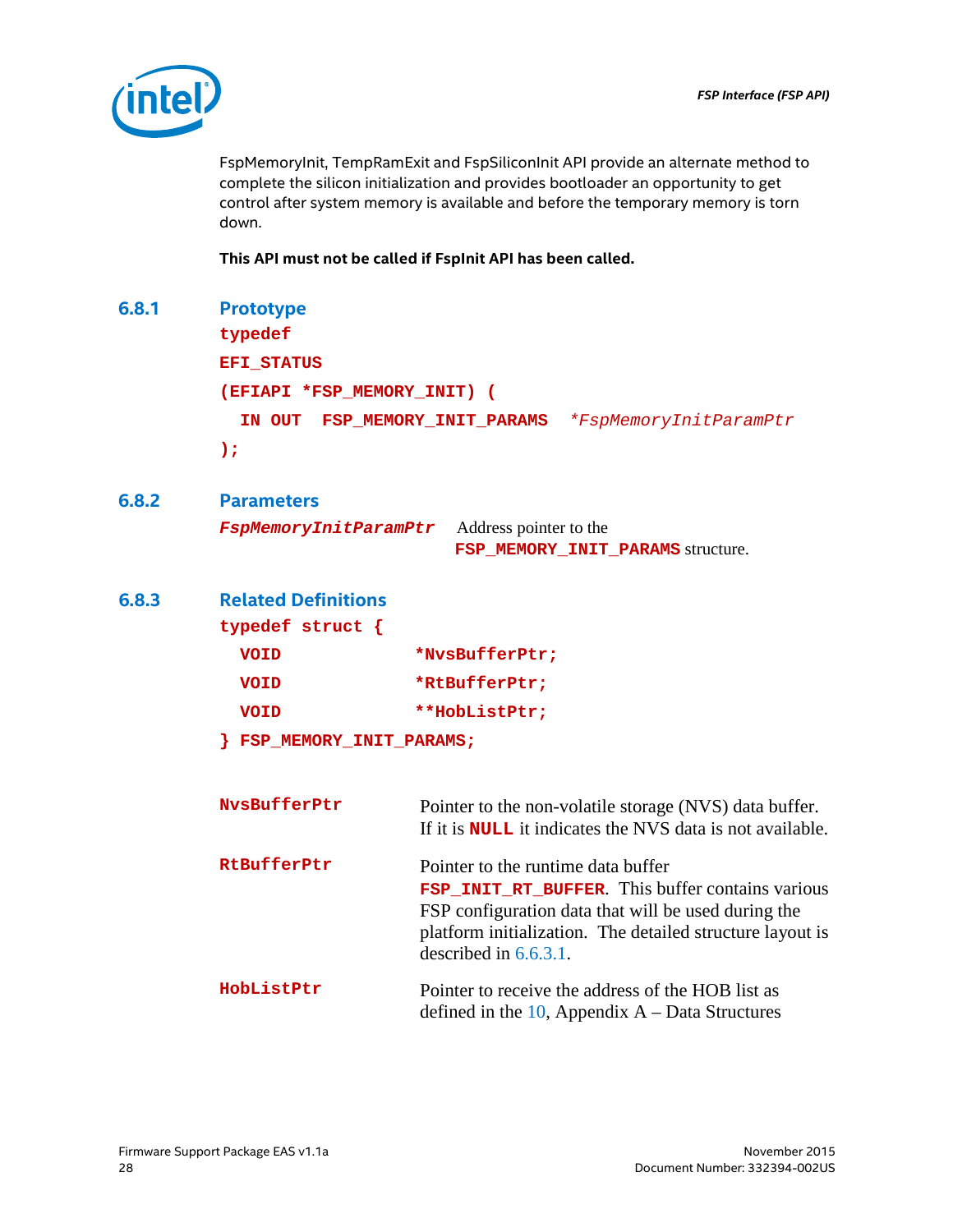

#### **6.8.4 Return Values**

<span id="page-28-0"></span>The FspMemoryInit API will preserve all the general purpose registers except **EAX**. The return status will be passed back through the **EAX** register.

#### <span id="page-28-2"></span>**Table 7. Return Values - FspMemoryInit API**

| EFI SUCCESS           | FSP execution environment was initialized successfully. |
|-----------------------|---------------------------------------------------------|
| EFI INVALID PARAMETER | Input parameters are invalid.                           |
| EFI UNSUPPORTED       | The FSP calling conditions were not met.                |
| EFI DEVICE ERROR      | FSP memory initialization failed.                       |

#### **6.8.5 Description**

<span id="page-28-1"></span>FspMemoryInit API will use the **FSP\_INIT\_RT\_COMMON\_BUFFER** structure as its **RtBufferPtr** parameter, but field **FSP\_INIT\_RT\_COMMON\_BUFFER.StackTop** will not be used and must be initialized to 0.

The FSP needs to get some parameters from the bootloader when it is initializing the silicon. These parameters are passed from the bootloader to the FSP through the **FSP\_INIT\_RT\_COMMON\_BUFFER** structure pointer.

A set of parameters that the FSP may need to initialize memory under special circumstances, such as during an S3 resume or during fast boot mode, are returned by the FSP to the bootloader during a normal boot. The bootloader is expected to store these parameters in a non-volatile memory such as SPI flash and return a pointer to this structure (through **NvsBufferPtr**) when it is requesting the FSP to initialize the silicon under these special circumstances. Refer to section [7.3](#page-33-1) **[FSP\\_NON\\_VOLATILE\\_STORAGE\\_HOB](#page-33-1)** for the details on how to get the returned NVS data from FSP.

This API should be called only once after the TempRamInit API. This API will produce a HOB list and update the **HobListPtr** parameter. The HOB list will contain a number of Memory Resource Descriptor HOB which the bootloader can use to understand the system memory map. The bootloader should not expect a complete HOB list after the FSP returns from this API. It is recommended for the bootloader to save this HobListPtr returned from this API and parse the full HOB list after the FspSiliconInit API.

When this API returns, the bootloader data and stack are still in temporary memory. This API must NOT tear down the temporary memory. Temporary memory setup by TempRamInit API will be torn down by TempRamExit API. It is the responsibility of the bootloader to

- Migrate any data from temporary memory to system memory
- Setup a new stack in system memory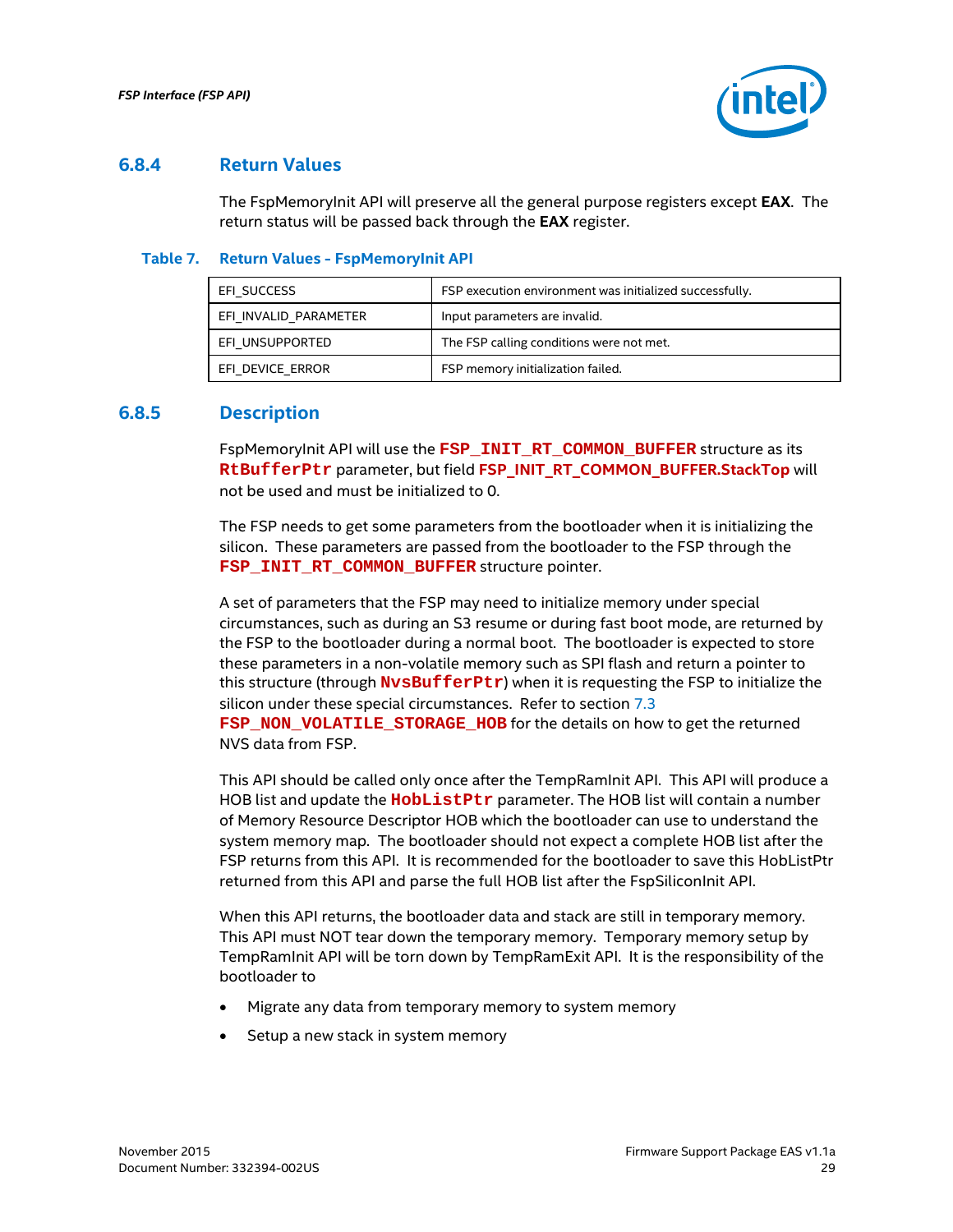

# **6.9 TempRamExit API**

<span id="page-29-0"></span>This FSP API is called after FspMemoryInit API. This FSP API tears down the temporary memory set up by TempRamInit API. This FSP API accepts a pointer to a data structure that will be platform dependent and defined for each FSP binary. This will be documented in the *Integration Guide*.

FspMemoryInit, TempRamExit and FspSiliconInit API provide an alternate method to complete the silicon initialization and provides bootloader an opportunity to get control after system memory is available and before the temporary memory is torn down.

<span id="page-29-1"></span>**This API must not be called if FspInit API has been called.**

**6.9.1 Prototype**

**typedef EFI\_STATUS (EFIAPI \*FSP\_TEMP\_RAM\_EXIT) ( IN OUT VOID** *\*TempRamExitParamPtr* **);**

#### **6.9.2 Parameters**

<span id="page-29-2"></span>

**TempRamExitParamPtr** Pointer to the TempRamExit parameters structure. This structure is normally defined in the *Integration Guide*. If it is not defined in the *Integration Guide*, pass **NULL**.

### **6.9.3 Return Values**

<span id="page-29-3"></span>The TempRamExit API will preserve all the general purpose registers except **EAX**. The return status will be passed back through the **EAX** register.

#### <span id="page-29-4"></span>**Table 8. Return Values - TempRamExit API**

| EFI SUCCESS           | FSP execution environment was initialized successfully. |
|-----------------------|---------------------------------------------------------|
| EFI INVALID PARAMETER | Input parameters are invalid.                           |
| EFI UNSUPPORTED       | The FSP calling conditions were not met.                |
| EFI DEVICE ERROR      | Temporary memory exit.                                  |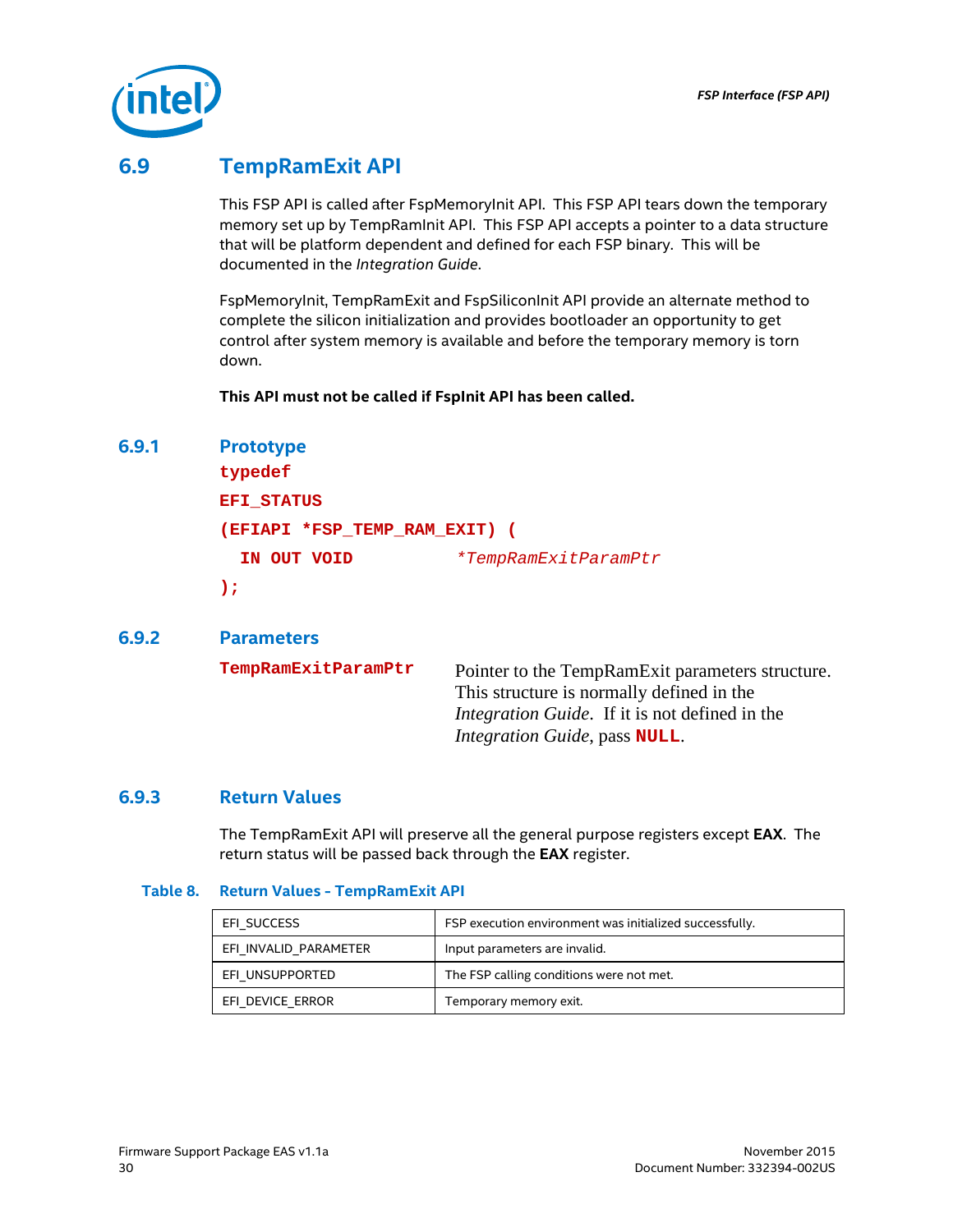

#### **6.9.4 Description**

<span id="page-30-0"></span>This API should be called only once after the FspMemoryInit API.

This API tears down the temporary memory area set up in the cache and returns the cache to normal mode of operation. After the cache is returned to normal mode of operation, any data that was in the temporary memory is destroyed. It is therefore expected that the bootloader migrates any data that it might have had in the temporary memory area and also set up a stack in the system memory before calling TempRamExit API.

After the TempRamExit API returns, the bootloader is expected to set up the BSP MTRRs to enable caching. The bootloader can collect the system memory map information by parsing the HOB data structures and use this to set up the MTRR and enable caching.

<span id="page-30-1"></span>FspMemoryInit, TempRamExit and FspSiliconInit API provide an alternate method to complete the silicon initialization and provides bootloader an opportunity to get control after system memory is available and before the temporary memory is torn down.

## **6.10 FspSiliconInit API**

This FSP API is called after TempRamExit API. FspMemoryInit, TempRamExit and FspSiliconInit API provide an alternate method to complete the silicon initialization.

<span id="page-30-2"></span>**This API must not be called if FspInit API has been called.**

<span id="page-30-3"></span>**6.10.1 Prototype typedef EFI\_STATUS (EFIAPI \*FSP\_SILICON\_INIT) ( IN OUT VOID** *\*FspSiliconInitParamPtr* **); 6.10.2 Parameters FspSiliconInitParamPtr** Pointer to the Silicon Init parameters structure.

This structure is normally defined in the *Integration Guide*. If it is not defined in the *Integration Guide*, pass **NULL**.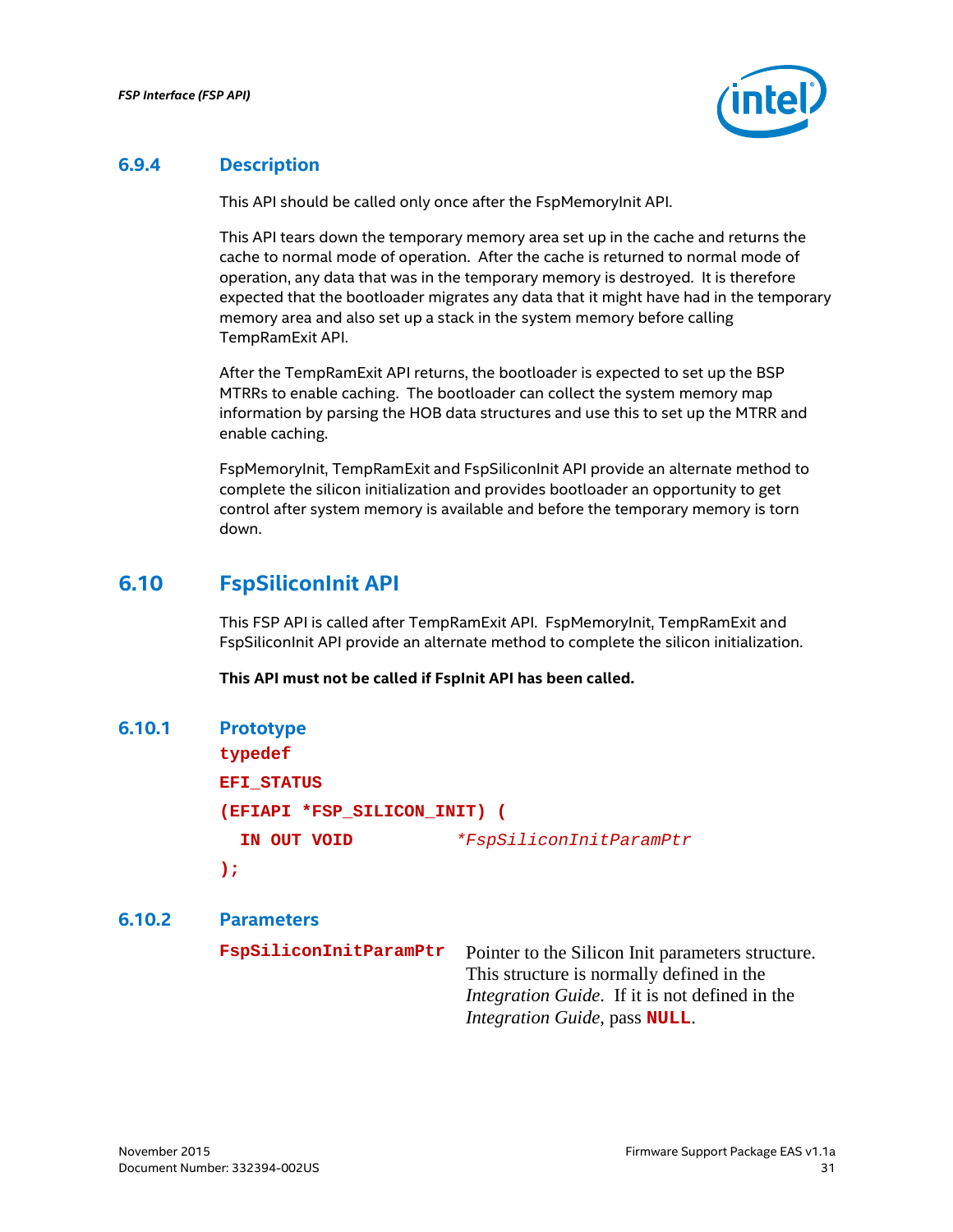

### **6.10.3 Return Values**

<span id="page-31-0"></span>The FspSiliconInit API will preserve all the general purpose registers except **EAX**. The return status will be passed back through the **EAX** register.

#### <span id="page-31-2"></span>**Table 9. Return Values - FspSiliconInit API**

| EFI SUCCESS           | FSP execution environment was initialized successfully. |
|-----------------------|---------------------------------------------------------|
| EFI INVALID PARAMETER | Input parameters are invalid.                           |
| EFI UNSUPPORTED       | The FSP calling conditions were not met.                |
| EFI DEVICE ERROR      | FSP silicon initialization failed.                      |

#### **6.10.4 Description**

<span id="page-31-1"></span>This API should be called only once after the TempRamExit API.

This FSP API initializes the processor and the chipset including the IO controllers in the chipset to enable normal operation of these devices. This FSP API accepts a pointer to a data structure that will be platform dependent and defined for each FSP binary. This will be documented in the *Integration Guide*.

This API adds HOBs to the HobListPtr to pass more information to the bootloader. To obtain the additional information, the bootloader must parse the HOB list again after the FSP returns from this API.

§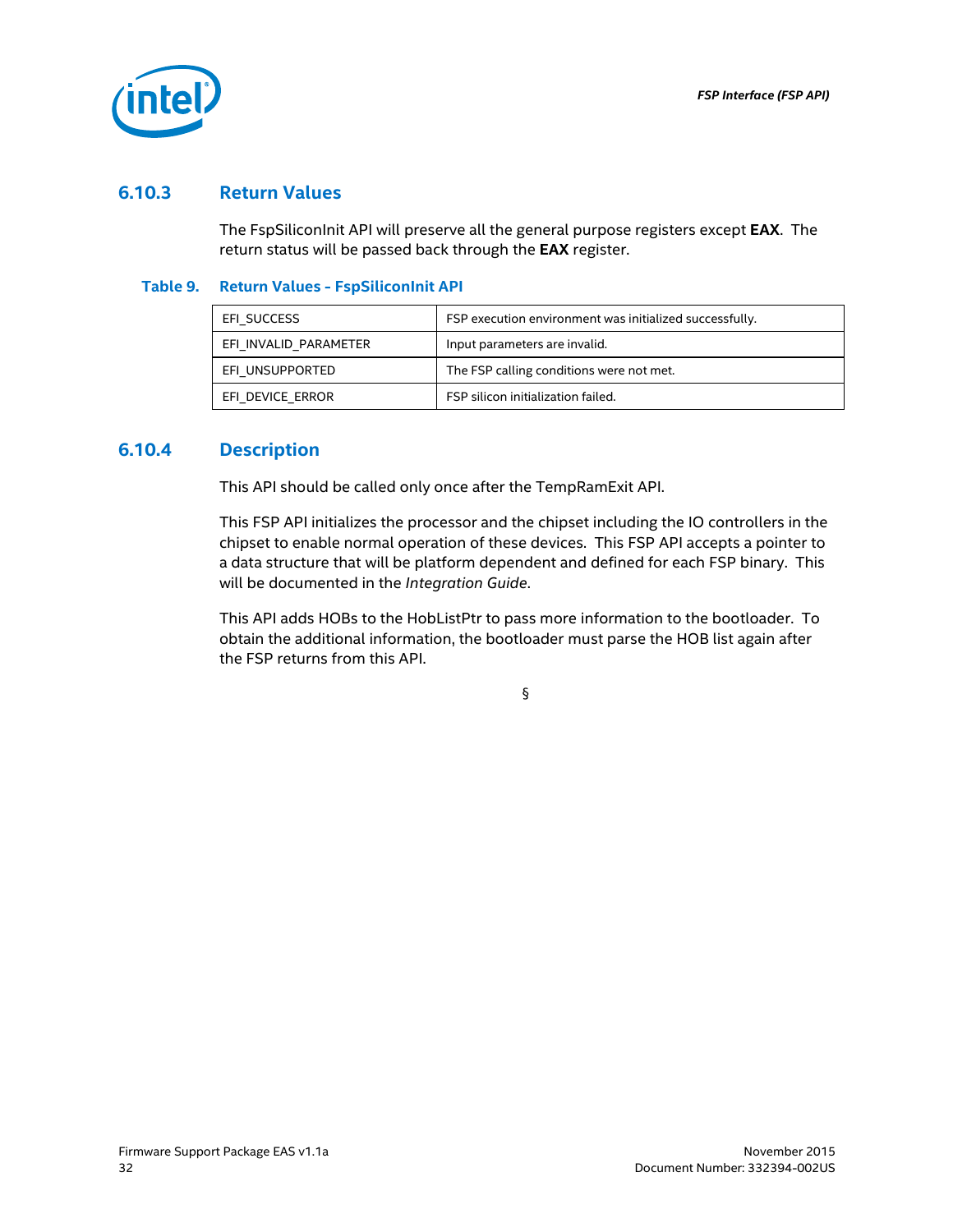

# <span id="page-32-0"></span>*7 FSP Output*

The FSP builds a series of data structures called the Hand Off Blocks (HOBs). These data structures conform to the HOB format as described in the *Platform Initialization (PI) Specification - Volume 3: Shared Architectural Elements* specification as referenced in [Related Documents.](#page-6-3) The user of the FSP binary is strongly encouraged to go through the specification mentioned above to understand the HOB details and create a simple infrastructure to parse the HOB list, because the same infrastructure can be reused with different FSP across different platforms.

The bootloader developer must decide on how to consume the information passed through the HOB produced by the FSP. The *PI Specification* defines a number of HOB and most of this information may not be relevant to a particular bootloader. For example, to generate system memory map, bootloader needs to parse the resource descriptor HOBs produced by FspInit and FspMemoryInit API.

In addition to the *PI Specification* defined HOB, the FSP produces a number of FSP architecturally defined GUID type HOB. The sections below describes the GUID and the structure of these FSP defined HOB.

<span id="page-32-1"></span>Additional platform specific HOB may be defined in the *Integration Guide*.

# **7.1 FSP\_BOOTLOADER\_TEMP\_MEMORY\_HOB**

As described in the FspInit API, the system memory is initialized and the whole temporary memory is destroyed during this API call. However, the subregion of the temporary memory returned in the TempRamInit API may still contain bootloader specific data which might be useful to the bootloader after the FspInit call.

Before destroying the temporary memory, the FSP copies the subregion into a HOB in permanent memory and adds that to the HOB list. The bootloader can use this HOB to access the data saved in the temporary memory after FspInit API if necessary. If the bootloader does not care about the previous data, this HOB can be ignored.

This HOB follows the **EFI\_HOB\_GUID\_TYPE** format with the name GUID defined as below:

**#define FSP\_BOOTLOADER\_TEMP\_MEMORY\_HOB\_GUID \**

**{ 0xbbcff46c, 0xc8d3, 0x4113, { 0x89, 0x85, 0xb9, 0xd4, 0xf3, 0xb3, 0xf6, 0x4e }};**

**This HOB is only published and applicable when using FspInit API.**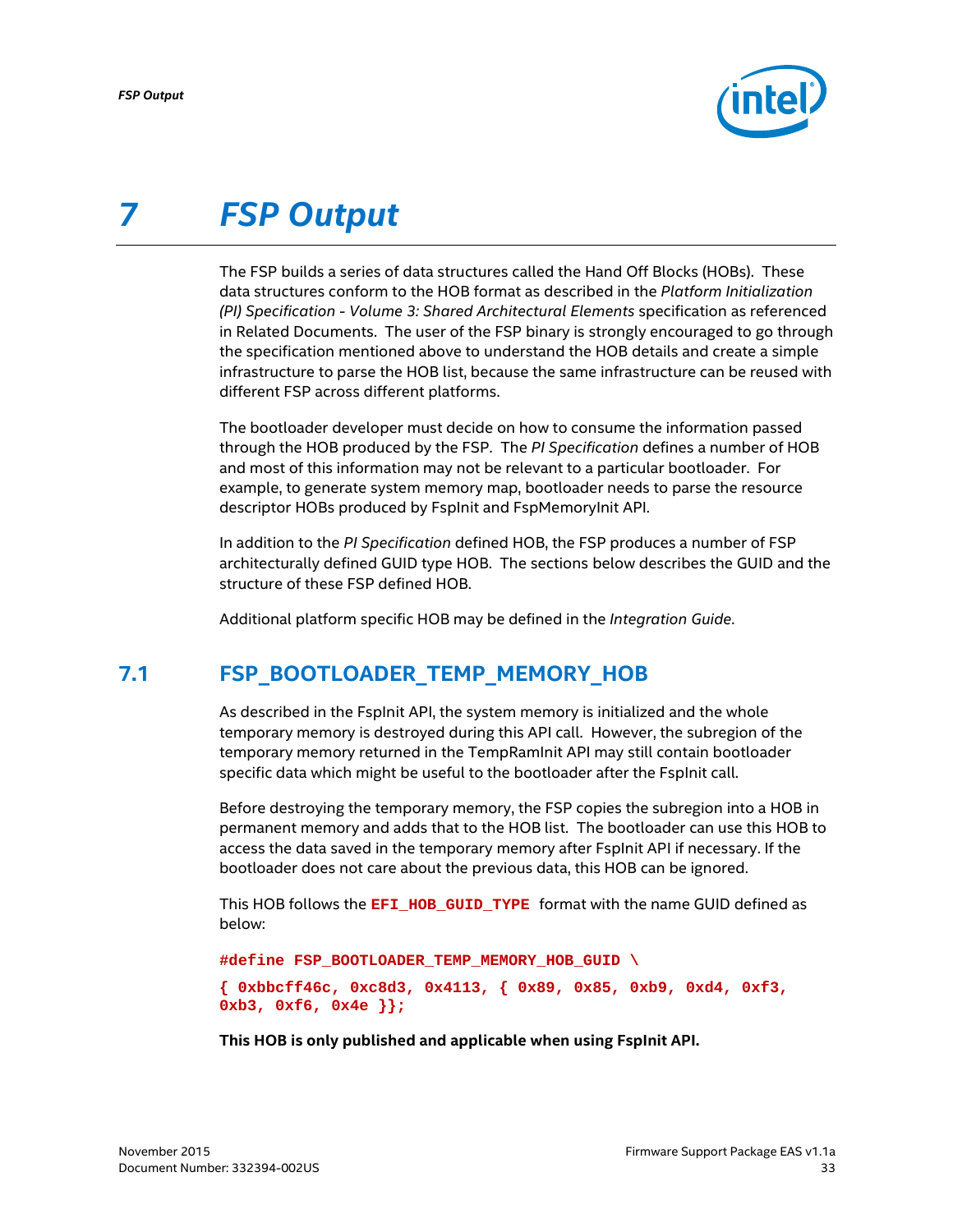

# **7.2 FSP\_RESERVED\_MEMORY\_RESOURCE\_HOB**

<span id="page-33-0"></span>The FSP reserves some memory for its internal use and a descriptor for this memory region used by the FSP is passed back through a HOB. This is a generic resource HOB, but the owner field of the HOB identifies the owner as FSP. **This FSP reserved memory region must be preserved by the bootloader and must be reported as reserved memory to the OS.**

This HOB follows the **EFI\_HOB\_RESOURCE\_DESCRIPTOR** format with the owner GUID defined as below.

**#define FSP\_RESERVED\_MEMORY\_RESOURCE\_HOB\_GUID \**

**{ 0x69a79759, 0x1373, 0x4367, { 0xa6, 0xc4, 0xc7, 0xf5, 0x9e, 0xfd, 0x98, 0x6e }}**

<span id="page-33-1"></span>**This HOB is valid after FspInit or FspMemoryInit API.**

## **7.3 FSP\_NON\_VOLATILE\_STORAGE\_HOB**

The Non-Volatile Storage (NVS) HOB provides a mechanism for FSP to request the bootloader to save the platform configuration data into non-volatile storage so that it can be reused in special cases, such as S3 resume.

This HOB follows the **EFI\_HOB\_GUID\_TYPE** format with the name GUID defined as below:

**#define FSP\_NON\_VOLATILE\_STORAGE\_HOB\_GUID \**

```
{ 0x721acf02, 0x4d77, 0x4c2a, { 0xb3, 0xdc, 0x27, 0xb, 0x7b, 
0xa9, 0xe4, 0xb0 }}
```
The bootloader needs to parse the HOB list to see if such a GUID HOB exists after returning from the FspInit or FspMemoryInit API. If it exists, the bootloader should extract the data portion from the HOB structure and then save it into a platformspecific NVS device, such as flash, EEPROM, etc. On the following boot flow the bootloader should load the data block back from the NVS device to temporary memory and populate the buffer pointer into **FSP\_INIT\_PARAMS.NvsBufferPtr** or **FSP\_MEMORY\_INIT\_PARAMS.NvsBufferPtr** field before calling into the FspInit or FspMemoryInit API, respectively. If the NVS device is memory mapped, the bootloader can initialize the buffer pointer directly to the buffer.

**This HOB must be parsed after FspInit or FspMemoryInit API.**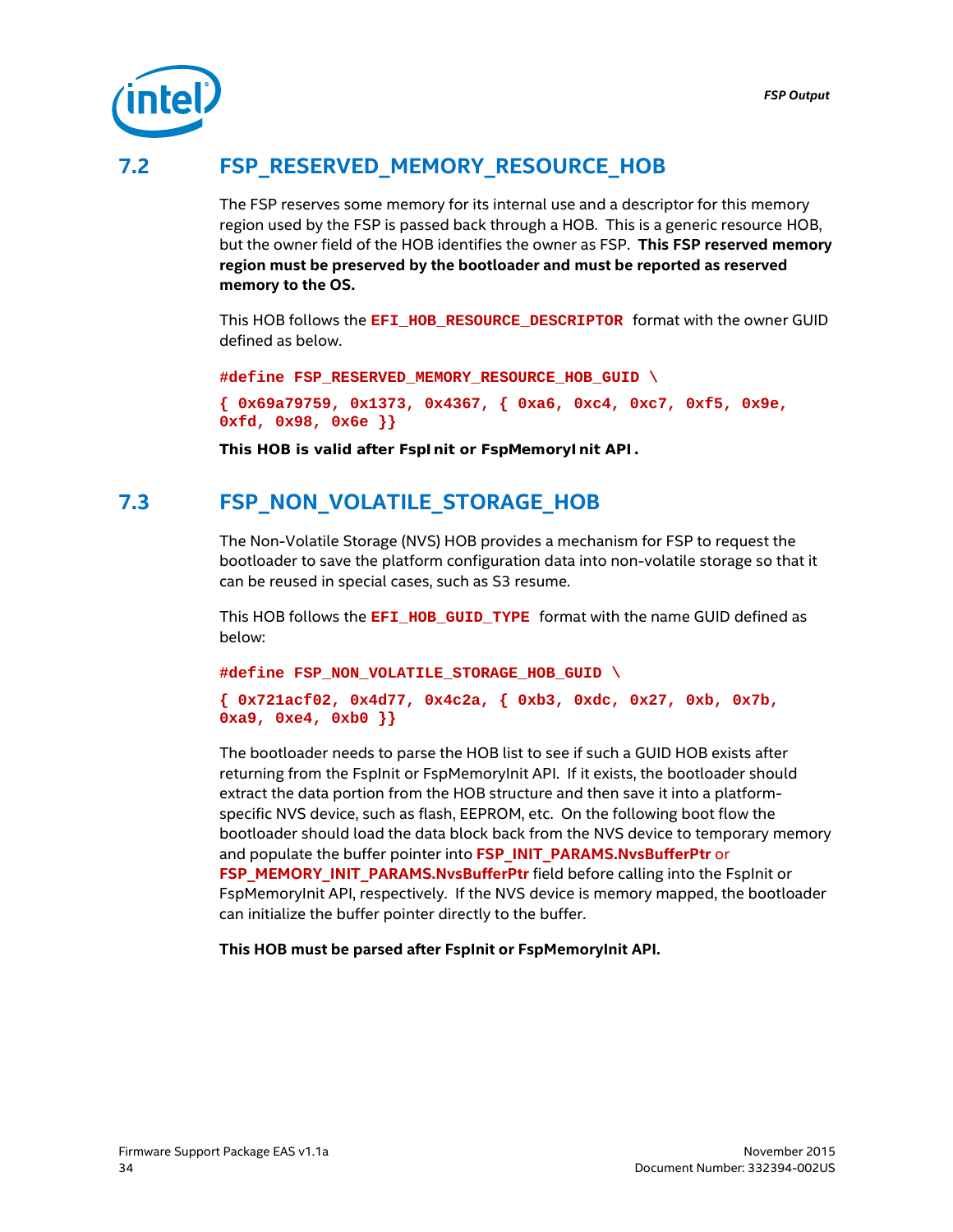

## **7.4 FSP\_BOOTLOADER\_TOLUM\_HOB**

<span id="page-34-0"></span>The FSP can reserve some memory below "top of low usable memory" for bootloader usage. The size of this region is determined by

**FSP\_INIT\_RT\_COMMON\_BUFFER.BootLoaderTolumSize**. The FSP reserved memory region will be placed below this region.

This HOB will only be published when the **FSP\_INIT\_RT\_COMMON\_BUFFER.BootLoaderTolumSize** is valid and non zero.

This HOB follows the **EFI\_HOB\_RESOURCE\_DESCRIPTOR** format with the owner GUID defined as below:

**#define FSP\_BOOTLOADER\_TOLUM\_HOB\_GUID \**

**{ 0x73ff4f56, 0xaa8e, 0x4451, { 0xb3, 0x16, 0x36, 0x35, 0x36, 0x67, 0xad, 0x44 }}**

<span id="page-34-1"></span>**This HOB is valid after FspInit or FspMemoryInit API.**

## **7.5 EFI\_PEI\_GRAPHICS\_INFO\_HOB**

If BIT0 (GRAPHICS\_SUPPORT) of the ImageAttribute field in the **FSP\_INFO\_HEADER** is set, the FSP includes graphics initialization capabilities. To complete the initialization of the graphics system, FSP may need some platform specific configuration data which would be documented in the *Integration Guide*.

When graphics capability is included in FSP and enabled as documented in *Integration Guide*, FSP produces a **EFI\_PEI\_GRAPHICS\_INFO\_HOB** as described in the *PI Specification* as referenced in [1.3](#page-6-3)*,* which provides information about the graphics mode and framebuffer.

**#define EFI\_PEI\_GRAPHICS\_INFO\_HOB\_GUID \**

```
{ 0x39f62cce, 0x6825, 0x4669, { 0xbb, 0x56, 0x54, 0x1a, 0xba, 
0x75, 0x3a, 0x07 }}
```
It is to be noted that the **FrameBufferAddress** address in **EFI\_PEI\_GRAPHICS\_INFO\_HOB** will reflect the value assigned by the FSP. A bootloader consuming this HOB should be aware that a generic PCI enumeration logic could reprogram the temporary resources assigned by the FSP and it is the responsibility of the bootloader to update its internal data structures with the new framebuffer address after the enumeration is complete.

**This HOB is valid after FspInit or FspSiliconInit API. This HOB is not produced in S3 boot path i.e., when FSP\_INIT\_RT\_COMMON\_BUFFER.BootMode is set to BOOT\_ON\_S3\_RESUME.**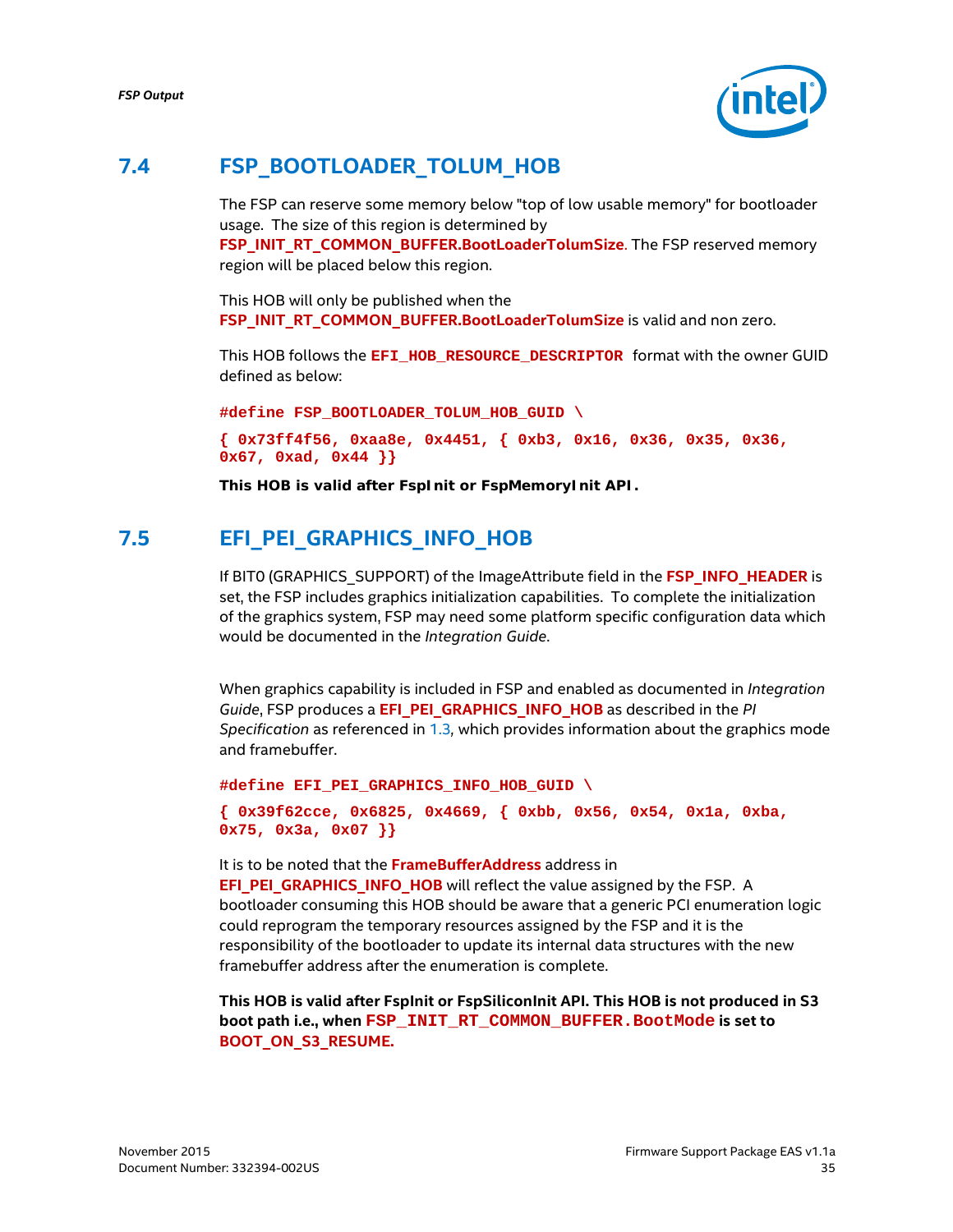

# <span id="page-35-0"></span>*8 FSP Configuration Firmware File*

The FSP binary contains a configurable data region which will be used by the FSP during initialization.

The configurable data region has two sets of data:

- VPD Vital Product Data, which can only be configured statically,
- UPD Updatable Product Data, which can be configured statically for default values, but also can be overwritten during boot at runtime.

Both the VPD and the UPD parameters can be statically customized using a separate tool. There will be a Boot Setting File (BSF) provided along with FSP binary to describe the configuration options within the FSP.

In addition to static configuration, the UPD data can be overridden by the bootloader during runtime. The UPD data is organized as a structure. The FspInit() and FspMemoryInit() API parameter includes an

**FSP\_INIT\_RT\_COMMON\_BUFFER.UpdDataRgnPtr** pointer which can be initialized to point to the UPD data structure. If this pointer is initialized to NULL when calling the FspInit() or FspMemoryInit() API, the FSP will use the default built-in UPD configuration data in the FSP binary. However, if the bootloader wishes to override any of the UPD parameters, it has to copy the whole UPD structure from flash to memory, override the parameters and initialize the **FSP\_INIT\_RT\_COMMON\_BUFFER.UpdDataRgnPtr** pointer to the address of the UPD structure with updated data in memory and call FspInit() or FspMemoryInit() API. The FSP will use this data structure instead of the default configuration region data for platform initialization. The UPD data structure pointed by pointer **FSP\_INIT\_RT\_COMMON\_BUFFER.UpdDataRgnPtr** is a project specific structure. Please refer to [8.2](#page-36-1) and the *Integration Guide* for the details of this structure.

Both the VPD and the UPD structure definitions will be provided as part of the FSP distribution package. To update these configuration options statically using the BCT, a BSF file will be required. This file contains the detailed information on all configurable options, including description, help information, valid value range and the default value. The BSF file will also be provided with the FSP distribution package.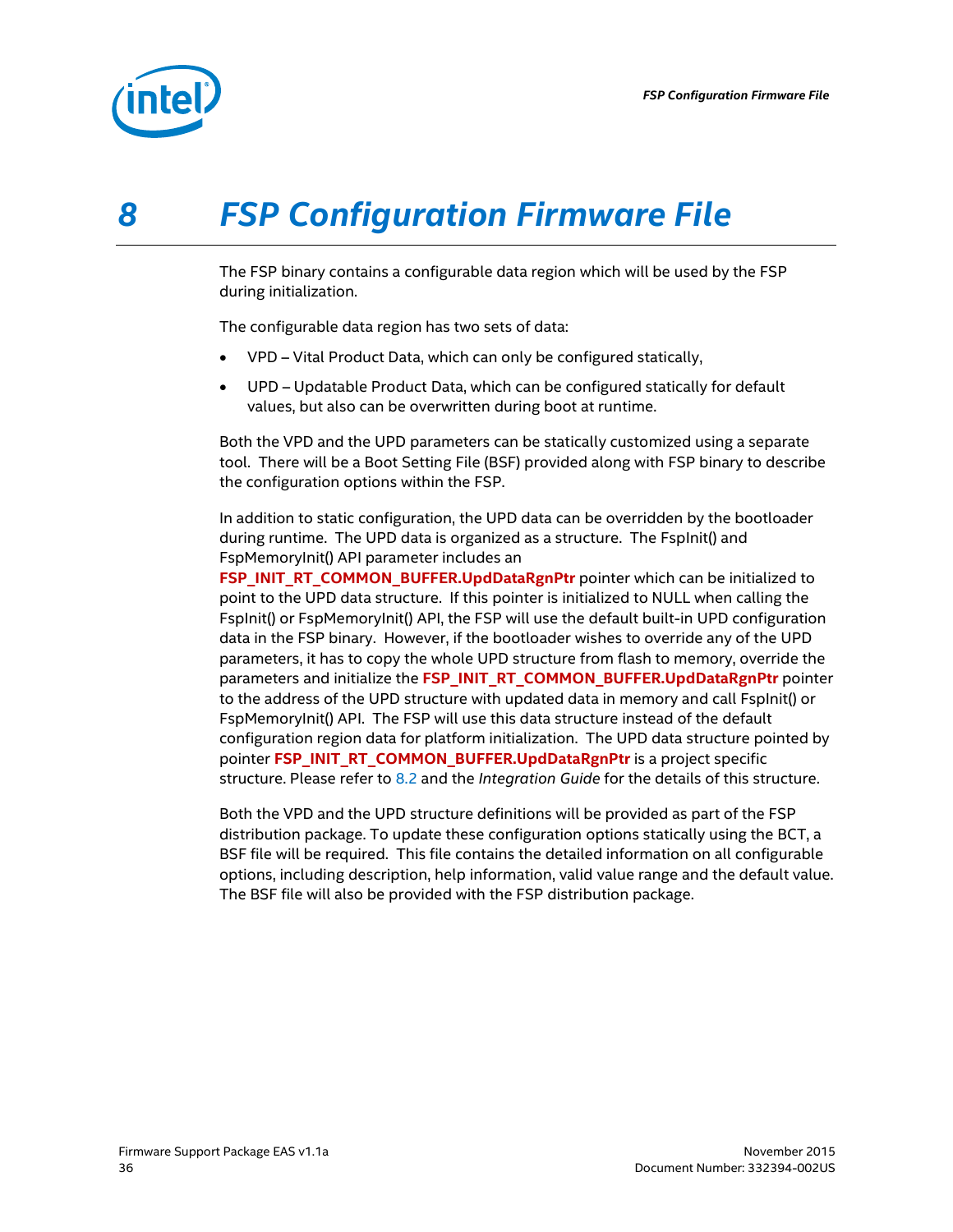

## **8.1 VPD Standard Fields**

<span id="page-36-0"></span>The first few fields of the VPD Region are standard for all FSP implementations as documented below.

#### <span id="page-36-2"></span>**Table 10. VPD Standard Fields**

| <b>Offset</b> | Field                                                                                                                                                    |
|---------------|----------------------------------------------------------------------------------------------------------------------------------------------------------|
| $0x00 - 0x07$ | VPD Region Signature. FSP specific signature described in the Integration Guide.<br>This field is used by BCT to verify if .bsf is valid for FSP binary. |
|               | If the HeaderRevision field in the FSP INFO HEADER is > 1, then this signature<br>should match the 8 byte Image Id in the FSP INFO HEADER.               |
| $0x08 - 0x0B$ | Image Revision. Should match the revision in the FSP INFO HEADER                                                                                         |
| $0x0C - 0x0F$ | UPD Region offset                                                                                                                                        |
| $0x10 - 0x13$ | <b>UPD Region size</b>                                                                                                                                   |
| $0x14 - 0x1F$ | Reserved                                                                                                                                                 |

## **8.2 UPD Standard Fields**

<span id="page-36-1"></span>The first few fields of the UPD Region are standard for all FSP implementations as documented below.

#### <span id="page-36-3"></span>**Table 11. UPD Standard Fields**

| <b>Offset</b> | Field                                                                                                                                                    |
|---------------|----------------------------------------------------------------------------------------------------------------------------------------------------------|
| $0x00 - 0x07$ | UPD Region Signature. FSP specific signature described in the Integration Guide.<br>This field is used by BCT to verify if .BSF is valid for FSP binary. |
| 0x08          | Revision                                                                                                                                                 |
| $0x09 - 0x0F$ | ReservedUpd0[7]                                                                                                                                          |
| $0x10 - 0x13$ | MemoryInitUpdOffset                                                                                                                                      |
| $0x14 - 0x17$ | SiliconInitUpdOffset                                                                                                                                     |
| $0x18 - 0x1F$ | ReservedUpd1                                                                                                                                             |

§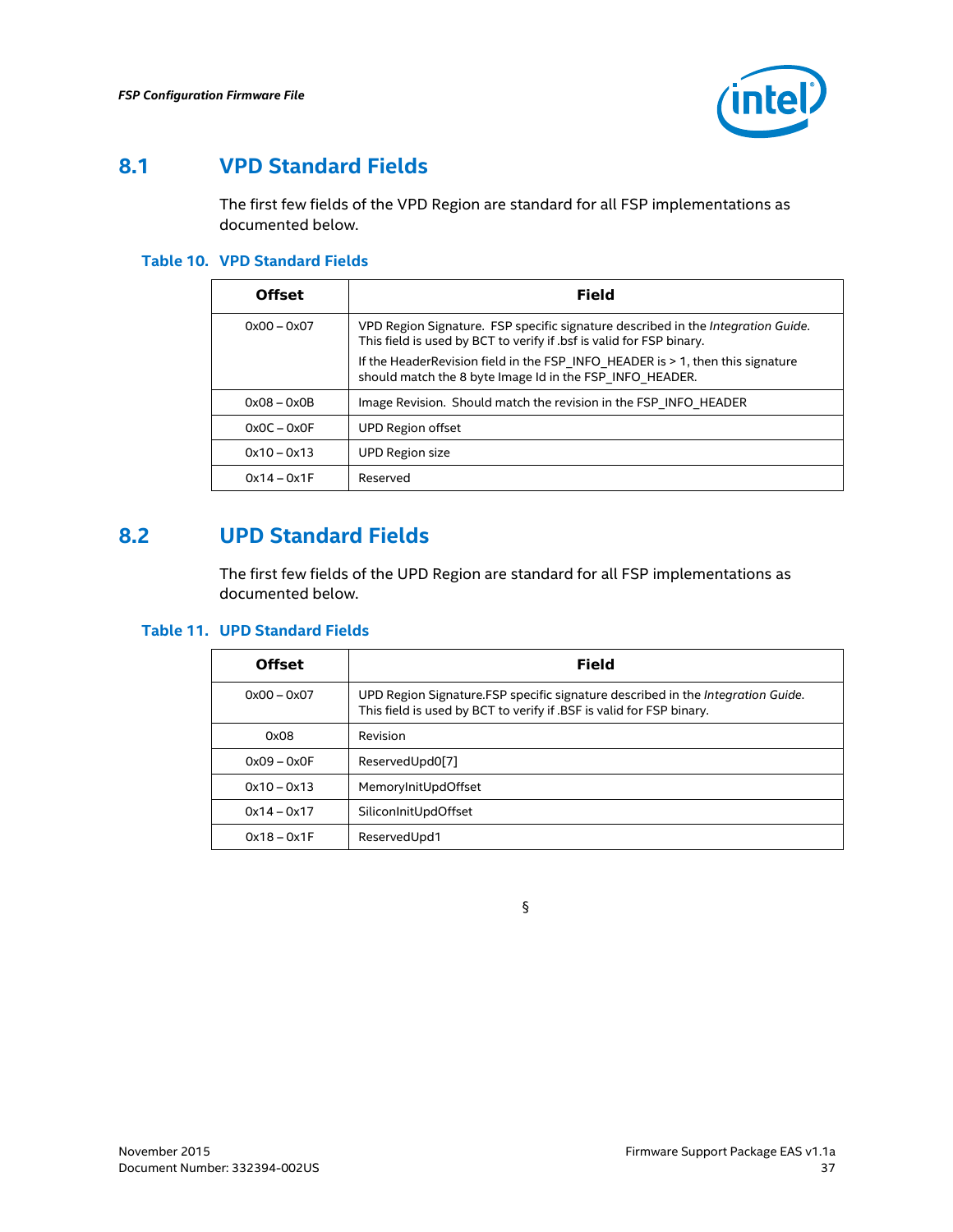# <span id="page-37-0"></span>*9 Other Host BootLoader Considerations*

## **9.1 Power Management**

<span id="page-37-2"></span><span id="page-37-1"></span>FSP does not provide power management functions besides making power management features available to the host bootloader. ACPI is an independent component of the bootloader, and it will not be included in the FSP.

## **9.2 Bus Enumeration**

<span id="page-37-3"></span>FSP will initialize the processor and the chipset to a state that all bus topology can be discovered by the host bootloader. However, it is the responsibility of the bootloader to enumerate the bus topology.

## **9.3 Security**

FSP will follow the BWG / BIOS Specification to set the necessary registers for security concerns. However, some security features, such as secure boot, are not necessarily covered by the FSP.

Examples include, but are not limited to, SMM, discrete TPM, measured boot, verified, and authenticated boot.

§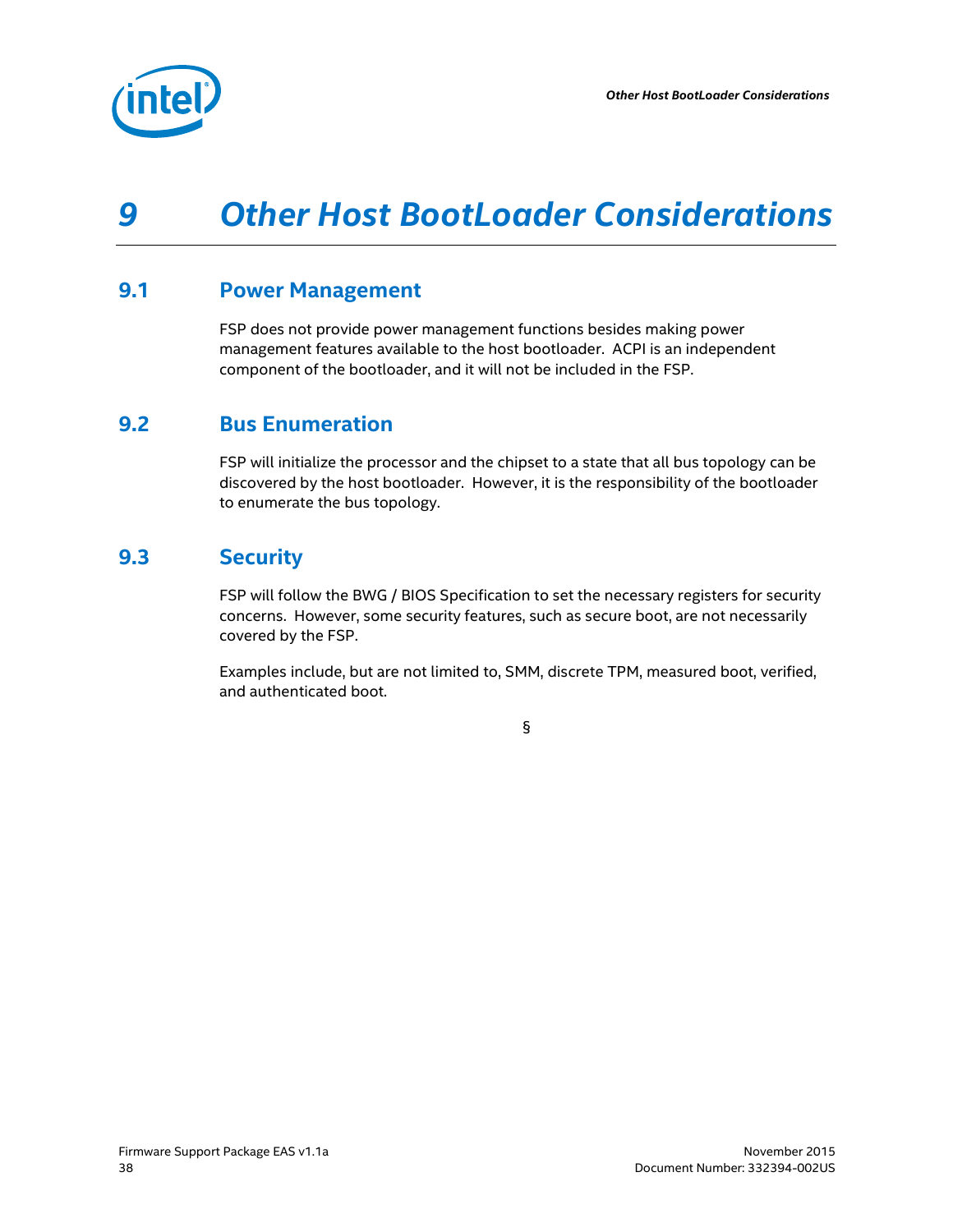

# <span id="page-38-0"></span>*10 Appendix A – Data Structures*

<span id="page-38-1"></span>The declarations/definitions provided here were derived from the EDK2 source available for download at [https://github.com/tianocore/edk2.](https://github.com/tianocore/edk2) The GitHub links point to the latest version of the files and may be newer than the version seen in this document.

# **10.1 BOOT\_MODE**

#### **10.1.1 PiBootMode.h**

<span id="page-38-2"></span>

| https://github.com/tianocore/edk2/blob/master/MdePkg/Include/Pi/PiBootMode.h |  |               |
|------------------------------------------------------------------------------|--|---------------|
| #define BOOT_WITH_FULL_CONFIGURATION                                         |  | $0 \times 00$ |
| #define BOOT WITH MINIMAL CONFIGURATION                                      |  | $0 \times 01$ |
| #define BOOT_ASSUMING_NO_CONFIGURATION_CHANGES 0x02                          |  |               |
| #define BOOT ON S4 RESUME                                                    |  | $0 \times 05$ |
| #define BOOT ON S3 RESUME                                                    |  | 0x11          |
| #define BOOT ON FLASH UPDATE                                                 |  | 0x12          |
| #define BOOT IN RECOVERY MODE                                                |  | $0 \times 20$ |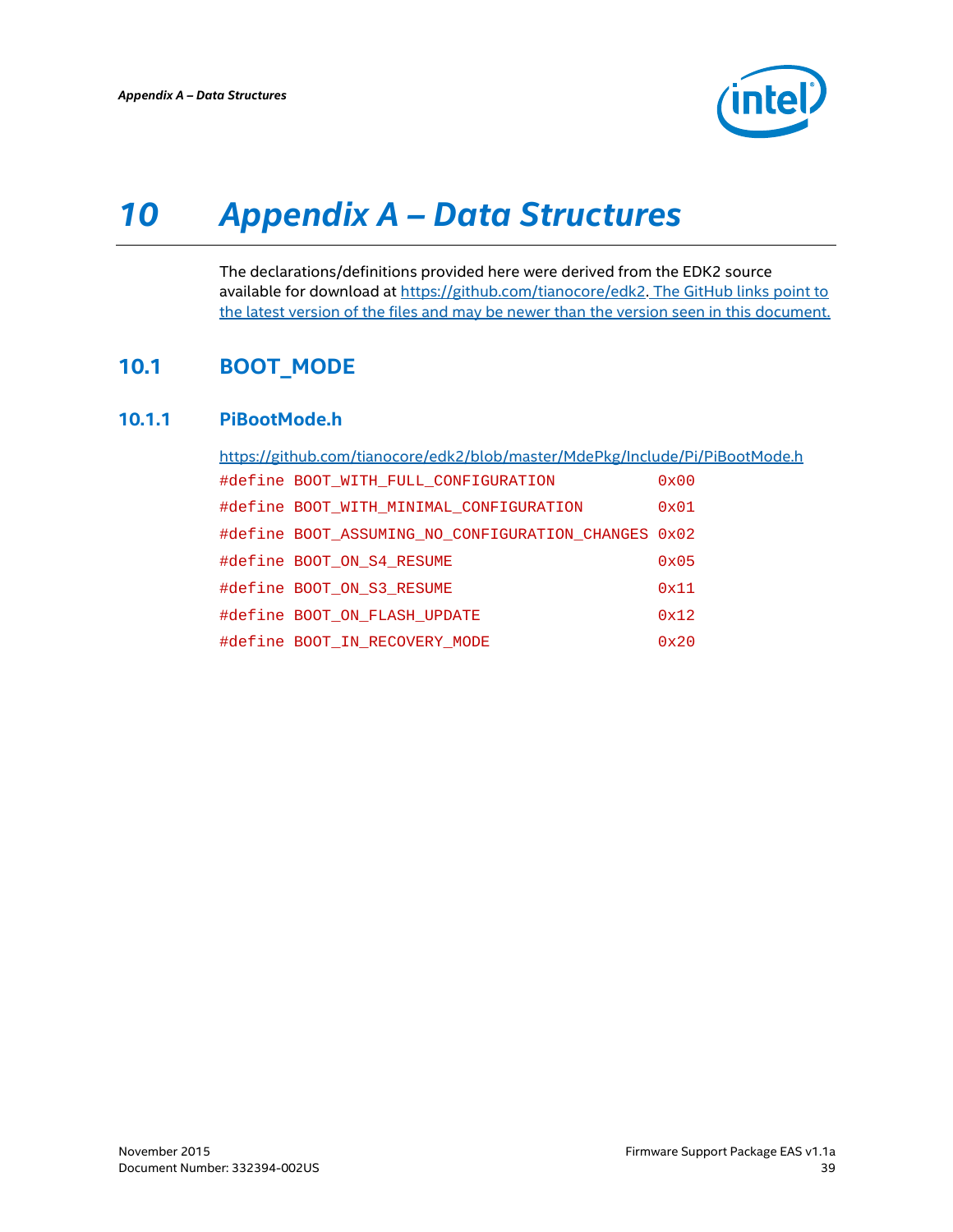

# **10.2 EFI\_STATUS**

## **10.2.1 UefiBaseType.h**

<span id="page-39-1"></span><span id="page-39-0"></span><https://github.com/tianocore/edk2/blob/master/MdePkg/Include/Uefi/UefiBaseType.h>

| #define EFI SUCCESS              | 0x00000000            |
|----------------------------------|-----------------------|
| #define EFI INVALID PARAMETER    | $0 \times 80000002$   |
| #define EFI UNSUPPORTED          | 0x80000003            |
| #define EFI NOT READY            | $0 \times 80000006$   |
| #define EFI DEVICE ERROR         | 0x80000007            |
| #define EFI OUT OF RESOURCES     | 0x80000009            |
| #define EFI VOLUME CORRUPTED     | $0 \times 80000000$ A |
| #define EFI NOT FOUND            | $0 \times 8000000E$   |
| #define EFI TIMEOUT              | 0x80000012            |
| #define EFI_ABORTED              | 0x80000015            |
| #define EFI INCOMPATIBLE VERSION | 0x80000019            |
| #define EFI SECURITY VIOLATION   | 0x8000001A            |
| #define EFI CRC ERROR            | 0x8000001B            |
|                                  |                       |

typedef UINT64 EFI\_PHYSICAL\_ADDRESS;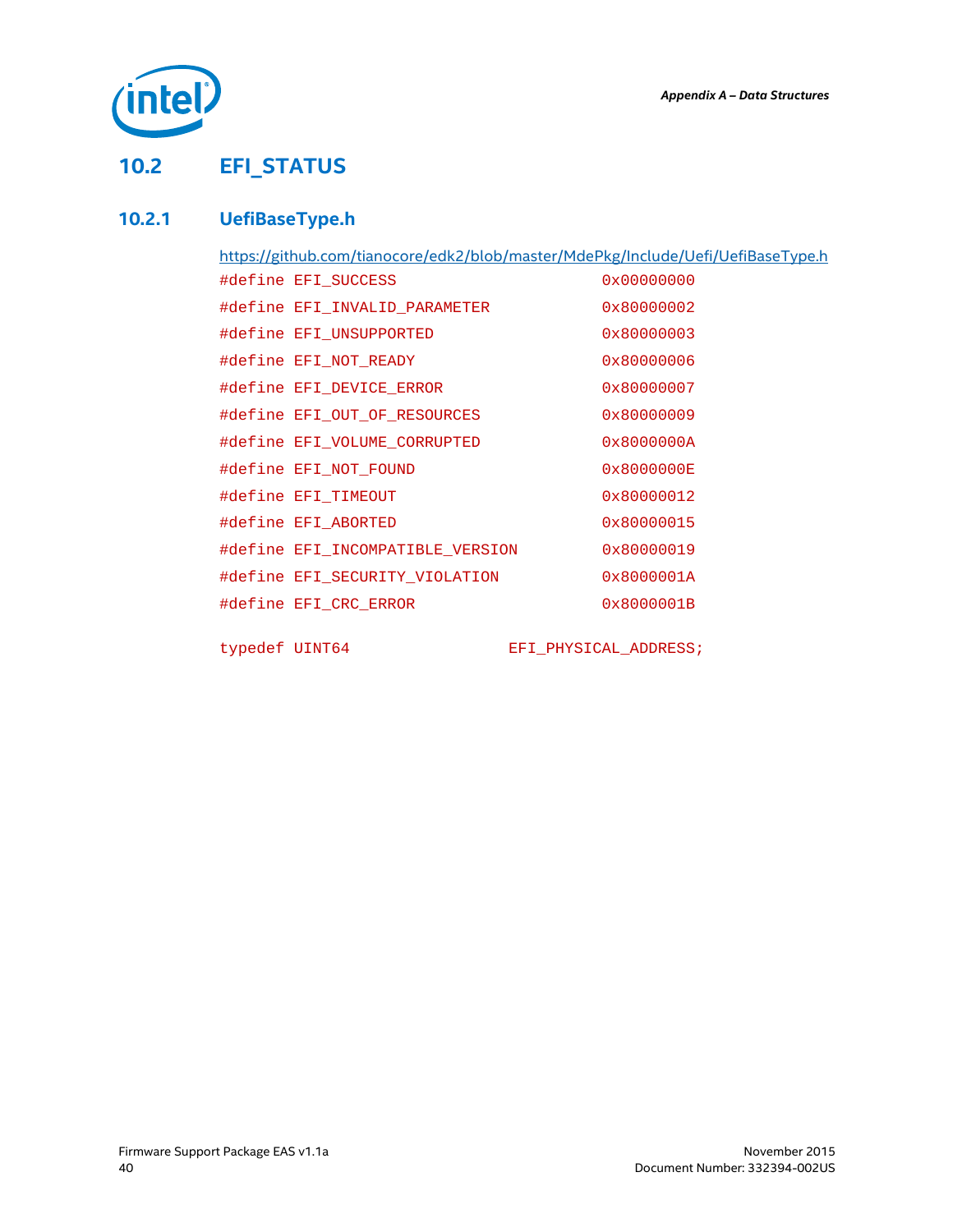

## **10.3 EFI\_PEI\_GRAPHICS\_INFO\_HOB**

### **10.3.1 GraphicsInfoHob.h**

<span id="page-40-1"></span><span id="page-40-0"></span>[https://github.com/tianocore/edk2/blob/master/MdePkg/Include/Guid/GraphicsInfoHo](https://github.com/tianocore/edk2/blob/master/MdePkg/Include/Guid/GraphicsInfoHob.h) [b.h](https://github.com/tianocore/edk2/blob/master/MdePkg/Include/Guid/GraphicsInfoHob.h) typedef struct { EFI\_PHYSICAL\_ADDRESS FRAMEBufferBase;<br>UINT32 FrameBufferSize; FrameBufferSize; EFI\_GRAPHICS\_OUTPUT\_MODE\_INFORMATION GraphicsMode; } EFI\_PEI\_GRAPHICS\_INFO\_HOB;

## <span id="page-40-2"></span>**10.4 EFI\_GUID**

#### **10.4.1 Base.h**

<span id="page-40-3"></span><https://github.com/tianocore/edk2/blob/master/MdePkg/Include/Base.h> typedef struct { UINT32 Data1; UINT16 Data2; UINT16 Data3; UINT8 Data4[8];

```
} GUID;
```
### **10.4.2 UefiBaseType.h**

<https://github.com/tianocore/edk2/blob/master/MdePkg/Include/Uefi/UefiBaseType.h> typedef GUID BEFI\_GUID;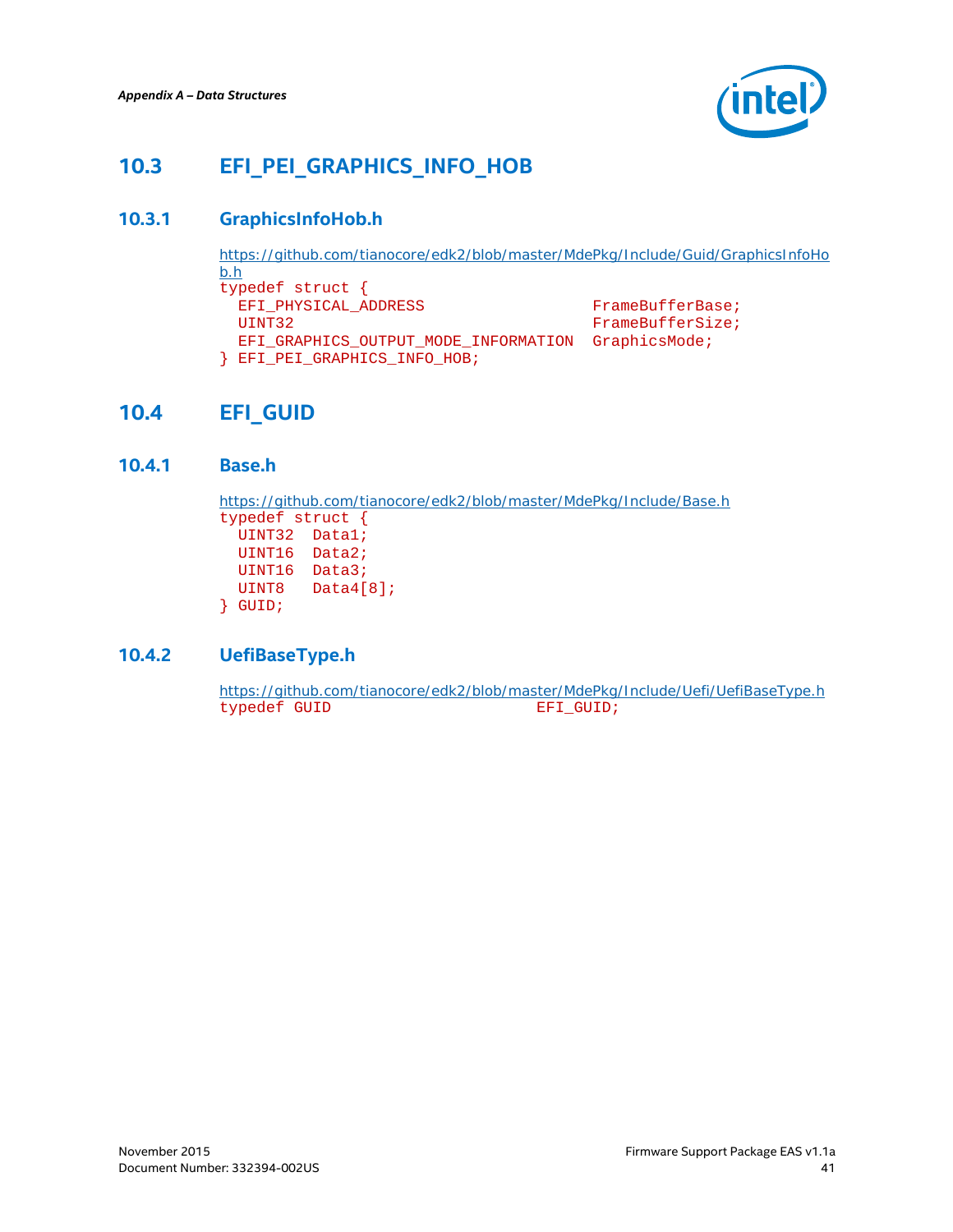

# **10.5 EFI\_MEMORY\_TYPE**

## **10.5.1 UefiMultiPhase.h**

```
https://github.com/tianocore/edk2/blob/master/MdePkg/Include/Uefi/UefiMultiPhase.h
///
/// Enumeration of memory types.
///
typedef enum {
  EfiReservedMemoryType,
  EfiLoaderCode,
  EfiLoaderData,
   EfiBootServicesCode,
  EfiBootServicesData,
  EfiRuntimeServicesCode,
   EfiRuntimeServicesData,
  EfiConventionalMemory,
   EfiUnusableMemory,
   EfiACPIReclaimMemory,
   EfiACPIMemoryNVS,
   EfiMemoryMappedIO,
   EfiMemoryMappedIOPortSpace,
   EfiPalCode,
```

```
 EfiMaxMemoryType
```
} EFI\_MEMORY\_TYPE;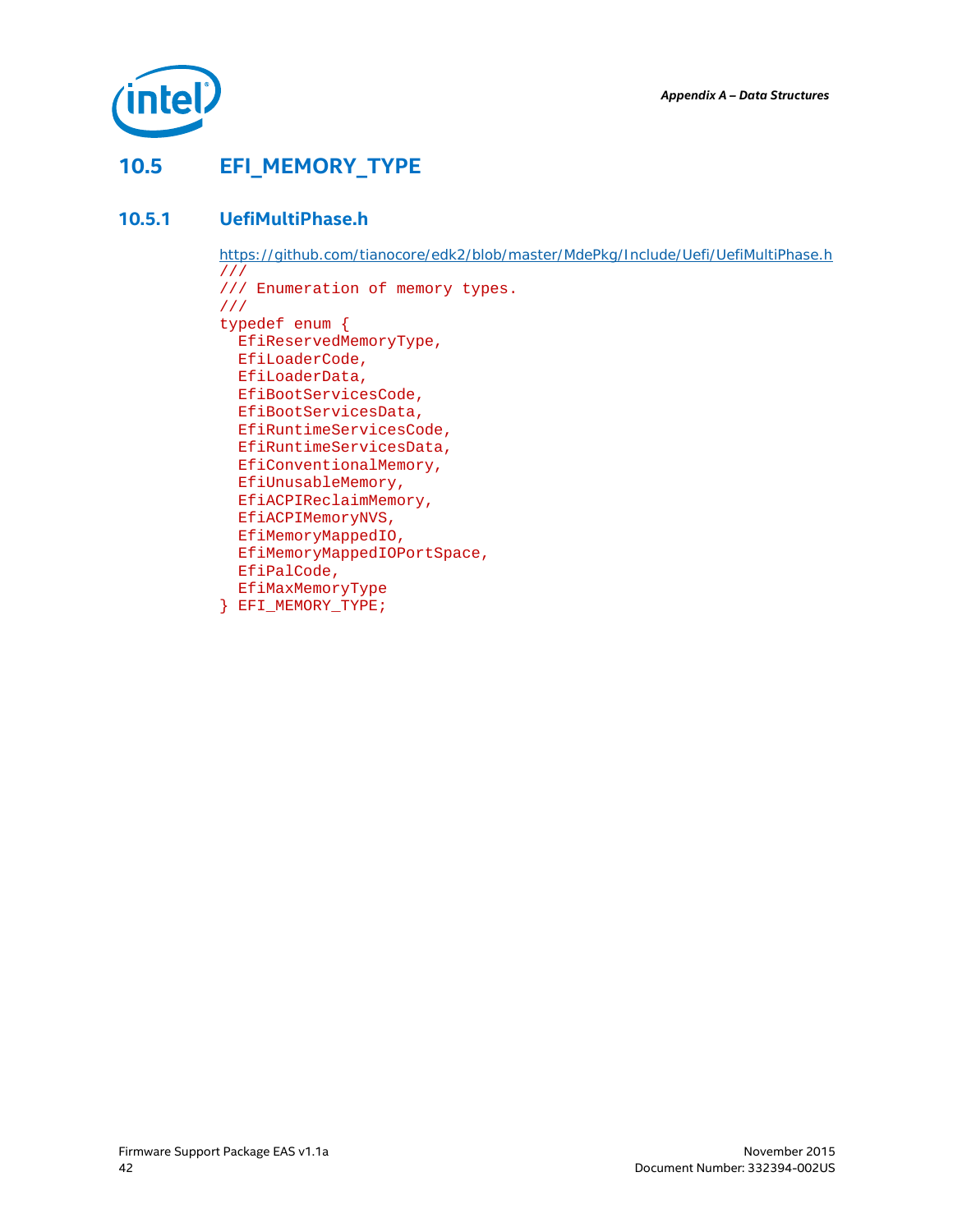

# **10.6 Hand Off Block (HOB)**

#### **10.6.1 PiHob.h**

```
https://github.com/tianocore/edk2/blob/master/MdePkg/Include/Pi/PiHob.h
typedef UINT32 EFI_RESOURCE_TYPE;
typedef UINT32 EFI_RESOURCE_ATTRIBUTE_TYPE;
//
// Value of ResourceType in EFI_HOB_RESOURCE_DESCRIPTOR.
//
#define EFI_RESOURCE_SYSTEM_MEMORY 0x00000000
#define EFI_RESOURCE_MEMORY_MAPPED_IO 0x00000001
#define EFI RESOURCE IO
#define EFI_RESOURCE_FIRMWARE_DEVICE 0x00000003
#define EFI_RESOURCE_MEMORY_MAPPED_IO_PORT 0x00000004
#define EFI_RESOURCE_MEMORY_RESERVED 0x00000005
#define EFI_RESOURCE_IO_RESERVED 0x00000006
#define EFI RESOURCE MAX MEMORY TYPE
//
// These types can be ORed together as needed.
// The first three enumerations describe settings
//
#define EFI_RESOURCE_ATTRIBUTE_PRESENT 0x00000001
#define EFI_RESOURCE_ATTRIBUTE_INITIALIZED 0x00000002
#define EFI_RESOURCE_ATTRIBUTE_TESTED
//
// The rest of the settings describe capabilities
//
#define EFI_RESOURCE_ATTRIBUTE_SINGLE_BIT_ECC 0x00000008
#define EFI_RESOURCE_ATTRIBUTE_MULTIPLE_BIT_ECC 0x00000010
#define EFI_RESOURCE_ATTRIBUTE_ECC_RESERVED_1 0x00000020
#define EFI_RESOURCE_ATTRIBUTE_ECC_RESERVED_2 0x00000040
#define EFI_RESOURCE_ATTRIBUTE_READ_PROTECTED 0x00000080
#define EFI_RESOURCE_ATTRIBUTE_WRITE_PROTECTED 0x00000100
#define EFI_RESOURCE_ATTRIBUTE_EXECUTION_PROTECTED 0x00000200
#define EFI_RESOURCE_ATTRIBUTE_UNCACHEABLE 0x00000400
#define EFI_RESOURCE_ATTRIBUTE_WRITE_COMBINEABLE
#define EFI_RESOURCE_ATTRIBUTE_WRITE_THROUGH_CACHEABLE 0x00001000
#define EFI_RESOURCE_ATTRIBUTE_WRITE_BACK_CACHEABLE 0x00002000
#define EFI_RESOURCE_ATTRIBUTE_16_BIT_IO 0x00004000
#define EFI_RESOURCE_ATTRIBUTE_32_BIT_IO 0x00008000
#define EFI_RESOURCE_ATTRIBUTE_64_BIT_IO 0x00010000
#define EFI_RESOURCE_ATTRIBUTE_UNCACHED_EXPORTED 0x00020000
```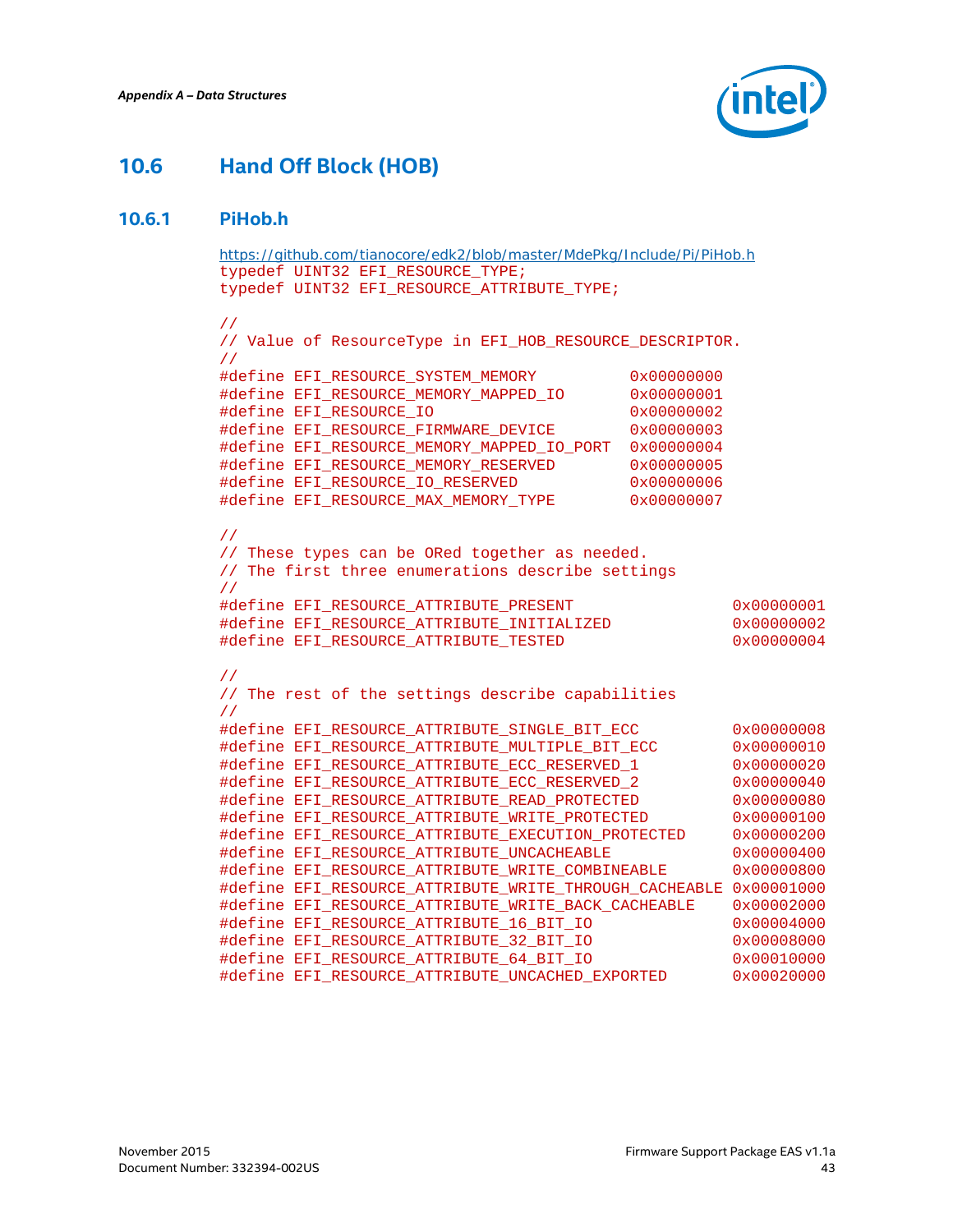

```
//
// HobType of EFI_HOB_GENERIC_HEADER.
//
#define EFI_HOB_TYPE_MEMORY_ALLOCATION 0x0002
#define EFI_HOB_TYPE_RESOURCE_DESCRIPTOR 0x0003
#define EFI_HOB_TYPE_GUID_EXTENSION 0x0004
#define EFI_HOB_TYPE_UNUSED
#define EFI_HOB_TYPE_END_OF_HOB_LIST 0xFFFF
///
/// Describes the format and size of the data inside the HOB.
/// All HOBs must contain this generic HOB header.
///
typedef struct {
 UINT16 HobType;<br>UINT16 HobLengt
 UINT16 HobLength;
 UINT32 Reserved;
} EFI_HOB_GENERIC_HEADER;
///
/// Describes various attributes of logical memory allocation.
///
typedef struct {
 EFI_GUID Name;
 EFI_PHYSICAL_ADDRESS MemoryBaseAddress;<br>UINT64 MemoryLength;
                       MemoryLength;<br>MemoryType;
 EFI_MEMORY_TYPE<br>UINT8
                        Reserved[4];
} EFI_HOB_MEMORY_ALLOCATION_HEADER;
///
/// Describes all memory ranges used during the HOB producer 
/// phase that exist outside the HOB list. This HOB type 
/// describes how memory is used, not the physical attributes
/// of memory.
///
typedef struct {
EFI_HOB_GENERIC_HEADER Header;
  EFI_HOB_MEMORY_ALLOCATION_HEADER AllocDescriptor;
} EFI_HOB_MEMORY_ALLOCATION;
```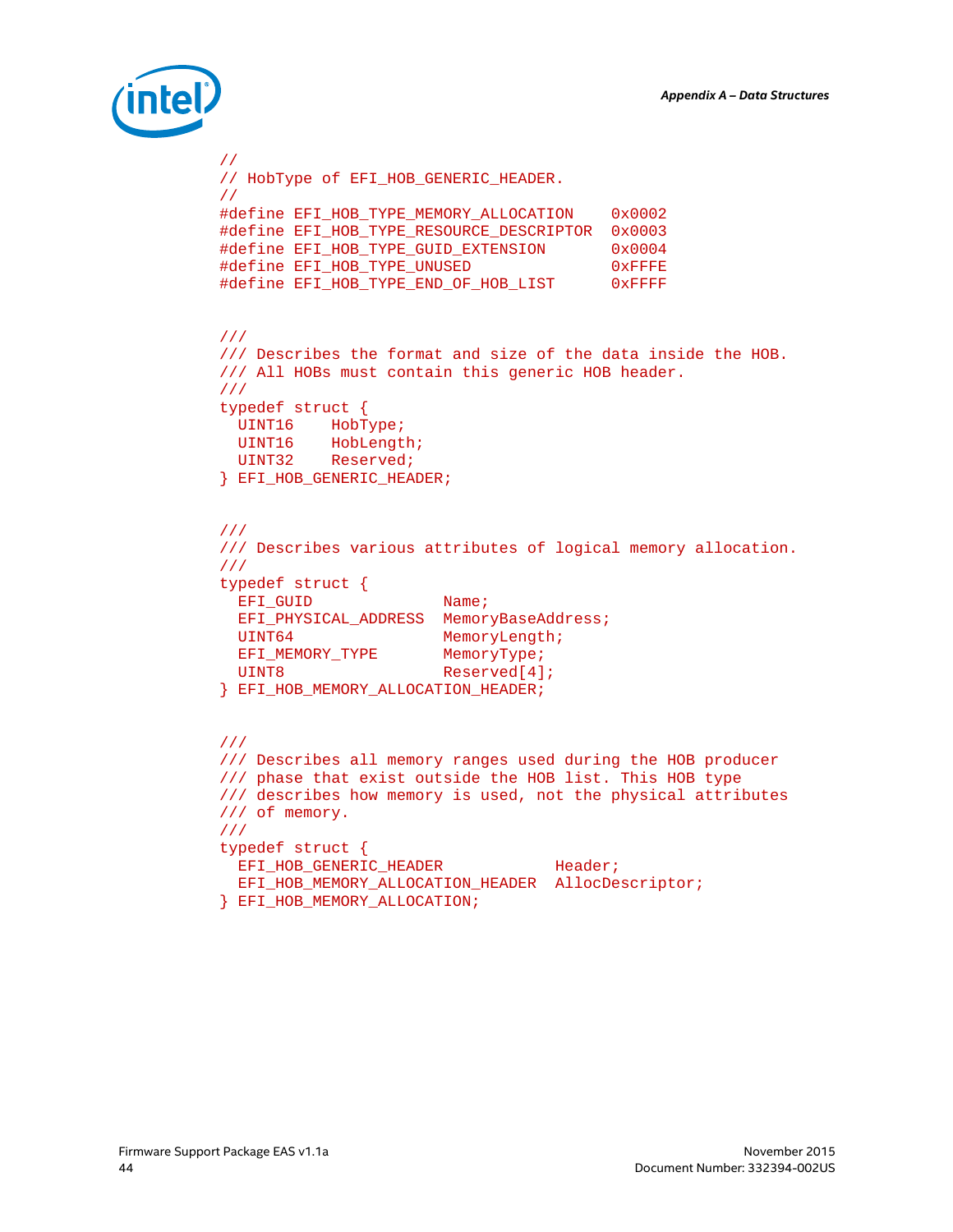

```
///
/// Describes the resource properties of all fixed, 
/// nonrelocatable resource ranges found on the processor
/// host bus during the HOB producer phase.
///
typedef struct {
  EFI_HOB_GENERIC_HEADER Header;
 EFI_GUID
 EFI_RESOURCE_TYPE ResourceType;
 EFI_RESOURCE_ATTRIBUTE_TYPE_ResourceAttribute;
 EFI_PHYSICAL_ADDRESS PhysicalStart;<br>UINT64 ResourceLength
                              ResourceLength;
} EFI_HOB_RESOURCE_DESCRIPTOR;
///
/// Allows writers of executable content in the HOB producer
/// phase to maintain and manage HOBs with specific GUID.
///
typedef struct {
  EFI_HOB_GENERIC_HEADER Header;
 EFI_GUID
} EFI_HOB_GUID_TYPE;
///
/// Union of all the possible HOB Types.
///
typedef union {
 EFI_HOB_GENERIC_HEADER *Header;
  EFI_HOB_MEMORY_ALLOCATION *MemoryAllocation;
 EFI_HOB_RESOURCE_DESCRIPTOR *ResourceDescriptor;<br>EFI_HOB_GUID_TYPE *Guid;
 EFI_HOB_GUID_TYPE *Guid<br>UINT8 *Raw;
UINT8 *Raw;
} EFI_PEI_HOB_POINTERS;
```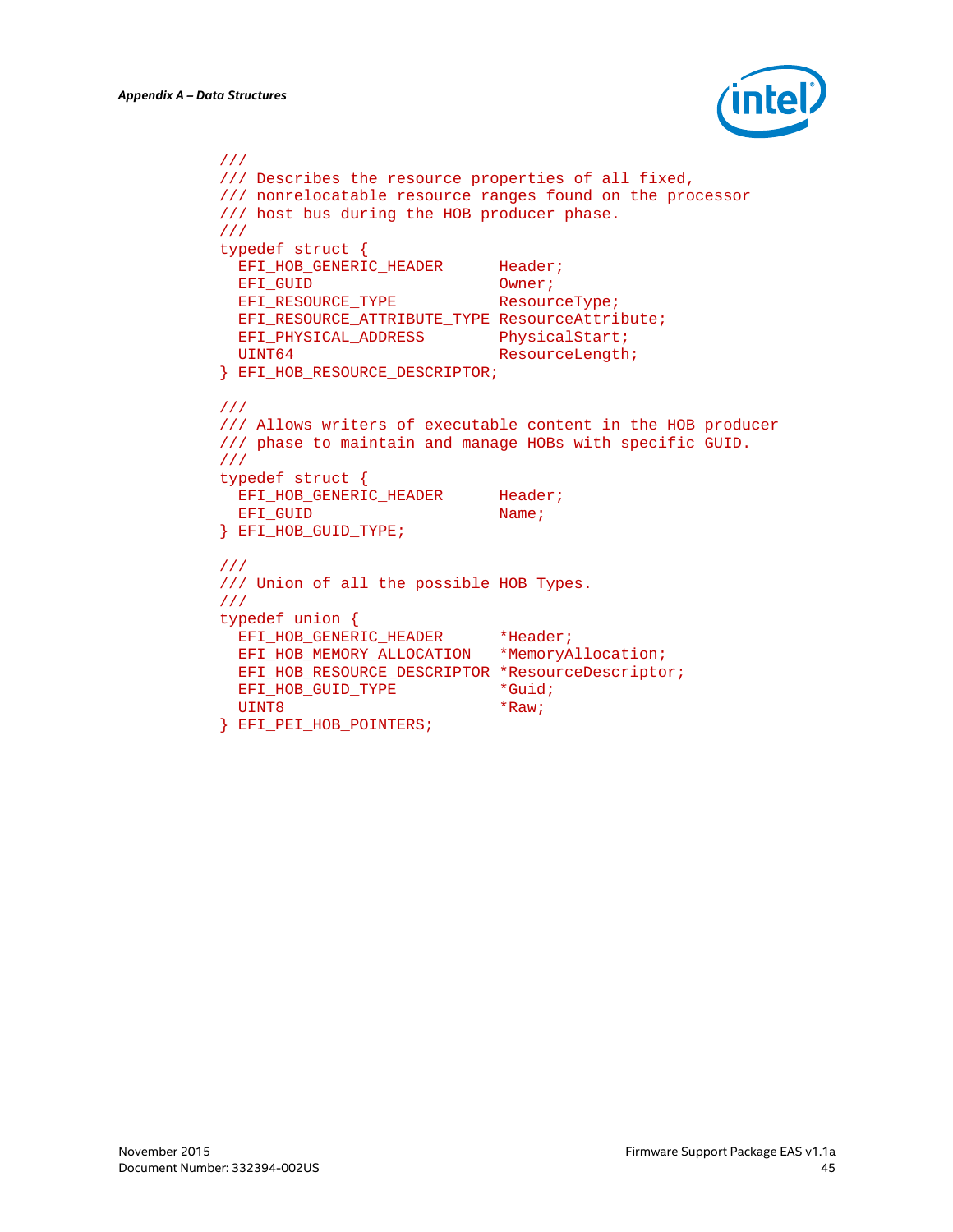

## **10.7 Firmware Volume and Firmware Filesystem**

<span id="page-45-1"></span><span id="page-45-0"></span>Please refer to PiFirmwareVolume.h and PiFirmwareFile.h from EDK2 project for original source.

### **10.7.1 PiFirmwareVolume.h**

```
https://github.com/tianocore/edk2/blob/master/MdePkg/Include/Pi/PiFirmwareVolume
.h
///
/// EFI_FV_FILE_ATTRIBUTES
///
typedef UINT32 EFI_FV_FILE_ATTRIBUTES;
///
/// type of EFI FVB attribute
/// 
typedef UINT32 EFI_FVB_ATTRIBUTES_2;
typedef struct {
 UINT32 NumBlocks;
  UINT32 Length;
} EFI_FV_BLOCK_MAP_ENTRY;
///
/// Describes the features and layout of the firmware volume.
///
typedef struct {
  UINT8 ZeroVector[16];
  EFI_GUID FileSystemGuid;
 UINT64<br>UINT32 Signature
                            Signature;<br>Attributes;
 EFI_FVB_ATTRIBUTES_2<br>UINT16
 UINT16 HeaderLength;<br>UINT16 HeaderLength;
 UINT16 Checksum;<br>
UINT16 ExtHeader
 UINT16 ExtHeaderOffset;<br>UINT8 Reserved[1];
 UINT8 Reserved[1];<br>UINT8 Revision;
                            Revision;<br>BlockMap[1];
 EFI_FV_BLOCK_MAP_ENTRY
} EFI_FIRMWARE_VOLUME_HEADER;
#define EFI_FVH_SIGNATURE SIGNATURE_32 ('_', 'F', 'V', 'H')
///
/// Firmware Volume Header Revision definition
///
#define EFI_FVH_REVISION 0x02
```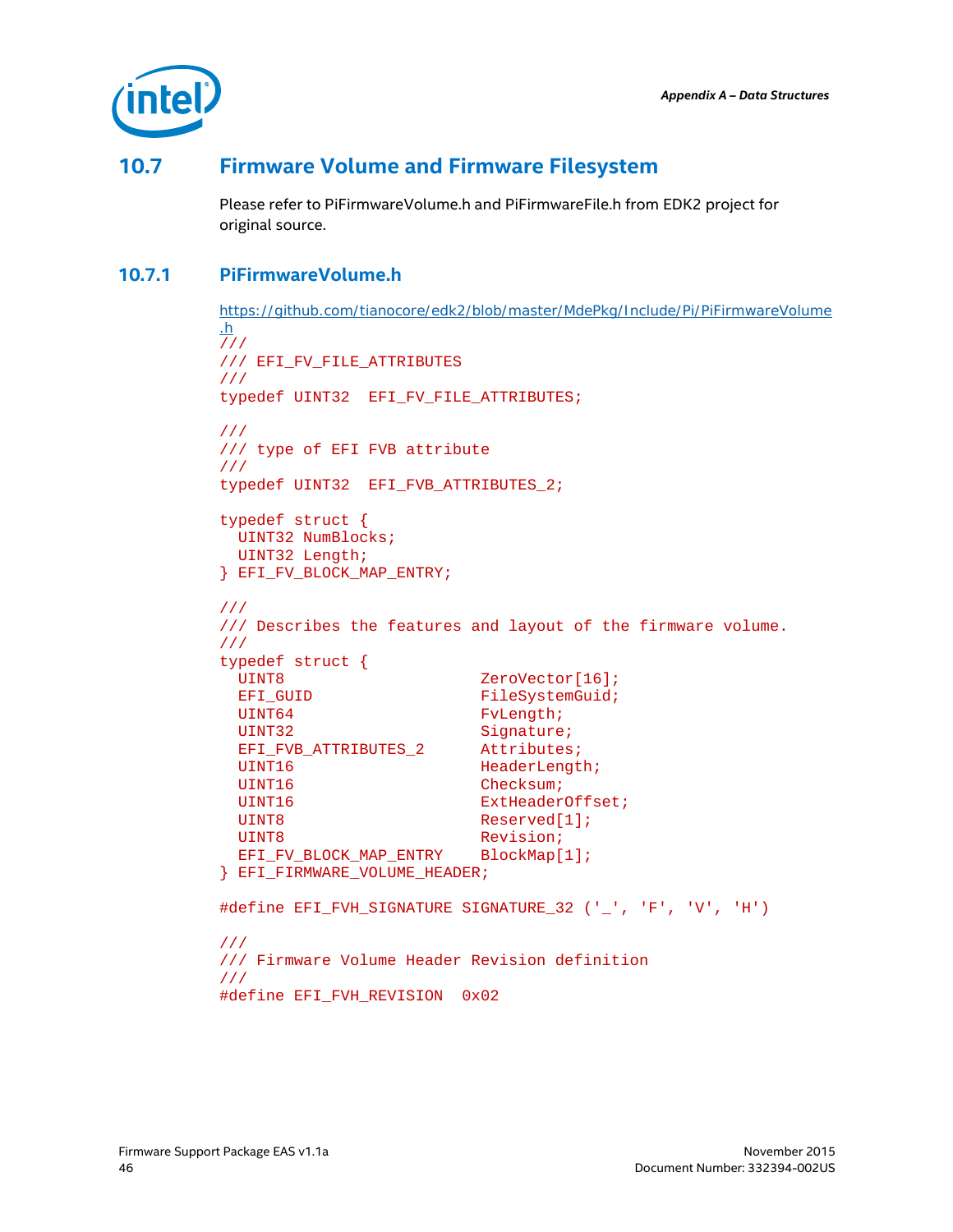

```
///
/// Extension header pointed by ExtHeaderOffset of volume header.
/// 
typedef struct {
 EFI_GUID FvName;<br>UINT32 ExtHead
           ExtHeaderSize;
} EFI_FIRMWARE_VOLUME_EXT_HEADER;
///
/// Entry struture for describing FV extension header
/// 
typedef struct {
 UINT16 ExtEntrySize;<br>UINT16 ExtEntryType;
           ExtEntryType;
} EFI_FIRMWARE_VOLUME_EXT_ENTRY;
#define EFI_FV_EXT_TYPE_OEM_TYPE 0x01
///
/// This extension header provides a mapping between a GUID
/// and an OEM file type.
/// 
typedef struct {
  EFI_FIRMWARE_VOLUME_EXT_ENTRY Hdr;
  UINT32 TypeMask;
} EFI_FIRMWARE_VOLUME_EXT_ENTRY_OEM_TYPE;
#define EFI_FV_EXT_TYPE_GUID_TYPE_0x0002
///
/// This extension header EFI_FIRMWARE_VOLUME_EXT_ENTRY_GUID_TYPE
/// provides a vendor specific GUID FormatType type which 
/// includes a length and a successive series of data bytes.
///
typedef struct {
  EFI_FIRMWARE_VOLUME_EXT_ENTRY Hdr;
                                      FormatType;
} EFI_FIRMWARE_VOLUME_EXT_ENTRY_GUID_TYPE;
```
### **10.7.2 PiFirmwareFile.h**

```
https://github.com/tianocore/edk2/blob/master/MdePkg/Include/Pi/PiFirmwareFile.h
///
/// Used to verify the integrity of the file.
/// 
typedef union {
   struct {
    UINT8 Header;
    UINT8 File;
   } Checksum;
  UINT16 Checksum16;
} EFI_FFS_INTEGRITY_CHECK;
```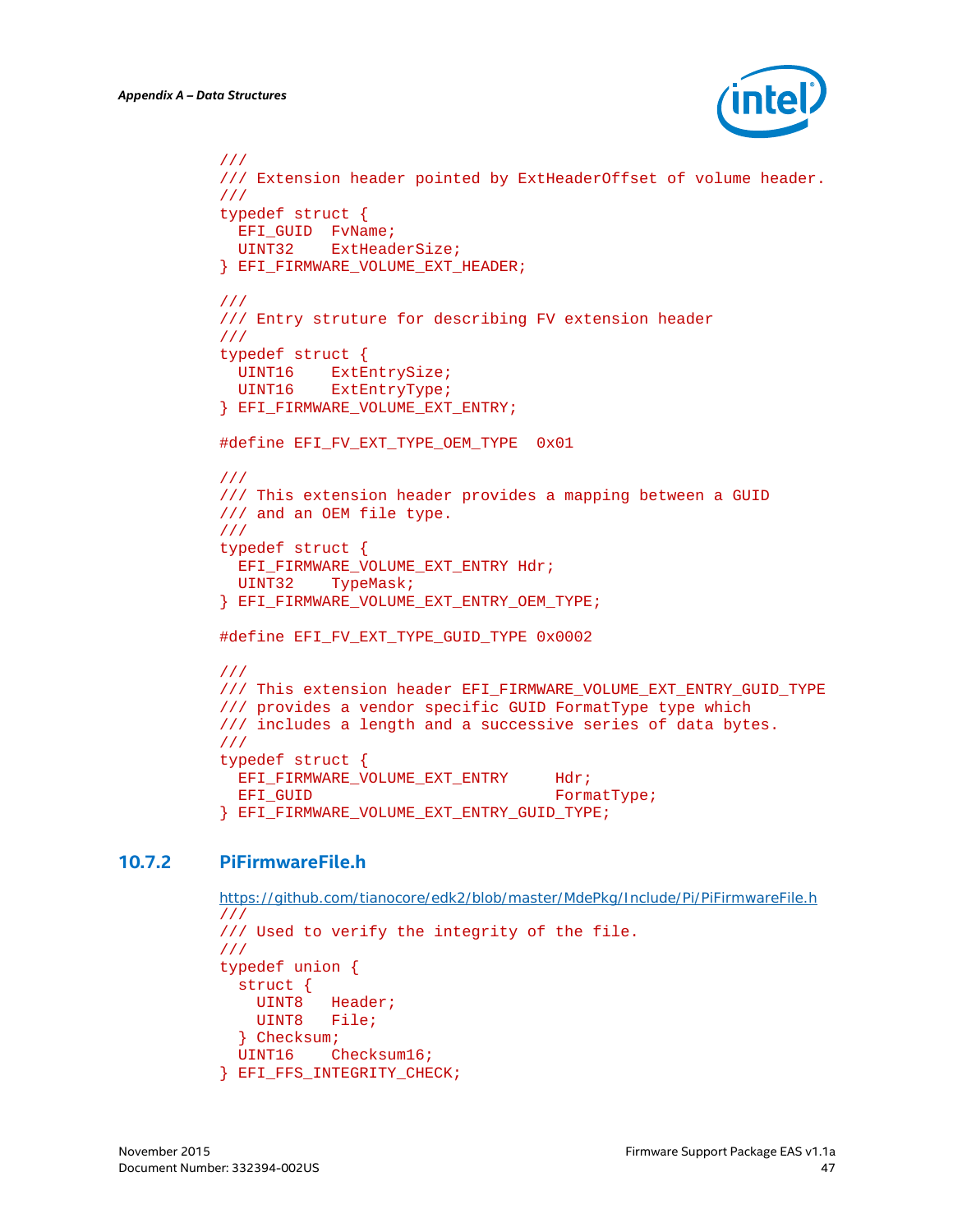

```
///
/// FFS_FIXED_CHECKSUM is the checksum value used when the
/// FFS_ATTRIB_CHECKSUM attribute bit is clear.
///
#define FFS_FIXED_CHECKSUM 0xAA
typedef UINT8 EFI_FV_FILETYPE;
typedef UINT8 EFI_FFS_FILE_ATTRIBUTES;
typedef UINT8 EFI FFS FILE STATE;
///
/// File Types Definitions
/// 
#define EFI_FV_FILETYPE_FREEFORM 0x02
/// 
/// FFS File Attributes.
/// 
#define FFS_ATTRIB_LARGE_FILE 0x01<br>#define FFS ATTRIB FIXED 0x04
#define FFS_ATTRIB_FIXED 0x04
#define FFS_ATTRIB_DATA_ALIGNMENT 0x38
#define FFS_ATTRIB_CHECKSUM 0x40
/// 
/// FFS File State Bits.
/// 
#define EFI_FILE_HEADER_CONSTRUCTION 0x01
#define EFI_FILE_HEADER_VALID 0x02<br>#define EFI_FILE_DATA_VALID 0x04
#define EFI_FILE_DATA_VALID
#define EFI_FILE_MARKED_FOR_UPDATE 0x08<br>#define EFI_FILE_DELETED 0x10
#define EFI_FILE_DELETED 0x10
#define EFI FILE HEADER INVALID
///
/// Each file begins with the header that describe the 
/// contents and state of the files.
/// 
typedef struct {
 EFI_GUID Name;
 EFI_FFS_INTEGRITY_CHECK IntegrityCheck;<br>EFI_FV_FILETYPE    Type;
 EFI_FV_FILETYPE
 EFI_FFS_FILE_ATTRIBUTES Attributes;<br>UINT8 Size[3];
                           Size[3];<br>State;
 EFI_FFS_FILE_STATE
} EFI_FFS_FILE_HEADER;
```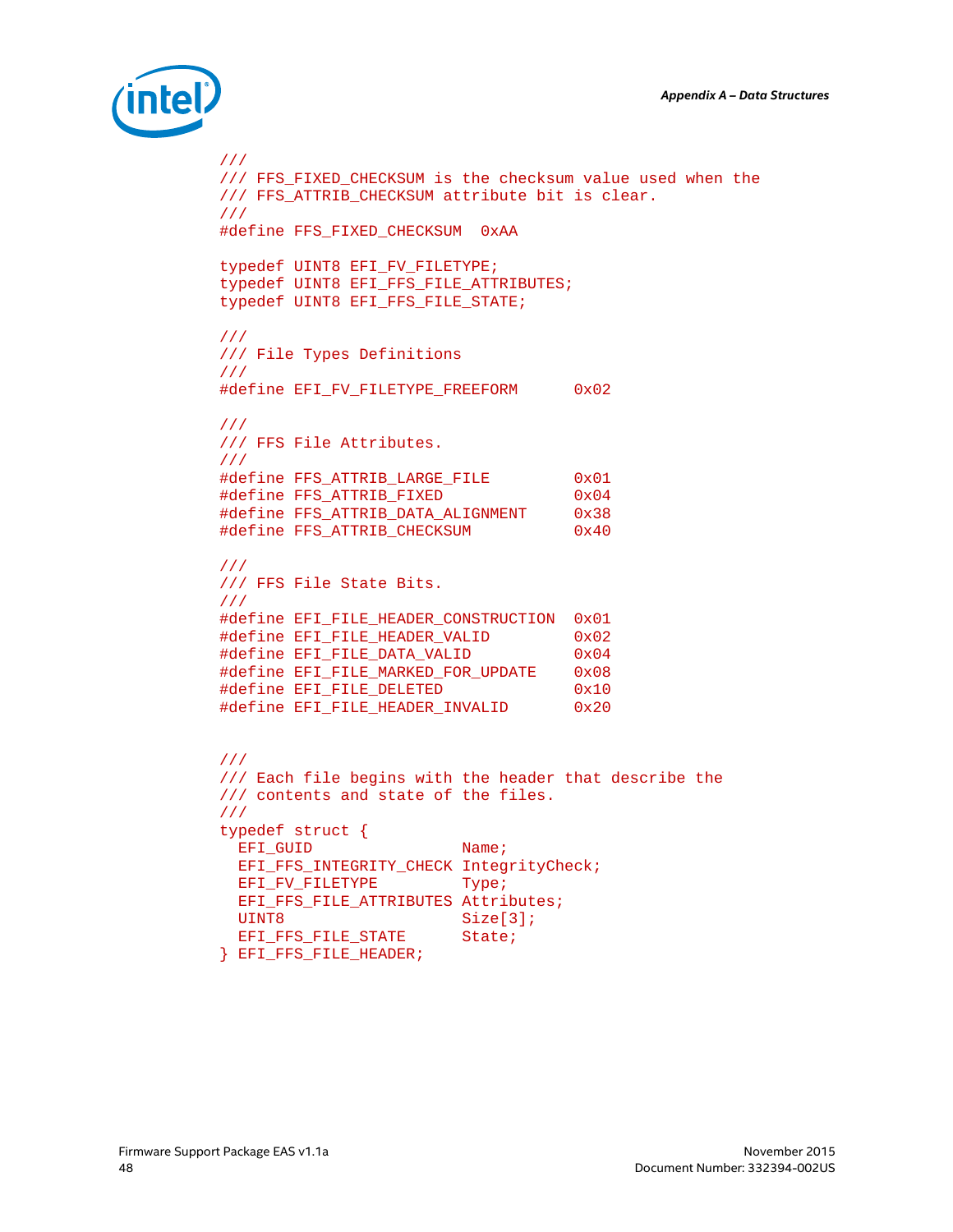

```
typedef struct {
 EFI_GUID Name;
 EFI_FFS_INTEGRITY_CHECK IntegrityCheck;<br>EFI_FV_FILETYPE Type;
 EFI_FV_FILETYPE
  EFI_FFS_FILE_ATTRIBUTES Attributes;
 UINT8 Size[3];<br>
EFI FFS FILE STATE State;
 EFI_FFS_FILE_STATE<br>UINT32
                            ExtendedSize;
} EFI_FFS_FILE_HEADER2;
#define IS FFS FILE2(FfsFileHeaderPtr) \
    (((((EFI_FFS_FILE_HEADER *) (UINTN) FfsFileHeaderPtr)-
>Attributes) & FFS_ATTRIB_LARGE_FILE) == FFS_ATTRIB_LARGE_FILE)
#define FFS_FILE_SIZE(FfsFileHeaderPtr) \
     ((UINT32) (*((UINT32 *) ((EFI_FFS_FILE_HEADER *) (UINTN) 
FfsFileHeaderPtr)->Size) & 0x00ffffff))
#define FFS_FILE2_SIZE(FfsFileHeaderPtr) \
     (((EFI_FFS_FILE_HEADER2 *) (UINTN) FfsFileHeaderPtr)-
>ExtendedSize)
typedef UINT8 EFI_SECTION_TYPE;
#define EFI_SECTION_RAW 0x19
///
/// Common section header.
/// 
typedef struct {
                    Size[3];
 EFI_SECTION_TYPE Type;
} EFI_COMMON_SECTION_HEADER;
typedef struct {
                    Size[3];
 EFI_SECTION_TYPE Type;<br>UINT32 Exten
                    ExtendedSize;
} EFI_COMMON_SECTION_HEADER2;
///
/// The leaf section which contains an array of zero or more 
/// bytes.
/// 
typedef EFI_COMMON_SECTION_HEADER EFI_RAW_SECTION;
typedef EFI_COMMON_SECTION_HEADER2 EFI_RAW_SECTION2;
```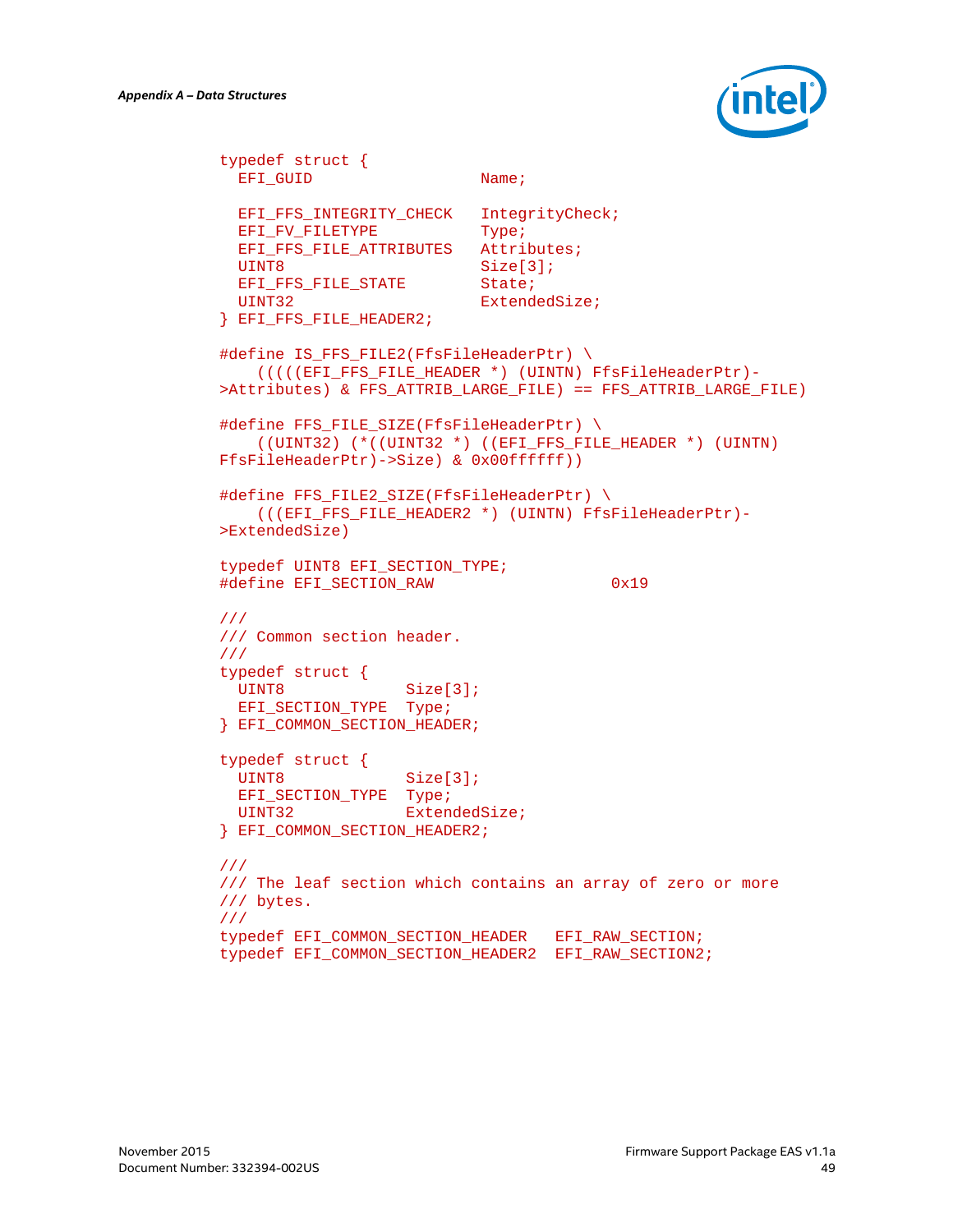

```
#define IS_SECTION2(SectionHeaderPtr) \
    ((UINT32) (*((UINT32 *) ((EFI_COMMON_SECTION_HEADER *) 
(UINTN) SectionHeaderPtr)->Size) & 0x00ffffff) == 0x00ffffff)
#define SECTION_SIZE(SectionHeaderPtr) \
    ((UINT32) (*((UINT32 *) ((EFI_COMMON_SECTION_HEADER *) 
(UINTN) SectionHeaderPtr)->Size) & 0x00ffffff))
#define SECTION2_SIZE(SectionHeaderPtr) \
     (((EFI_COMMON_SECTION_HEADER2 *) (UINTN) SectionHeaderPtr)-
>ExtendedSize)
```